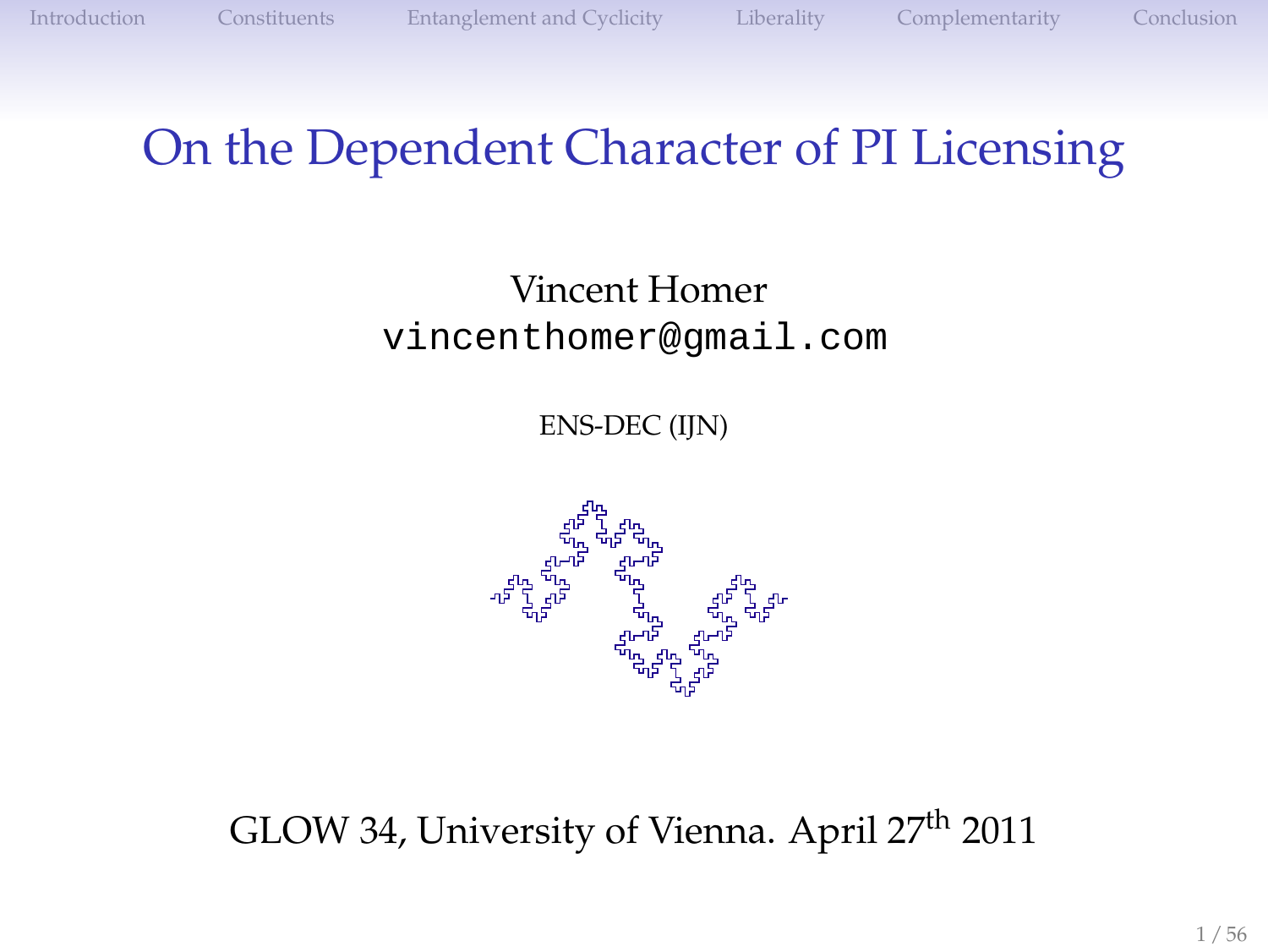<span id="page-1-0"></span>

### Intervention

- Intervention caused by *and, every, always, because*-clauses (facts known at least since Linebarger 1981).
- (1) a. I doubt that every housemate of Sue has potatoes.
	- b. \*I **doubt** that **every** housemate of Sue has **any** potatoes.
	- c. \***Doubt** . . . **every** . . . **NPI.**
- (2) a. I didn't drink a cocktail and a soda.
	- b. \*I did**n't** drink a cocktail **and any** soda.
	- c. \***Not** . . . **and** . . . **NPI.**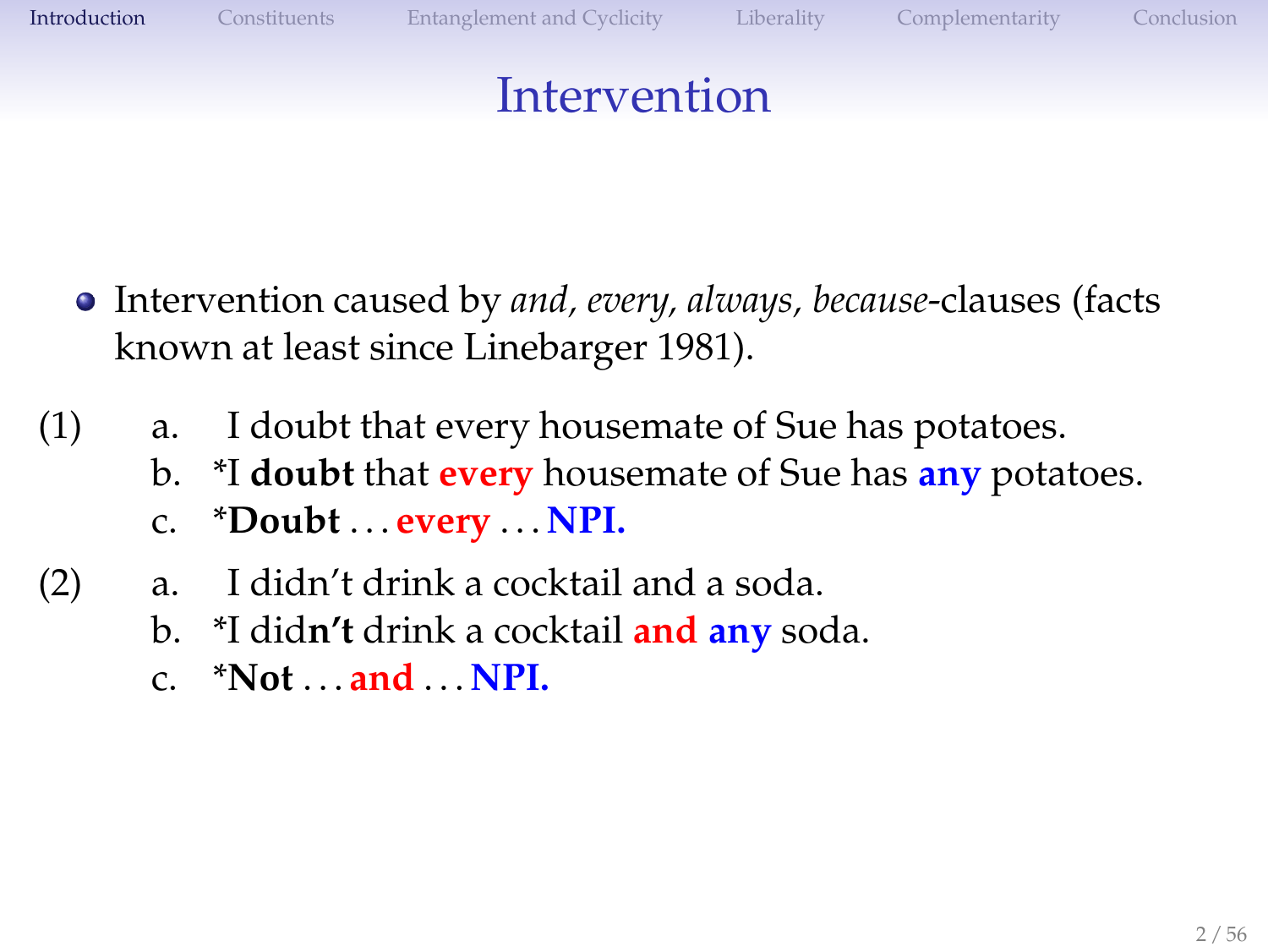#### Intervention

- Intervention by *some.*
- (3) (*Context:* Some objects are nowhere to be found. . . )
	- a. I'm **not** sure that **anyone** stole **anything.**
	- b. I'm not sure that **someone** stole **something.**  $\sqrt{\text{NEG}}$ SOME
	- c. I'm **not** sure that **anyone** stole **something.** XNEG>SOME
	- d. I'm **not** sure that **someone** stole **anything.** \*NEG>SOME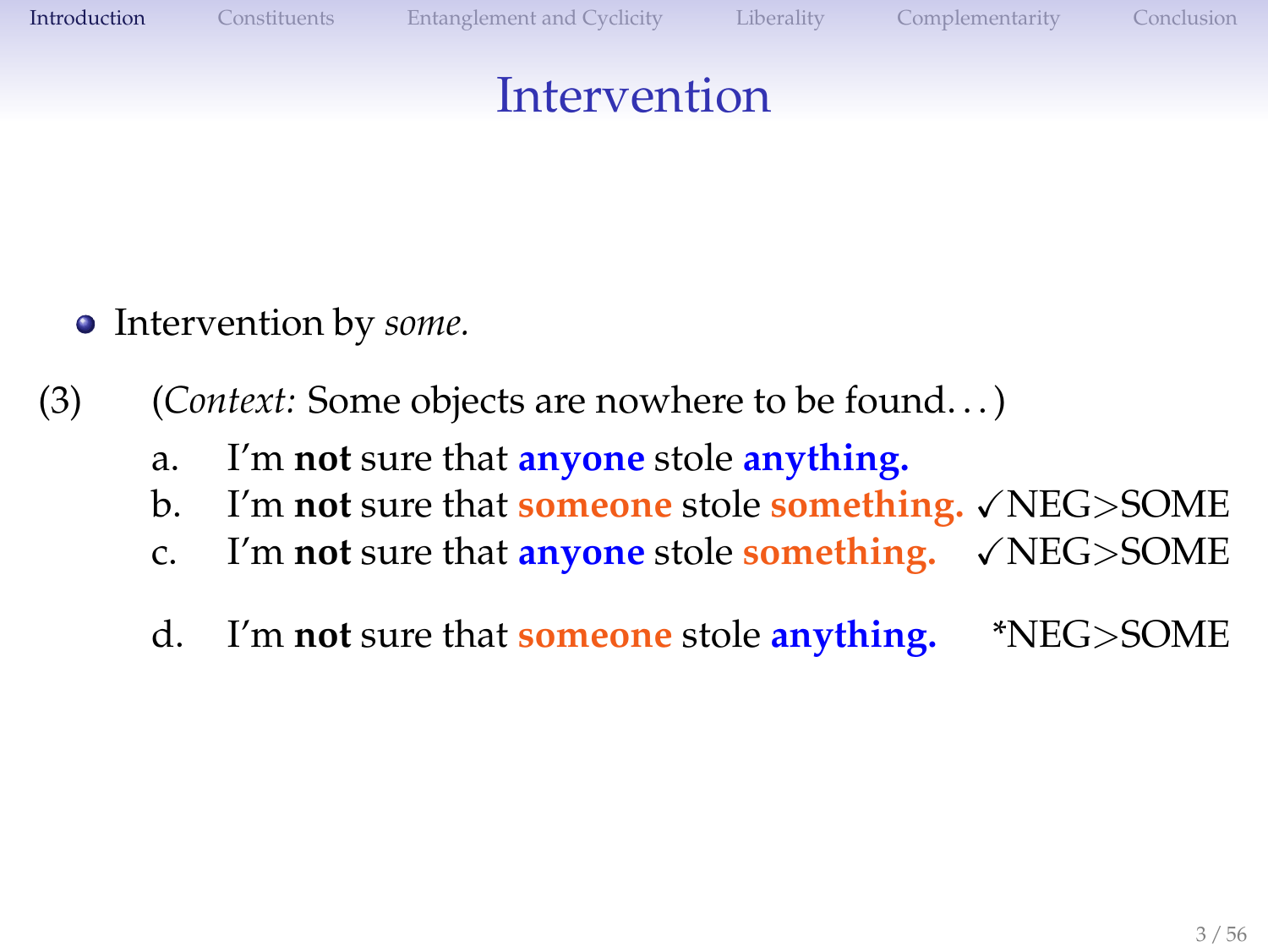### Important question

- There is no consensus about the exact role of DE (and AA) expressions: what is it really that licenses NPIs?
- **Operators** or **environments?**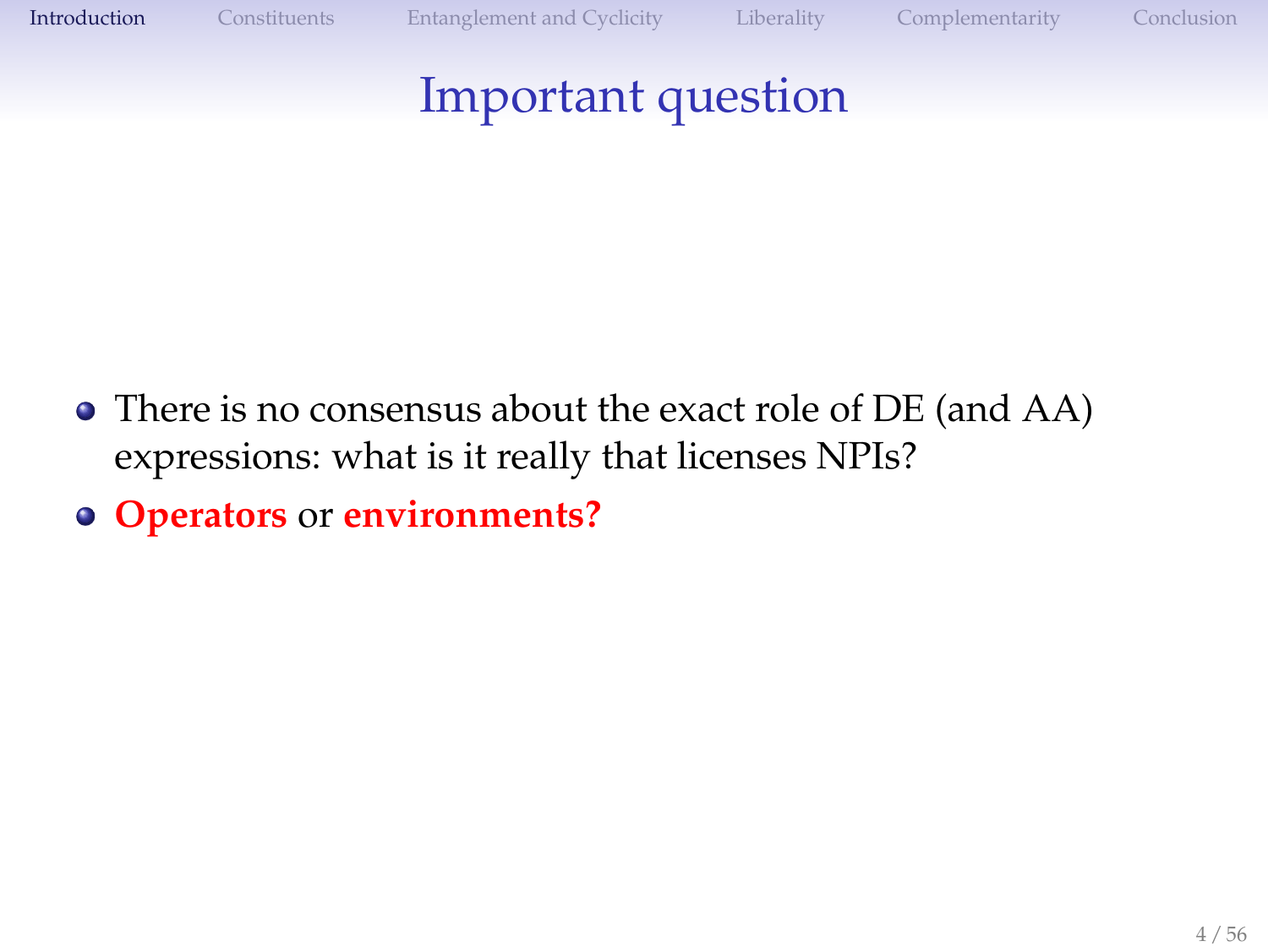### Operator-based approach

Ladusaw 1979, Progovac 1993, von Fintel 1999, Szabolcsi 2004, Guerzoni 2006, Gajewski 2009 a.o.

- An NPI needs a DE operator;
- Once licensed, an NPI can no longer be anti-licensed (or so it seems): there can be an arbitrary number of DE expressions above an NPI:
- (4) It is **not** the case that John did**n't** understand **anything.**
	- This is suggestive of a structural dependency between an operator and the NPI.
	- **Prediction:** an even number of DE expressions cannot lead to anti-licensing.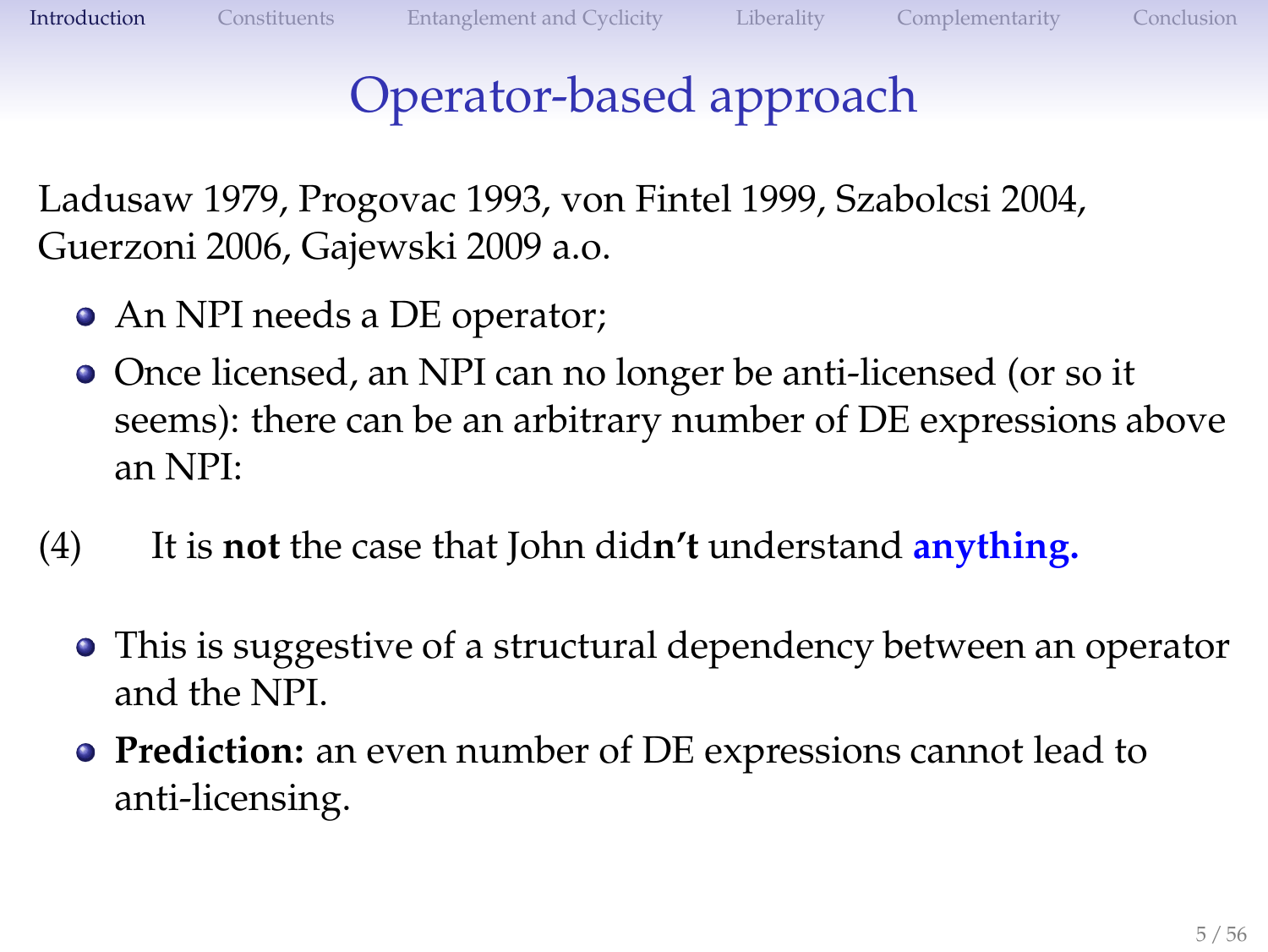### Licensing by operators

(5) An NPI  $\pi^-$  is licensed in sentence *S* only if  $\pi^-$  is in the **scope of an operator**  $\alpha$  such that  $\alpha \parallel \alpha \parallel$  is DE (AA).



- Claim: an NPI must be in the immediate scope of its 'licenser';
- No clear connection between monotonicity and the presence of interveners.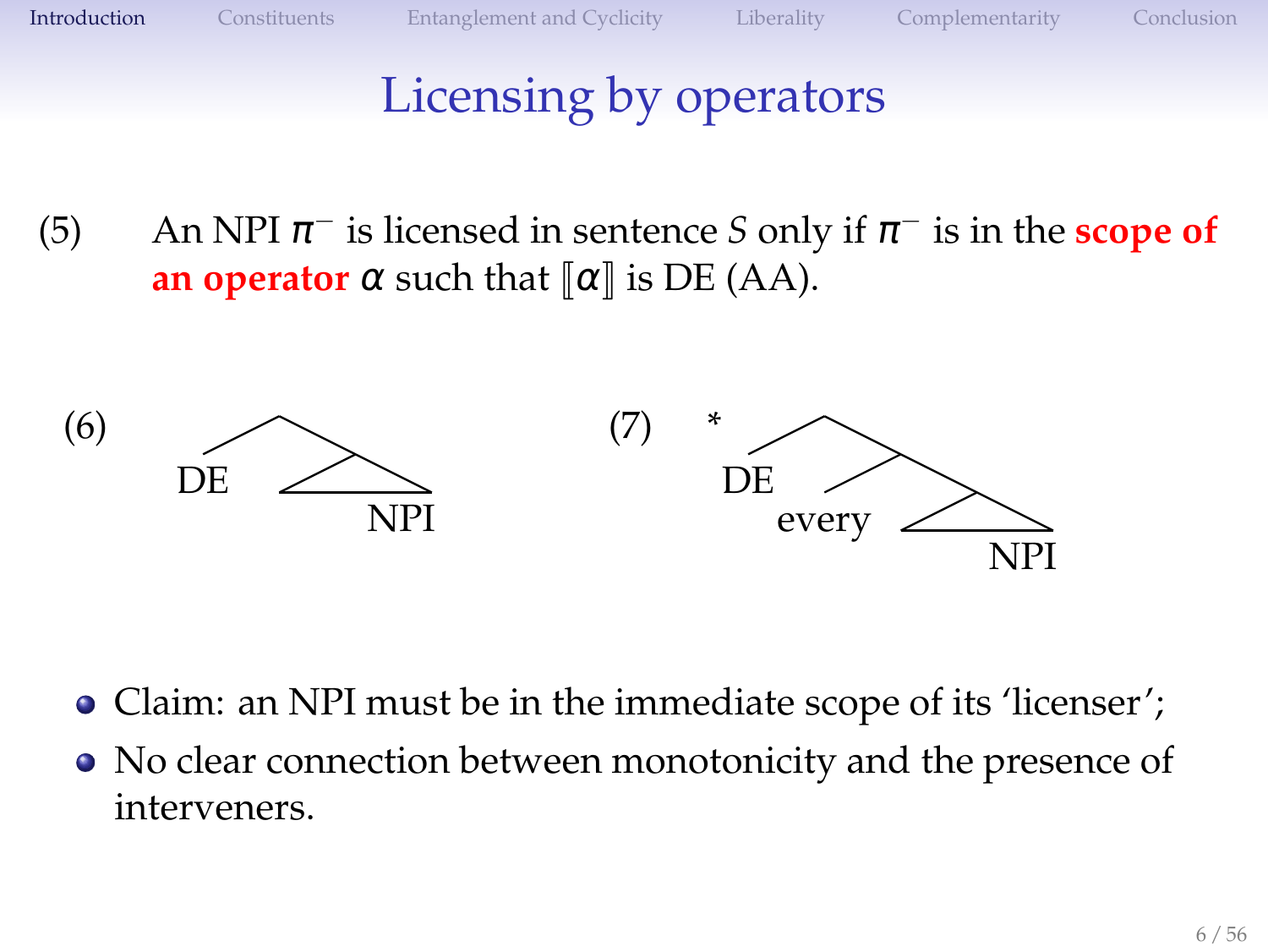## Environment-based approach

- (8) An NPI  $\pi^-$  is licensed in a sentence *S* only if  $\pi^-$  is in a **constituent** A of *S* such that A is DE with respect to the position of  $\pi^-$ . <sup>−</sup>. Chierchia 2004, Gajewski 2005
- (9) A constituent A is DE (non-DE) w.r.t. the position of  $\alpha \left( \llbracket \alpha \rrbracket \in D_{\sigma} \right)$ iff the function  $\lambda x. \llbracket \operatorname{A}[\alpha/v_{\sigma}] \rrbracket^{g[v_{\sigma} \to x]}$  is DE (non-DE resp.). Gajewski 2005
- (10) It is **not** the case that John did**n't** understand **anything.**
	- The licensers are constituents, whose logical properties are what matters to the acceptability of PIs;
	- The contribution to meaning of **all** the parts of the constituents that a PI finds itself in is taken into account;
	- **Prediction:** an even number of DE expressions can lead to anti-licensing;
	- Interveners ruin the monotonicity of environments.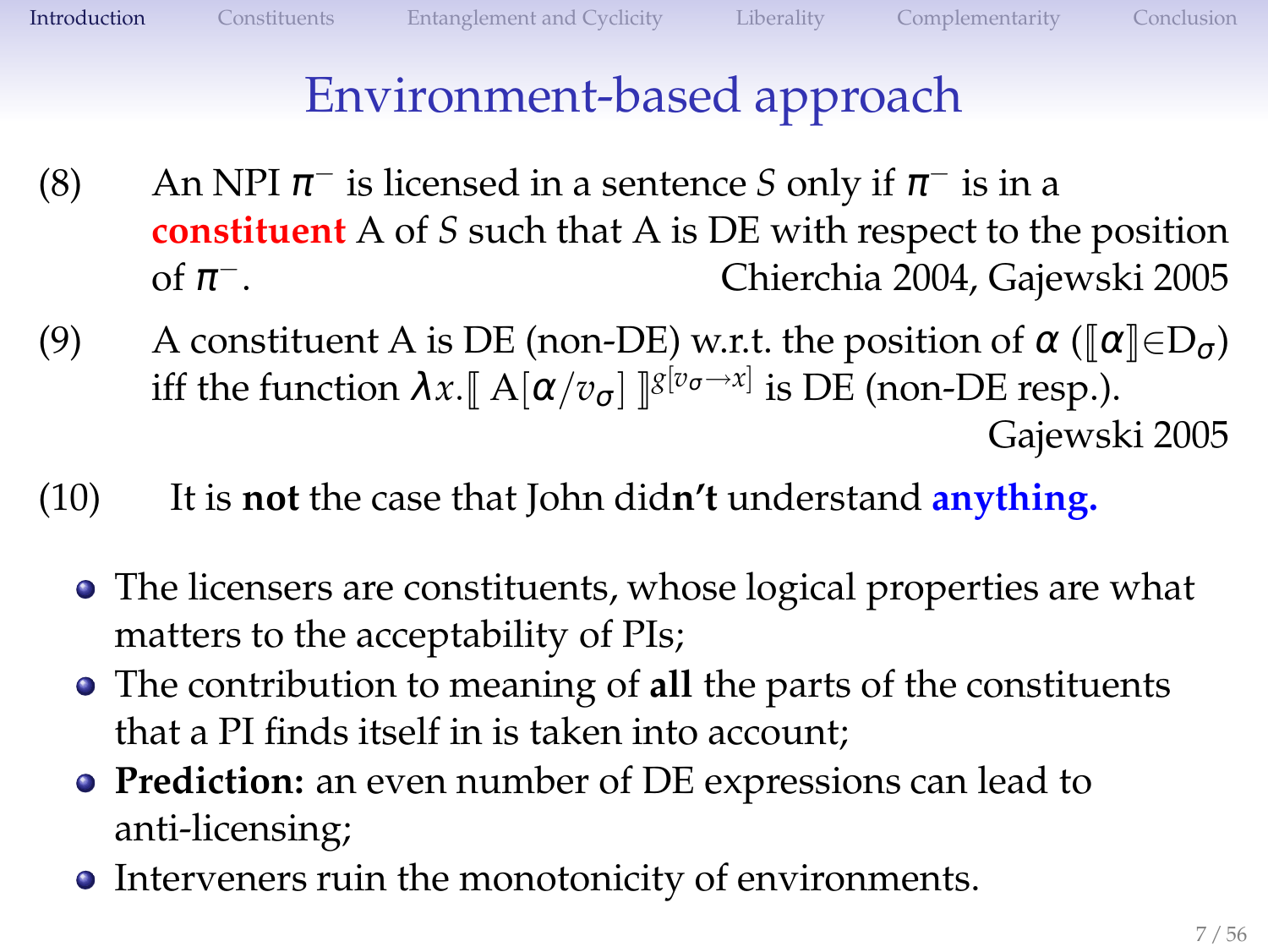### PPIs

- A PPI of the *some-*type cannot be in the scope of a *clausemate* **anti-additive** operator, i.e. negation, negative quantifiers, ...
- (11) a. It is **impossible** that John understood something. XIMPOSSIBLE>SOME
	- b. John did**n't** understand something. \*NEG>SOME
	- c. **No one** understood something. \*NEG>SOME
	- d. **At most five people** understood something.

XAT MOST 5>SOME

- Universally accepted idea: *some* is only anti-licensed by AA expressions.
- No complementary distribution:
- (12) a. It is **impossible** that J. understood anything.
	- b. It is **impossible** that J. understood something. VIMP.>SOME
	- ▶ A unified account of *some* and *any* is impossible. (Szabolcsi 2004)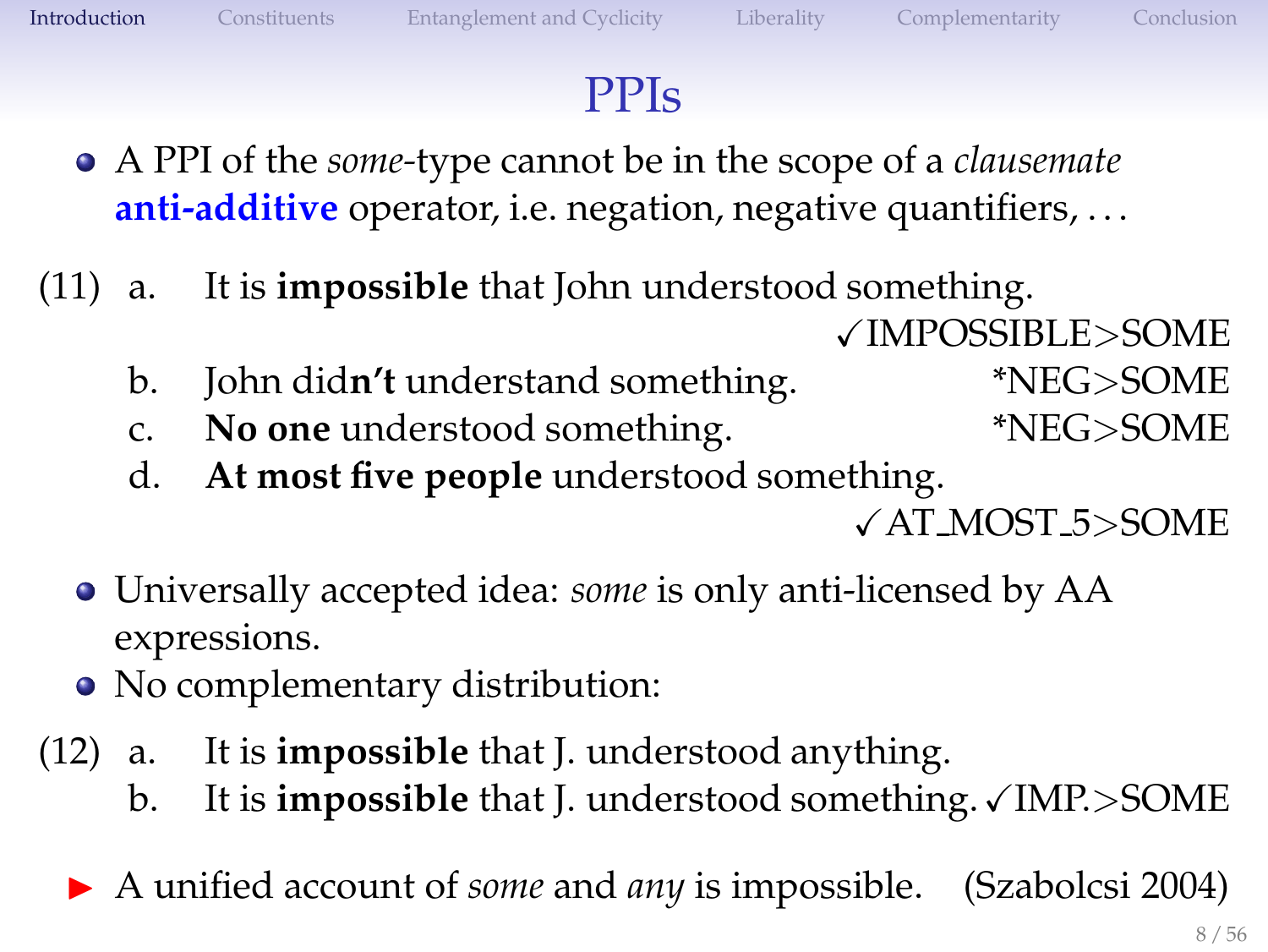### Anti-additivity

- Strong NPIs, e.g. punctual *until* and *a single* require 'more negative' functions.
- (13) A function *f* is Anti-additive (AA) iff  $f(A \vee B) \iff f(A) \wedge f(B)$  [Zwarts 1998]
	- Negation and negative quantifiers (*no one, nothing, never, etc.*) are not just DE, they are AA;
	- *At most five* is strictly DE.
- (14) a. **No one** left **until** Friday. b. ??**At most 5 people** left **until** Friday.
- (15) a. **No one** understood **a single** thing. b. ??**At most 5 people** understood **a single** thing.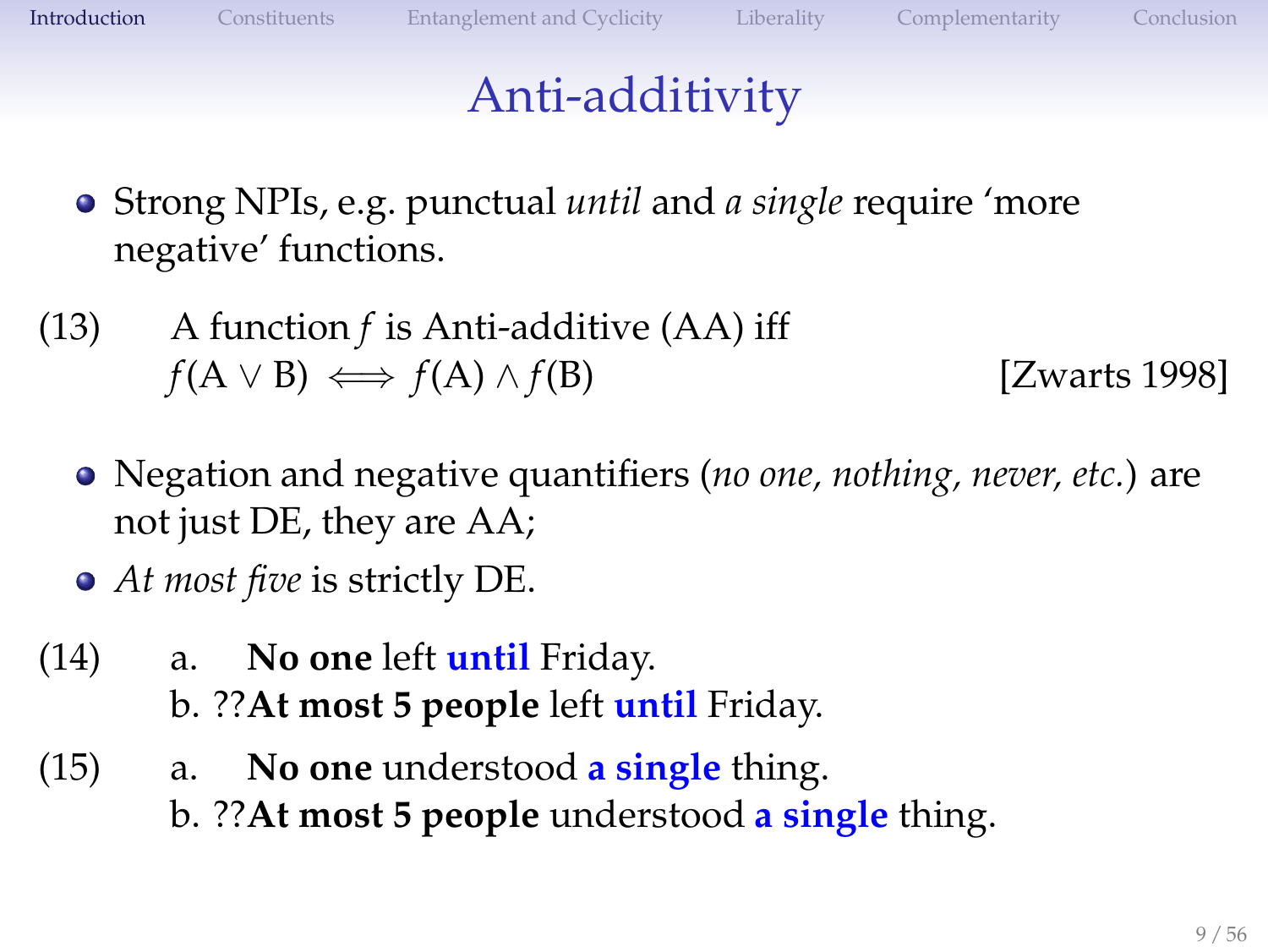### Goals

I am going to show that a unified account is possible:

- 1. PIs are licensed by constituents ('domains'), which need not be maximally large;
- 2. Not all domains are *eligible* for checking (e.g. for certain PIs, only constituents that contain the Pol head are eligible);
- 3. Licensing is computed cyclically;
- 4. PPIs of the *some-*type are in complementary distribution **in a given constituent** with NPIs of the *any-*type (**unity** of the two phenomena).
- 5. Polarity clashes lead to **intervention.**
- Analogy with binding and phase theory;
- Implications for the architecture of grammar.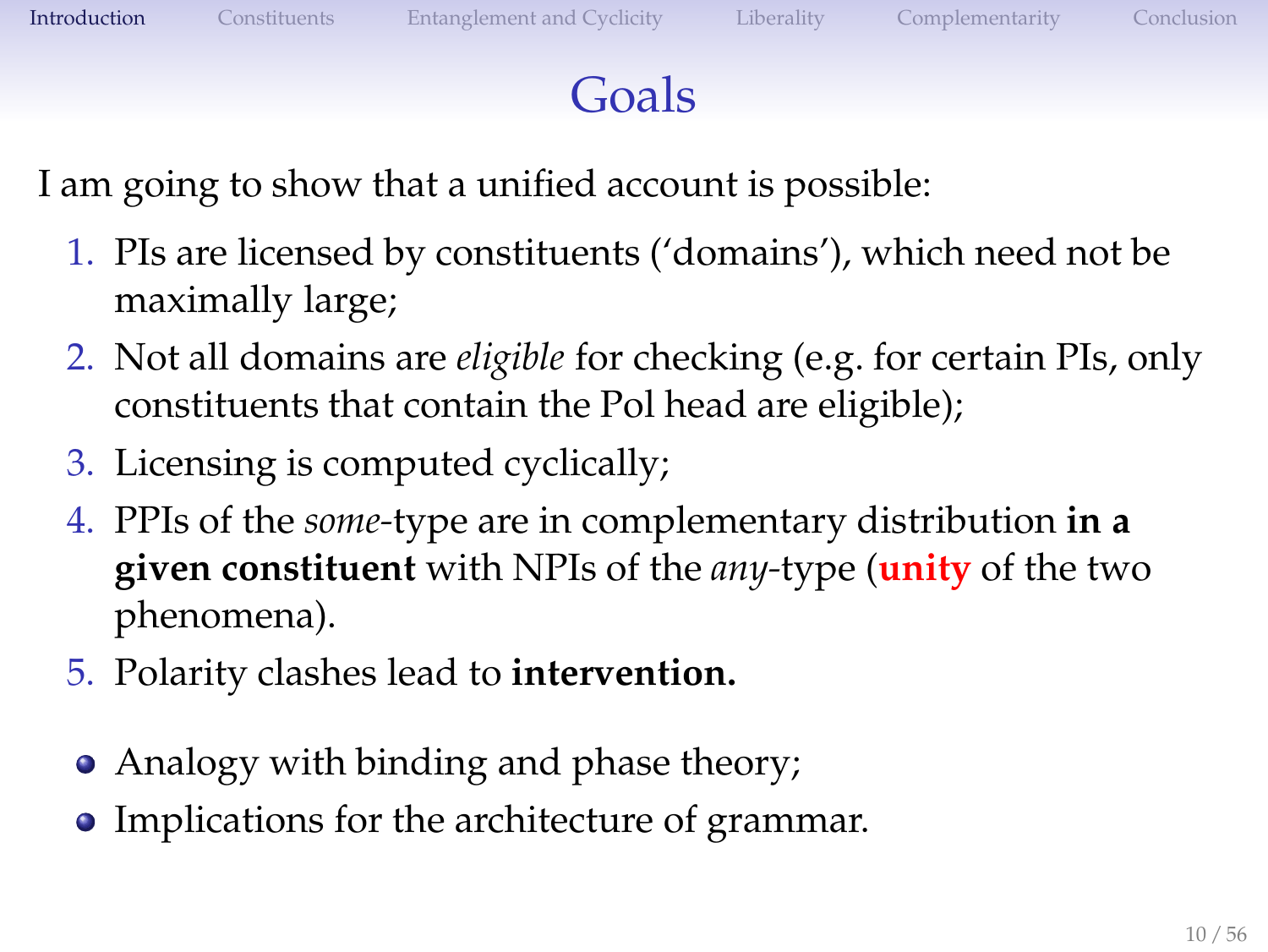Assumption: each clause contains a Pol head.

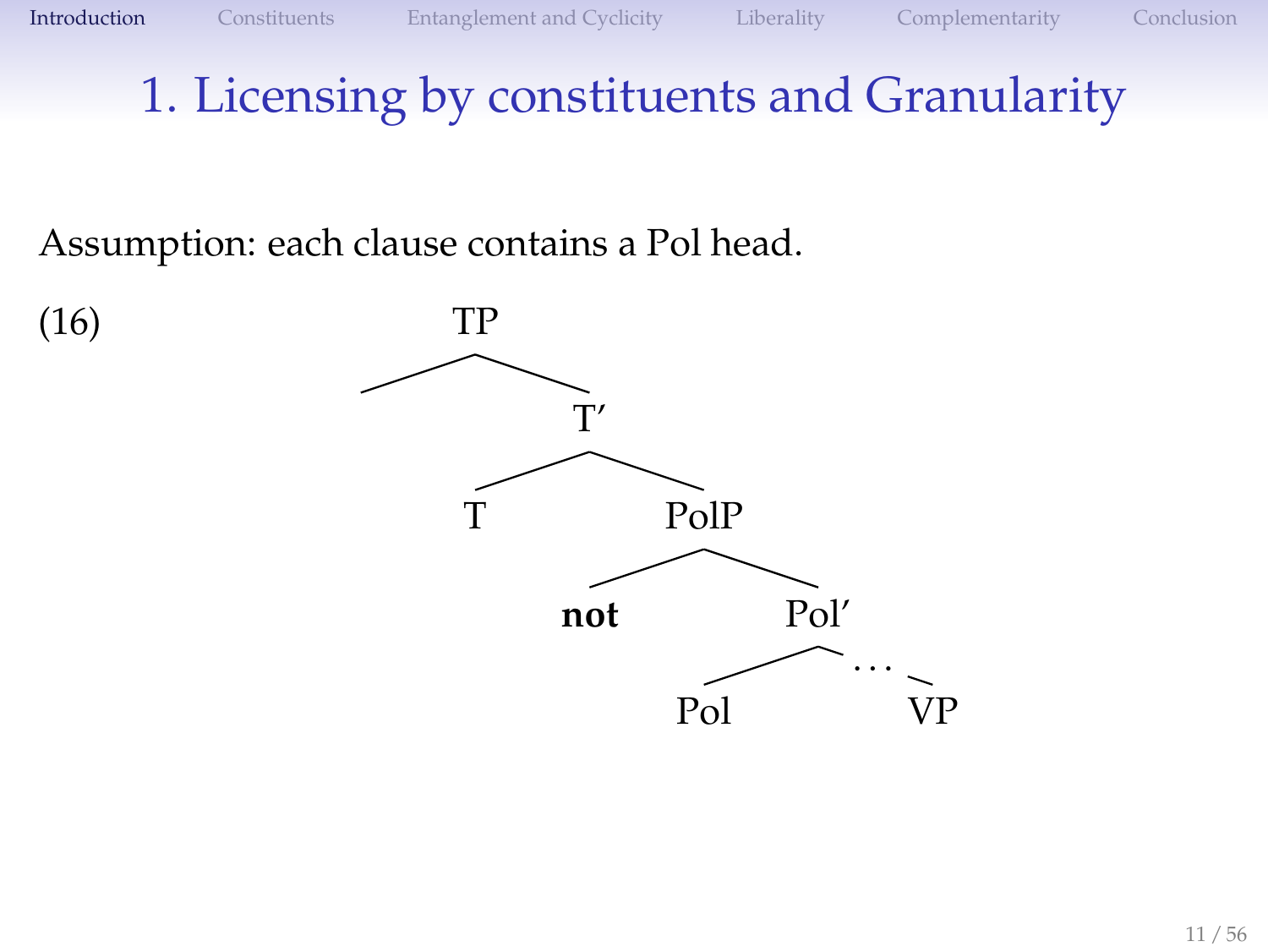=Checking of licensing is done on constituents, but not all constituents are eligible for this procedure.

NPI

- ${}^*{\mathfrak l}_{\mathrm{TP}}$   ${\mathfrak l}_{\mathrm{PolP}}$  **DE DE**  $\ldots \pi^-$
- (17) a. \*It is**[n't impossible** that John understood a single thing.
	- b. It is **impossible** that John understood a single thing.

### PPI

- ${}^*{\mathfrak l}_\mathrm{TP}^{} \mathfrak l_\mathrm{PolP}^{}$   $\mathbf{DE} \ldots \pi^+$
- (18) a. John did**[n't** understand something. \*NEG>SOME

b. John understood something.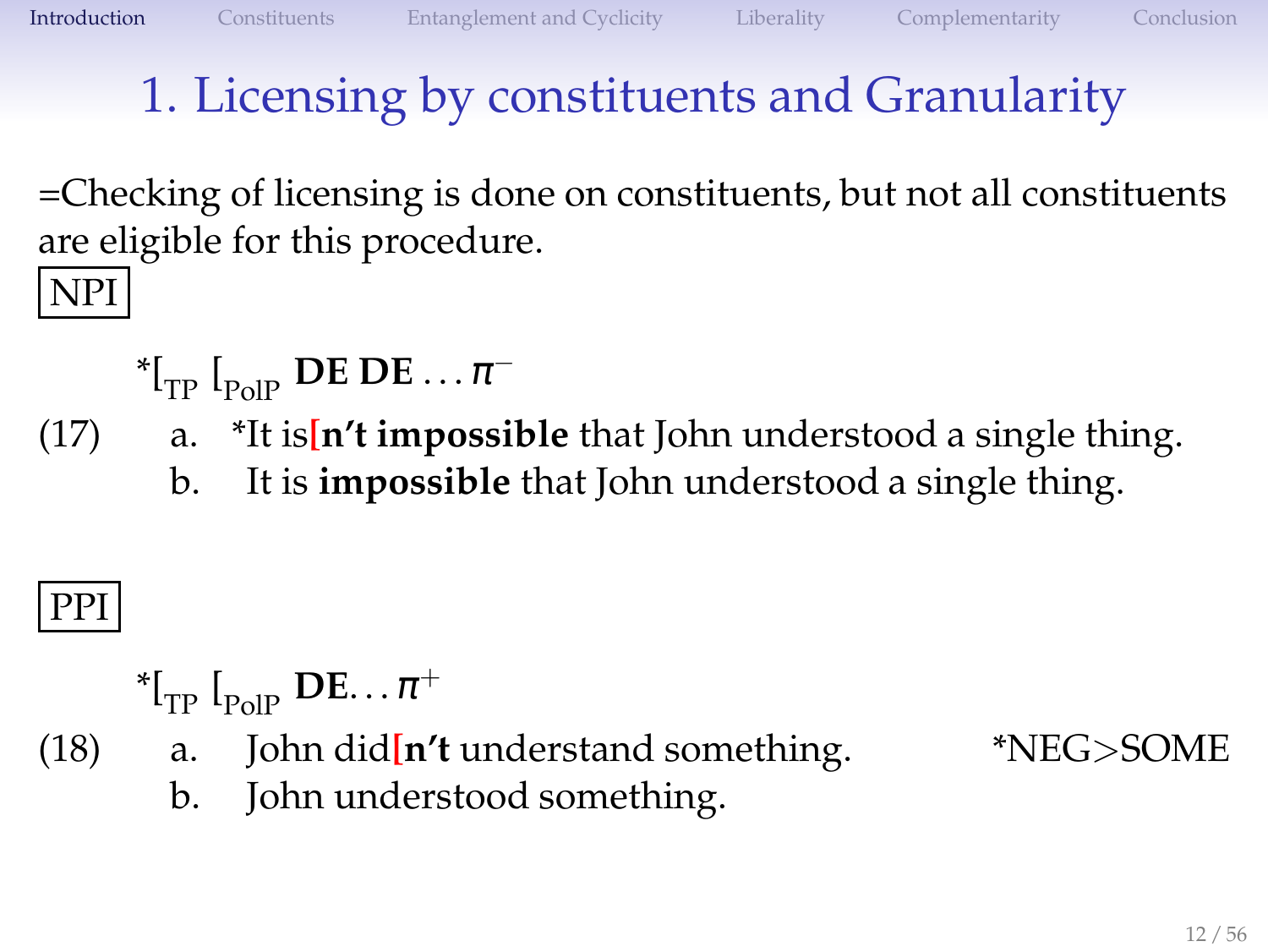## 2. Entanglement and cyclicity

#### Entanglement:

\*(19) 
$$
{}^{*}[\text{TP} \text{DE} \dots [\text{CP} \text{π}^+ \dots [\text{PolP} \text{π}^-]
$$
\n(19) It's **impossible** that **Someone understood anything. EMPOS** > **SOME**

#### ▶ Source of 'new' intervention.

\n- Cyclicity: 
$$
\sqrt{I_{TP} \cdot I_{CP} \pi} \cdot \sqrt{I_{PoIP} \pi}
$$
\n- (20) It's **impossible** that anyone **understood something.**  $\sqrt{I_{TP} \cdot I_{CP} \cdot I_{CP}}$
\n

XIMPOS.>SOME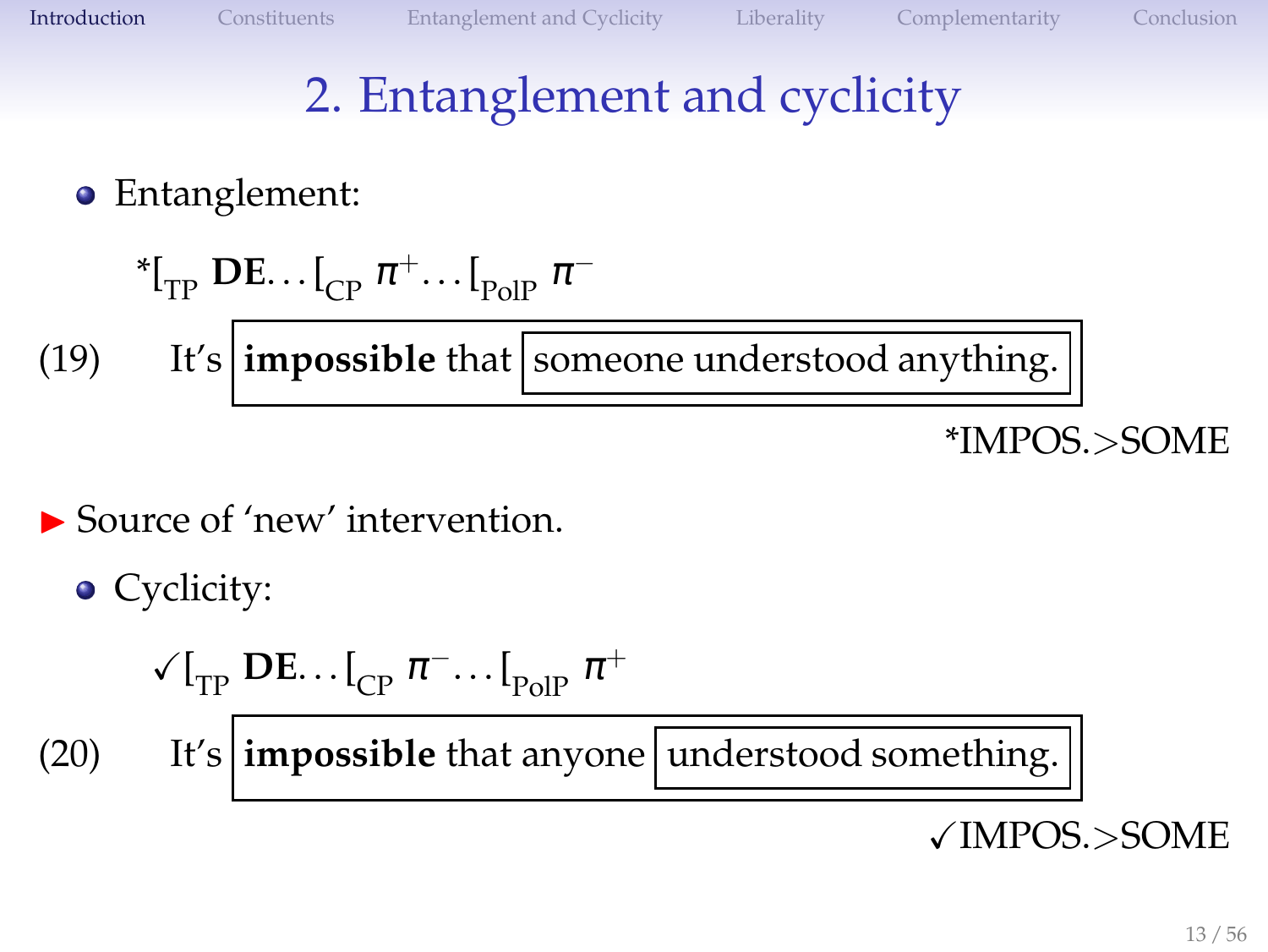## 3. Licensing is liberal

• One appropriate constituent is sufficient.

### NPI

- $\sqrt{\binom{r}{T}}$  **DE**... $\binom{r}{C}$  **DE**... $\pi^{-}$
- (21) It's **impossible** that John did**n't** understand a single thing.

## PPI

- $\sqrt{\binom{F}{T}}$  **DE** . . .  $\binom{F}{P}$  **DE** . . .  $\pi^+$
- (22) It's **impossible** that John did**n't** understand something.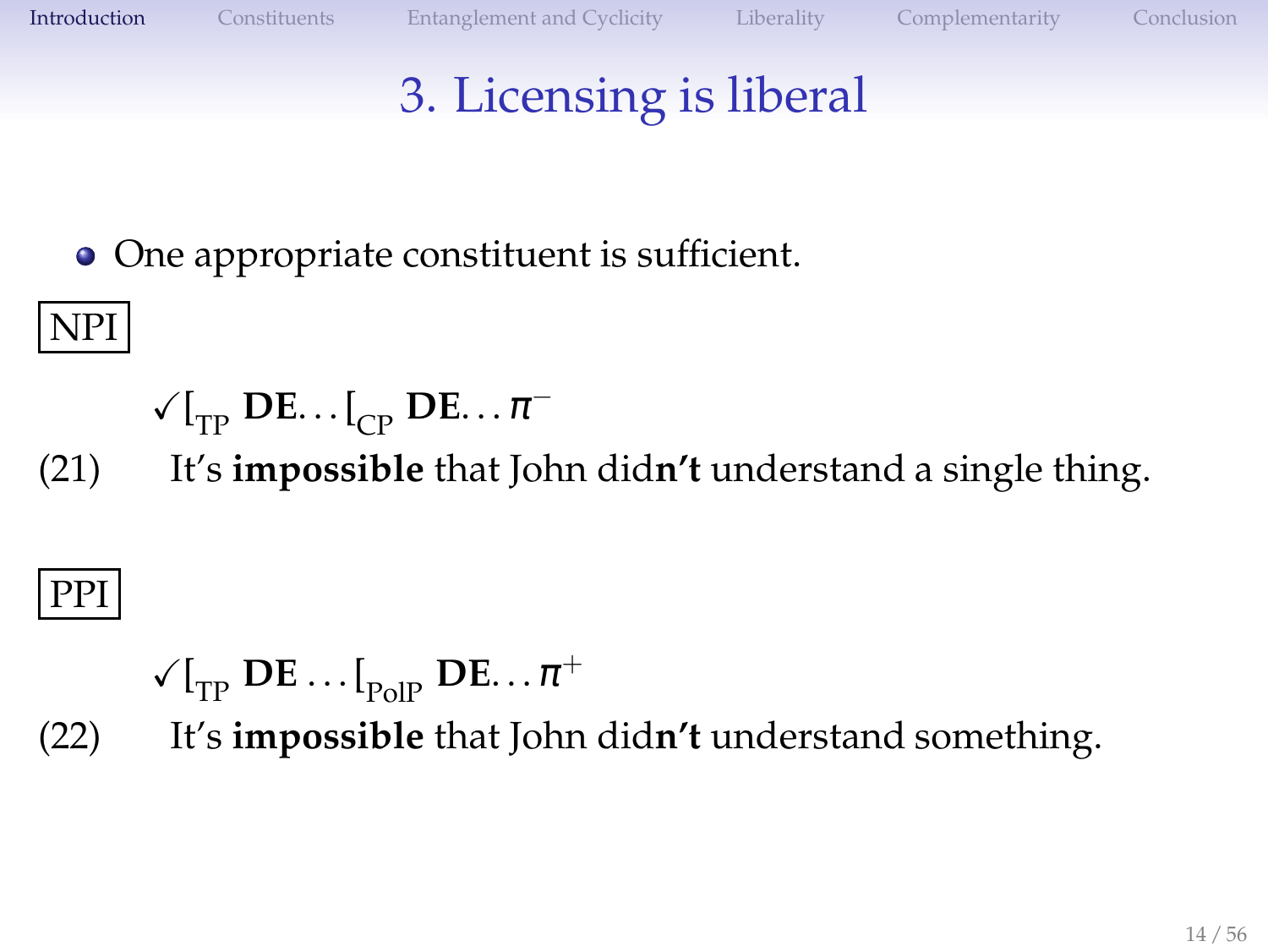## 4. Complementarity

• In any given constituent:

$$
(23) \ \ I_{XP} \cdots \left\{ \begin{array}{c} \text{any} \\ \text{XOR} \\ \text{some} \end{array} \right\}
$$

- (24) a. John did**n't** understand anything.
	- b. John did**n't** understand something. \*NEG>SOME

- Apparent non-complementarity:
- (25) It's **impossible** that John understood anything.
- $(26)$  It's **impossible** that John understood something.  $\sqrt{\text{IMP}}$ .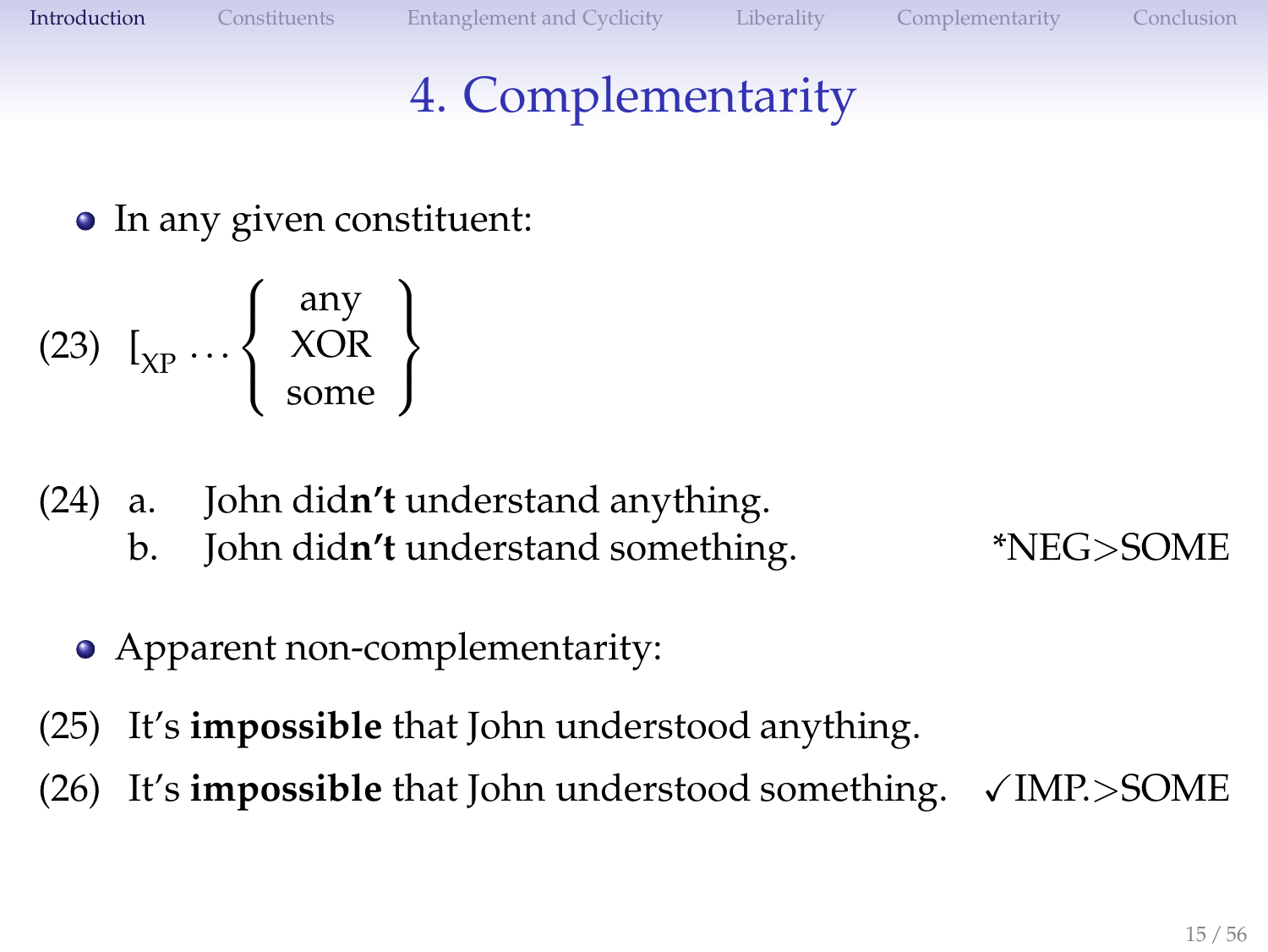=Checking of licensing is done on constituents, but not all constituents are eligible for this procedure.

NPI

- The strong NPI *a single* is sensitive to the relative position of DE expressions above it.
- <span id="page-15-0"></span>(27) a. It's **impossible** that John understood a single thing.
	- b. \*It's **not impossible** that John understood a single thing.
	- c. **Not** that it's **impossible** that John understood a single thing.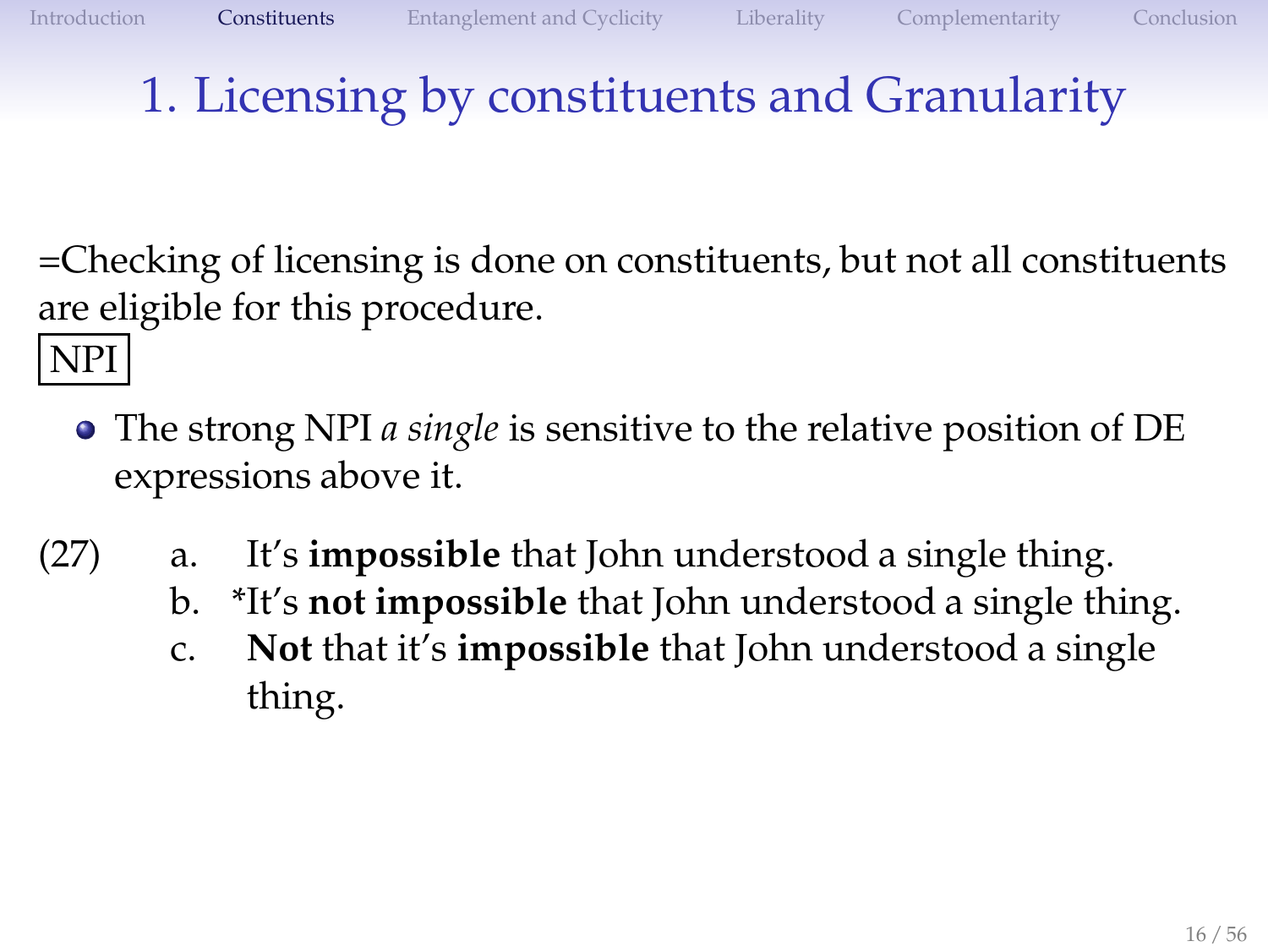- Intuition: in [\(28b\),](#page-16-0) licensing has to take into account both *not* and *impossible;*
- <span id="page-16-1"></span><span id="page-16-0"></span>'Flip-flop' is directly observable with certain NPIs (cf. also Schmerling 1971).
- <span id="page-16-2"></span>(28) a. It's **[ impossible** that John understood a single thing.
	- b. \*It's **[ not impossible** that John understood a single thing.
	- c. **Not** that it's **[ impossible** that John understood a single thing.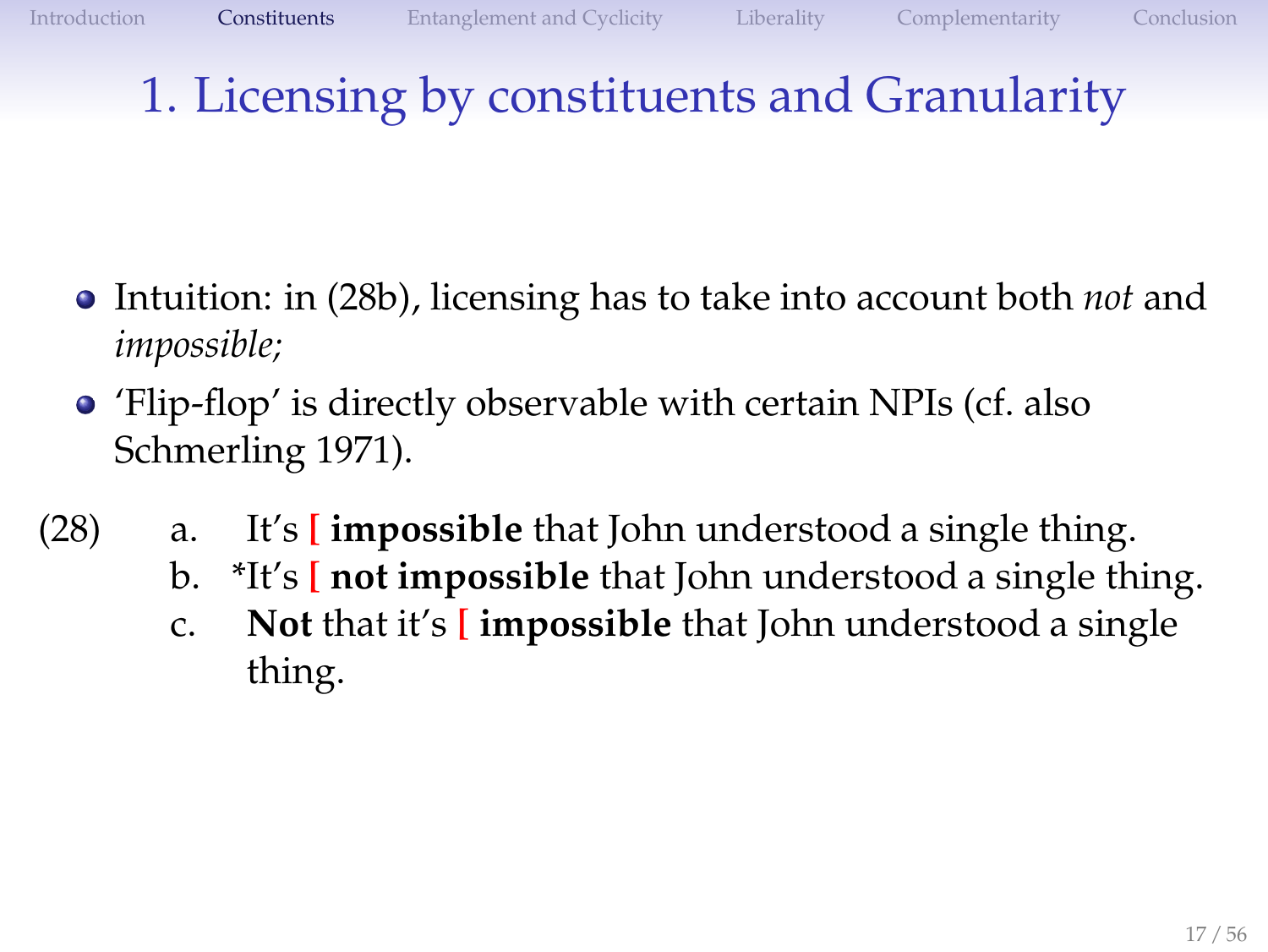- The distance between two DE expressions matters.
- In each clause C, the PolP (or NegP) of C is the smallest constituent eligible for the checking of the licensing of *a single.*
- **Licensing domain of** <sup>π</sup>**:** a constituent upon which the licensing of  $\pi$  is checked.
- **Minimal licensing domain of** <sup>π</sup>**:** the smallest constituent containing  $\pi$  upon which the licensing of  $\pi$  can be checked.
- Minimal domains are PI specific.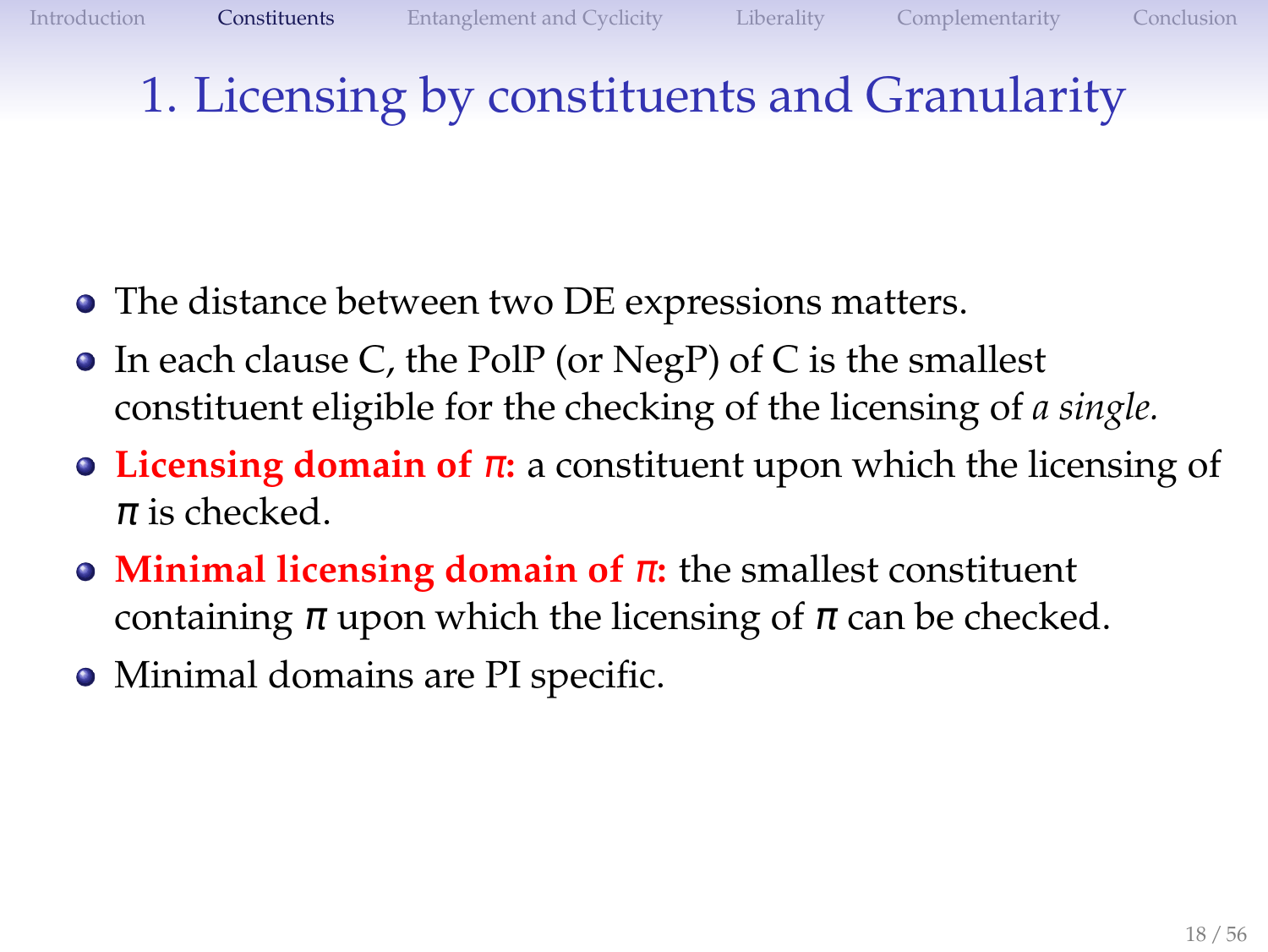[\(28a\)](#page-16-1) It's **impossible** that John understood a single thing.

$$
\left[\begin{smallmatrix}1_{TP} & \textbf{r} & \textbf{r} & \textbf{r} & \textbf{r} & \textbf{r} & \textbf{r} & \textbf{r} & \textbf{r} & \textbf{r} & \textbf{r} & \textbf{r} & \textbf{r} & \textbf{r} & \textbf{r} & \textbf{r} & \textbf{r} & \textbf{r} & \textbf{r} & \textbf{r} & \textbf{r} & \textbf{r} & \textbf{r} & \textbf{r} & \textbf{r} & \textbf{r} & \textbf{r} & \textbf{r} & \textbf{r} & \textbf{r} & \textbf{r} & \textbf{r} & \textbf{r} & \textbf{r} & \textbf{r} & \textbf{r} & \textbf{r} & \textbf{r} & \textbf{r} & \textbf{r} & \textbf{r} & \textbf{r} & \textbf{r} & \textbf{r} & \textbf{r} & \textbf{r} & \textbf{r} & \textbf{r} & \textbf{r} & \textbf{r} & \textbf{r} & \textbf{r} & \textbf{r} & \textbf{r} & \textbf{r} & \textbf{r} & \textbf{r} & \textbf{r} & \textbf{r} & \textbf{r} & \textbf{r} & \textbf{r} & \textbf{r} & \textbf{r} & \textbf{r} & \textbf{r} & \textbf{r} & \textbf{r} & \textbf{r} & \textbf{r} & \textbf{r} & \textbf{r} & \textbf{r} & \textbf{r} & \textbf{r} & \textbf{r} & \textbf{r} & \textbf{r} & \textbf{r} & \textbf{r} & \textbf{r} & \textbf{r} & \textbf{r} & \textbf{r} & \textbf{r} & \textbf{r} & \textbf{r} & \textbf{r} & \textbf{r} & \textbf{r} & \textbf{r} & \textbf{r} & \textbf{r} & \textbf{r} & \textbf{r} & \textbf{r} & \textbf{r} & \textbf{r} & \textbf{r} & \textbf{r} & \textbf{r} & \textbf{r} & \textbf{r} & \textbf{r} & \textbf{r} & \textbf{r} & \textbf{r} & \textbf{r
$$

[\(28b\)](#page-16-0) \*It's **not impossible** that John understood a single thing.

$$
{}^*\left[\begin{array}{cc|c}\text{POIP} & \text{at} & \text{not impossible} \end{array}\right] \left[\begin{array}{cc|c}\text{POIIP} & \text{at} & \text{ingle}\end{array}\right]
$$

[\(28c\)](#page-16-2) **Not** that it's **impossible** that John understood a single thing.

$$
\left[\begin{array}{cc|c}1_{TP} & \text{for} & \text{not } \end{array}\right]_{CP} \left[\begin{array}{cc|c}1_{P0IP} & \text{inpossible} & \end{array}\right]_{CP} \left[\begin{array}{cc|c}1_{P0IP} & \text{in possible} \end{array}\right]
$$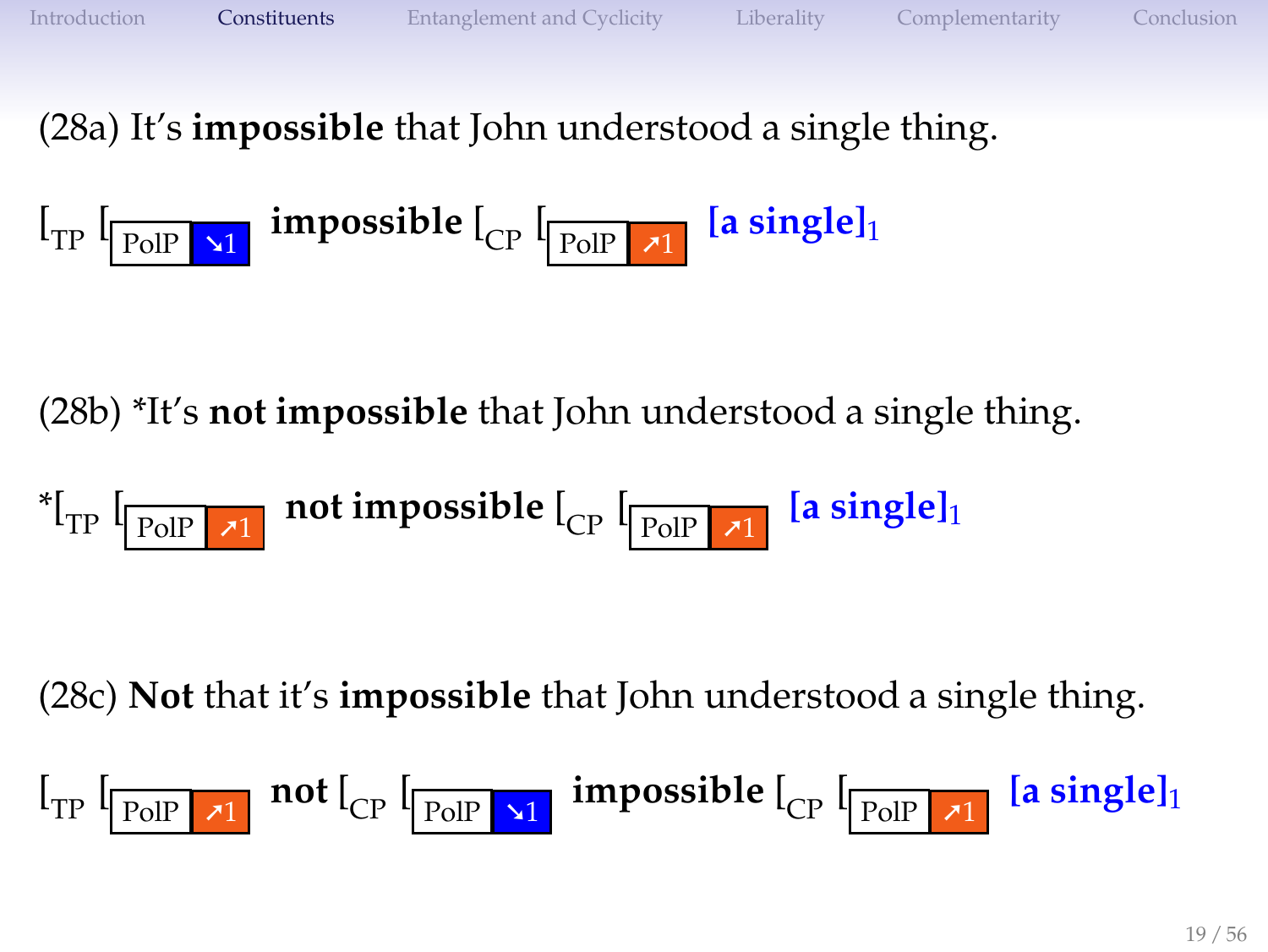#### Two English dialects w.r.t. *any-*type NPIs. Dialect A:

(29) a. \*It's **not impossible** that John understood anything. b. \*I do**n't doubt** that John understood anything.

**·** Dialect B:

- (30) a. It's **not impossible** that John understood anything.
	- b. I do**n't doubt** that John understood anything.
	- Two options:
		- The licensing of *any* in dialect B is not environment-based;
		- It is environment based but the minimal domain of this item is smaller than PolP.
	- **Minimal domain of [French](#page-54-0) weak NPIs: PolP.** French

<span id="page-19-0"></span>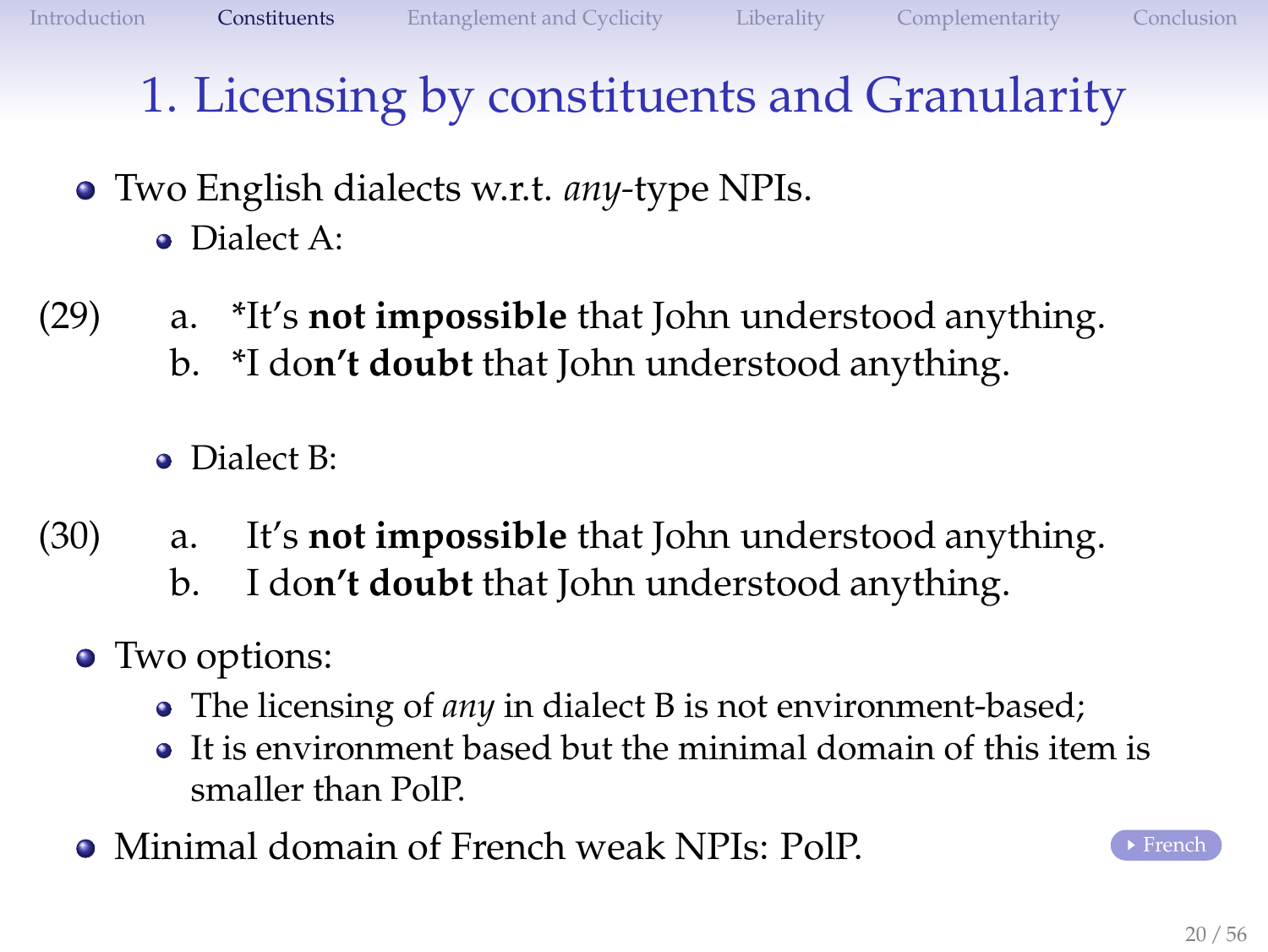#### PPI (of the *some-*type)

- (31) a. John did**n't** understand something. \*NEG>SOME
	- b. **No one** understood something. \*NEG>SOME

- <span id="page-20-1"></span>c. It's **impossible** that John understood something. XIMPOS.>SOME
- d. **At most five people** understood something.

<span id="page-20-3"></span><span id="page-20-2"></span><span id="page-20-0"></span>XAT MOST 5>SOME

- In [\(31a\)](#page-20-0) and [\(31b\),](#page-20-1) it is not possible to check the licensing upon a constituent that doesn't contain the clausemate negation (the licensing domain must be at least as large as PolP).
- In [\(31c\)](#page-20-2) as well as in [\(31d\),](#page-20-3) the smallest PolP is UE w.r.t. the position of *some.*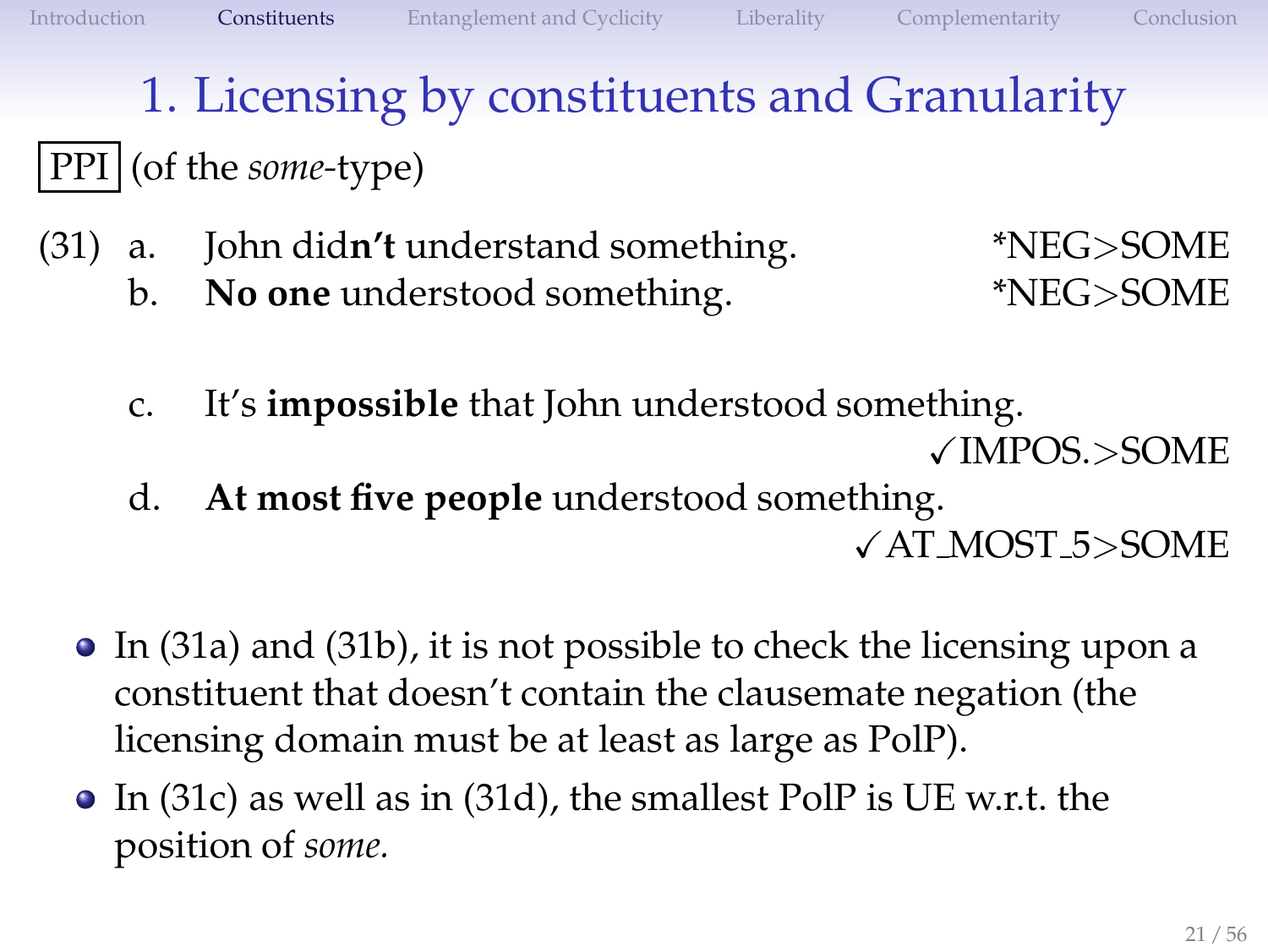

[\(31a\)](#page-20-0) John did**n't** understand something.



[\(31c\)](#page-20-2) It's **impossible** that John understood something.

$$
\sqrt{I_{TP}} \left[ \frac{\log \frac{1}{2} \cdot \text{impossible}}{\log \log \frac{1}{2} \cdot \text{impossible}} \right]
$$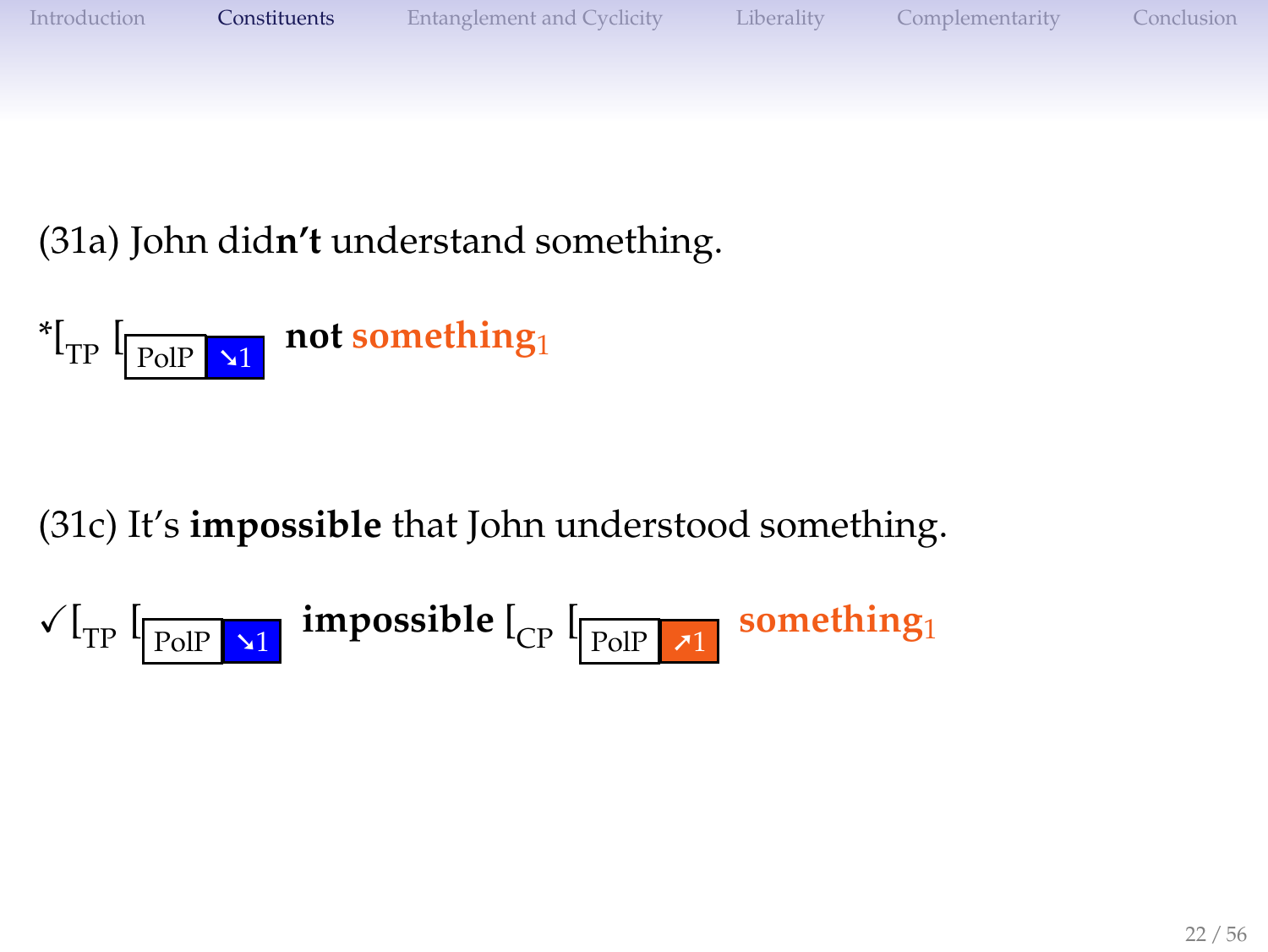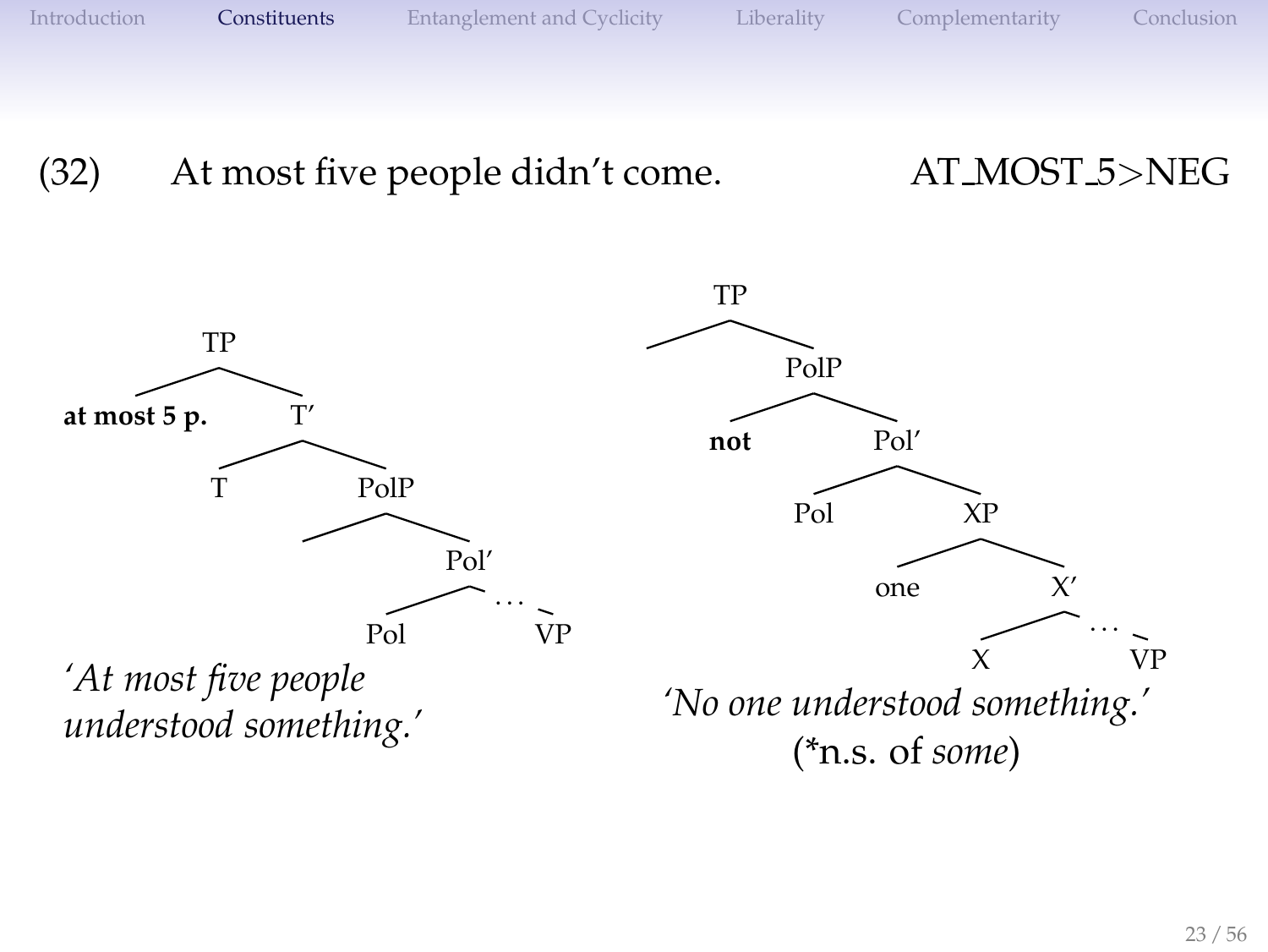### <span id="page-23-0"></span>Negative quantifiers

- Evidence for analyzing them as made up of negation and an existential quantifier in its scope (Geurts 1996, Zeijlstra & Penka 2005, Iatridou & Sichel 2008, a.o.):
	- Reconstruction impossible [\(33a\).](#page-23-0)
- (33) a. No doctor can be present. \*CAN>NO DOCTOR
	- b. John cannot be present.  $*$ CAN>NOT
	- c. At most five people can be present. CAN>AT MOST 5
	- Split scope possible [\(34\).](#page-23-1)
- <span id="page-23-1"></span>(34) No doctor has to be present. There is no doctor x such that x has to be present. (wide scope) It is not required that a doctor be present. (split scope)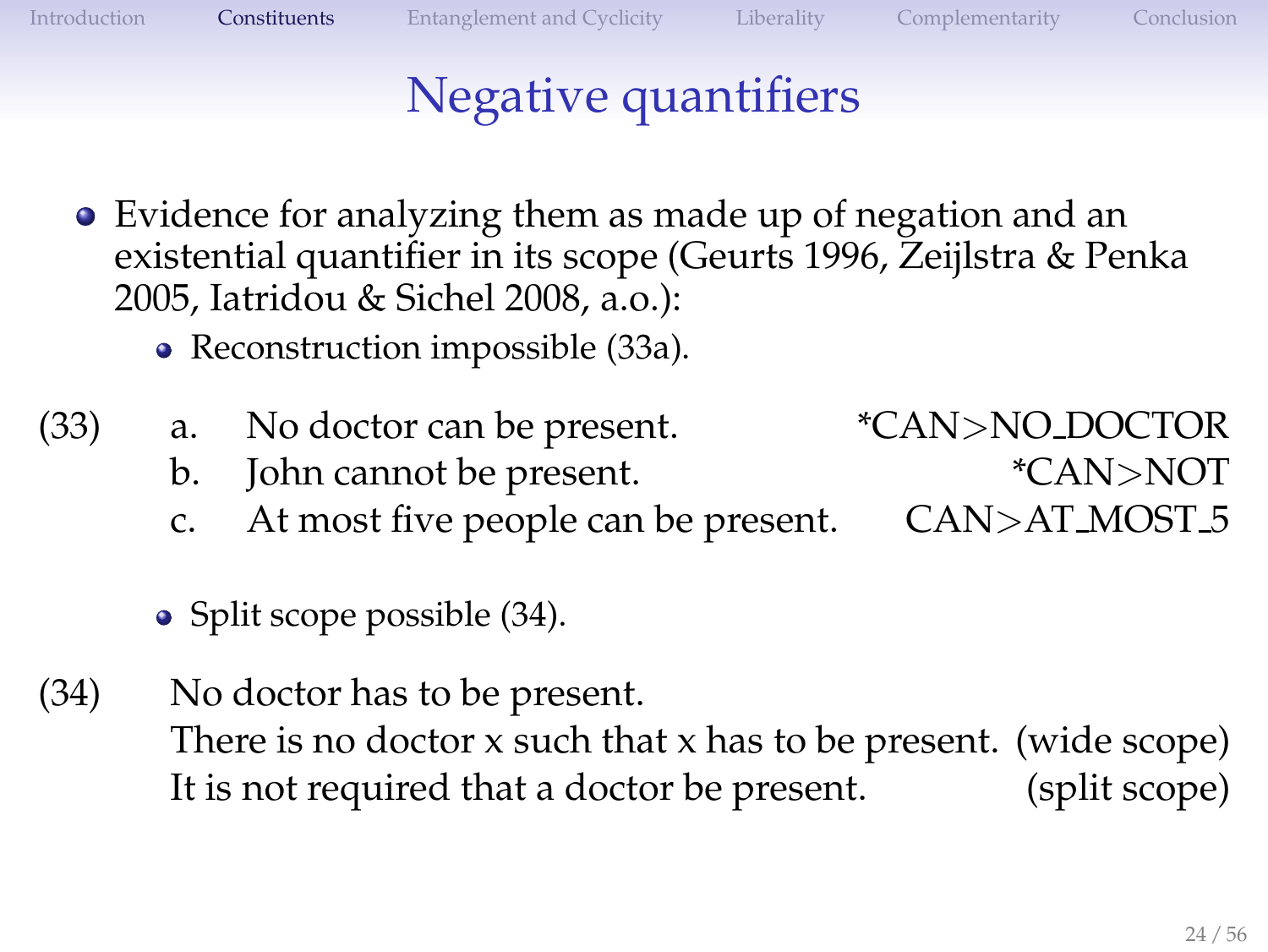[\(31b\)](#page-20-1) **No one** understood something. \*NEG>SOME



#### [\(31d\)](#page-20-3) **At most five people** understood something.

$$
\sqrt{[{\rm TP}]{\bf x}_1} \text{ at most five } [\text{pole } {\bf x}_1 \text{ something}]
$$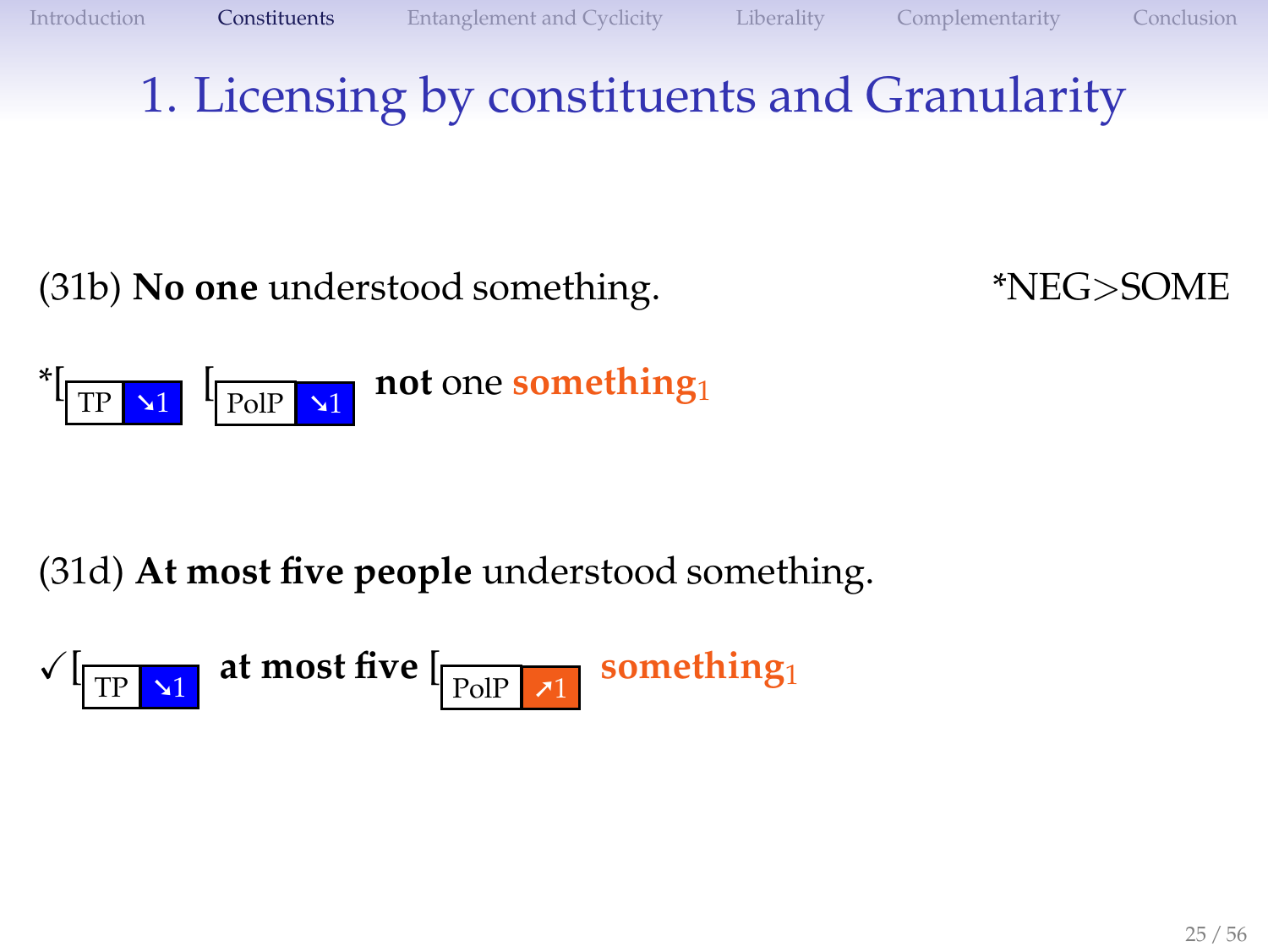### PPI

- <span id="page-25-2"></span><span id="page-25-1"></span><span id="page-25-0"></span>• Composition of DE functions ('rescuing') in [\(35b\):](#page-25-0)
- <span id="page-25-3"></span> $(35)$  a. **Few people** didn't understand something.  $\sqrt{\text{NEG}}$ SOME
	- b. It's **impossible** that John did**n't** understand something. XNEG>SOME
	- c. It's **not impossible** that John did**n't** understand something.  $*NEG>SOME$
	- d. **Not** that it's **impossible** that John did**n't** understand something.  $\sqrt{\text{NEG}}$ >SOME
	- In fact, this is just 'flip-flop' applied to PPIs.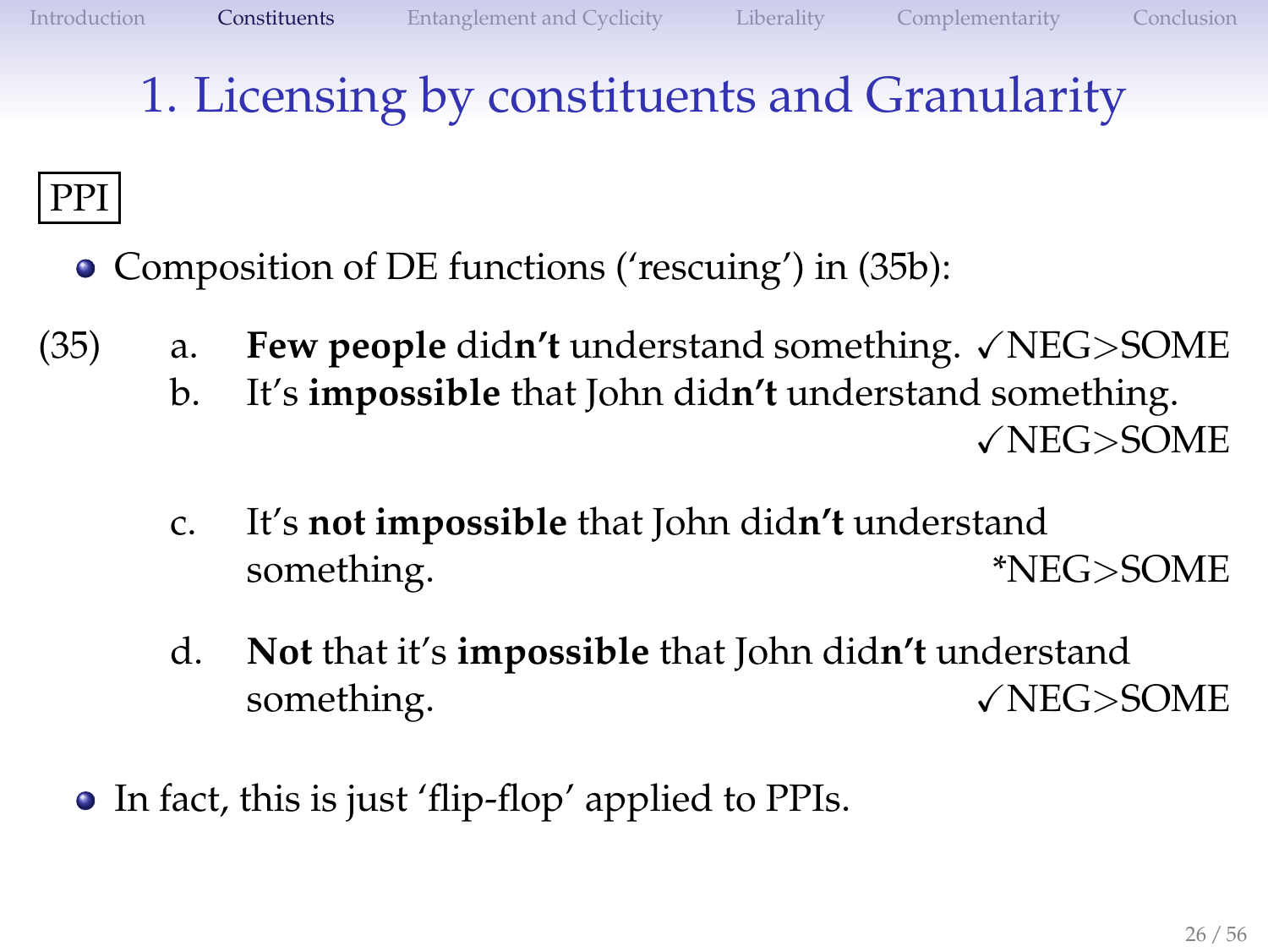

[\(35a\)](#page-25-1) **Few people** did**n't** understand something.

$$
\sqrt{[{\rm TP} \; \textbf{x}]} \; \text{few people} \; [\text{pole} \; \textbf{x} \; \text{not something}]
$$

[\(35b\)](#page-25-0) It's **impossible** that John did**n't** understand something.

$$
\text{$\sqrt{1}$}_{TP}\text{ }[\textcolor{red}{\fbox{PolP}} \textcolor{red}{\fbox{---}\pi1} \text{ } \text{impossible}\text{ }[\textcolor{red}{\fbox{Cp}} \text{ }[\textcolor{red}{\fbox{--}\text{PolP}} \textcolor{red}{\fbox{---}\pi1} \text{ } \text{not something}]\text{ }
$$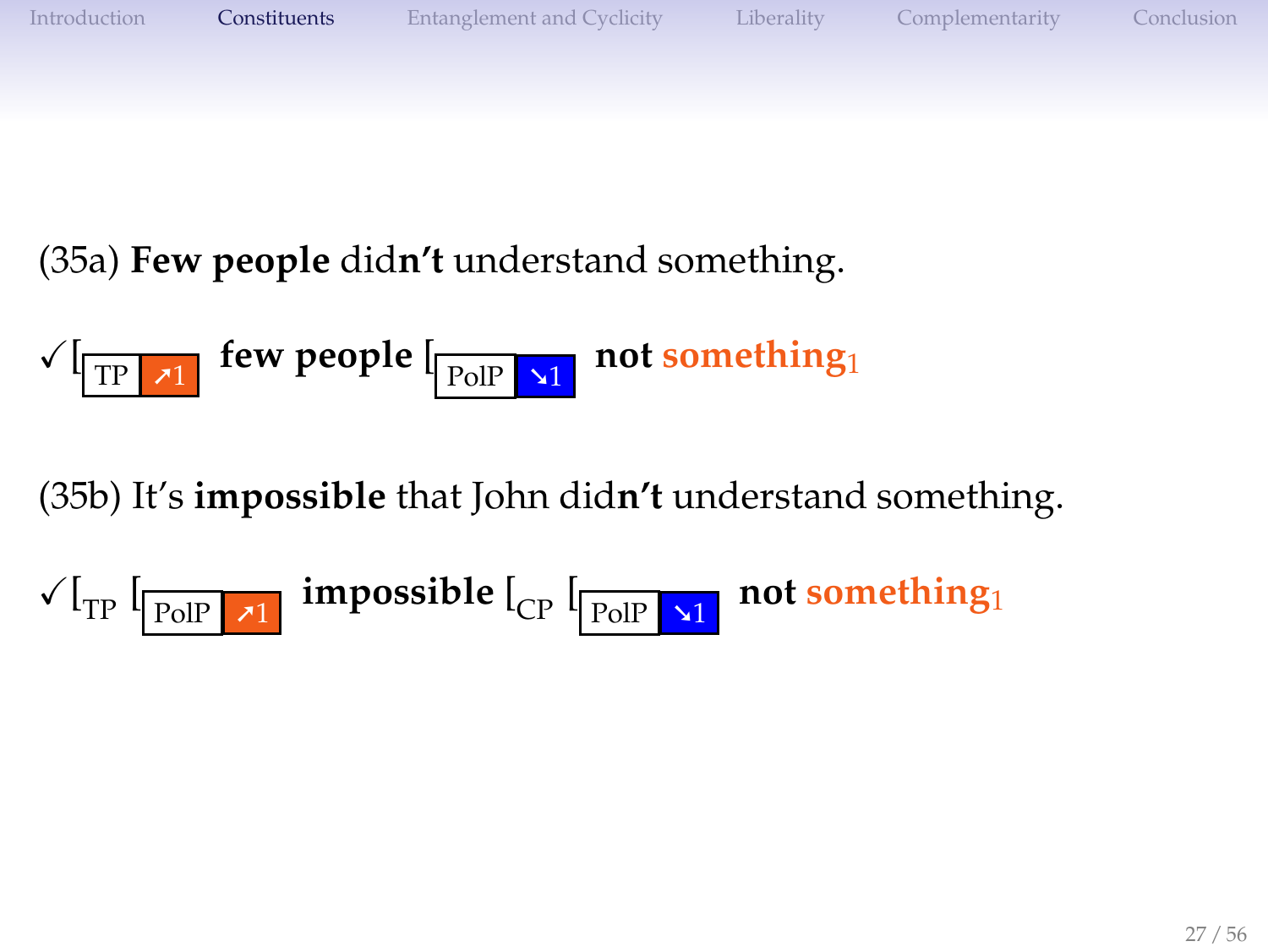

[\(35c\)](#page-25-2) It's **not impossible** that John did**n't** understand something.

$$
{}^*\left[\begin{array}{cc|c}\n\text{I}_{\text{POIP}} & \text{at} \\
\hline\n\end{array}\right]
$$
 not impossible 
$$
\left[\begin{array}{cc|c}\n\text{I}_{\text{POIP}} & \text{at} \\
\hline\n\end{array}\right]
$$
 not something.

[\(35d\)](#page-25-3) **Not** that it's **impossible** that John did**n't** understand something.

$$
\sqrt{I_{TP}} \left[ \frac{1}{P_{OIP}} \sum_{i=1}^{N} \frac{1}{N} \prod_{i=1}^{N} \left[ \frac{1}{P_{OIP}} \sum_{i=1}^{N} \left[ \frac{1}{P_{OIP}} \sum_{i=1}^{N} \left[ \frac{1}{P_{OIP}} \sum_{i=1}^{N} \left[ \frac{1}{P_{OIP}} \sum_{i=1}^{N} \left[ \frac{1}{P_{OIP}} \sum_{i=1}^{N} \left[ \frac{1}{P_{OIP}} \sum_{i=1}^{N} \left[ \frac{1}{P_{OIP}} \sum_{i=1}^{N} \left[ \frac{1}{P_{OIP}} \sum_{i=1}^{N} \left[ \frac{1}{P_{OIP}} \sum_{i=1}^{N} \left[ \frac{1}{P_{OIP}} \sum_{i=1}^{N} \left[ \frac{1}{P_{OIP}} \sum_{i=1}^{N} \left[ \frac{1}{P_{OIP}} \sum_{i=1}^{N} \left[ \frac{1}{P_{OIP}} \sum_{i=1}^{N} \left[ \frac{1}{P_{OIP}} \sum_{i=1}^{N} \left[ \frac{1}{P_{OIP}} \sum_{i=1}^{N} \left[ \frac{1}{P_{OIP}} \sum_{i=1}^{N} \left[ \frac{1}{P_{OIP}} \sum_{i=1}^{N} \left[ \frac{1}{P_{OIP}} \sum_{i=1}^{N} \left[ \frac{1}{P_{OIP}} \sum_{i=1}^{N} \left[ \frac{1}{P_{OIP}} \sum_{i=1}^{N} \left[ \frac{1}{P_{OIP}} \sum_{i=1}^{N} \left[ \frac{1}{P_{OIP}} \sum_{i=1}^{N} \left[ \frac{1}{P_{OIP}} \sum_{i=1}^{N} \left[ \frac{1}{P_{OIP}} \sum_{i=1}^{N} \left[ \frac{1}{P_{OIP}} \sum_{i=1}^{N} \left[ \frac{1}{P_{OIP}} \sum_{i=1}^{N} \left[ \frac{1}{P_{OIP}} \right] \right] \right] \right] \right) \right) \right]
$$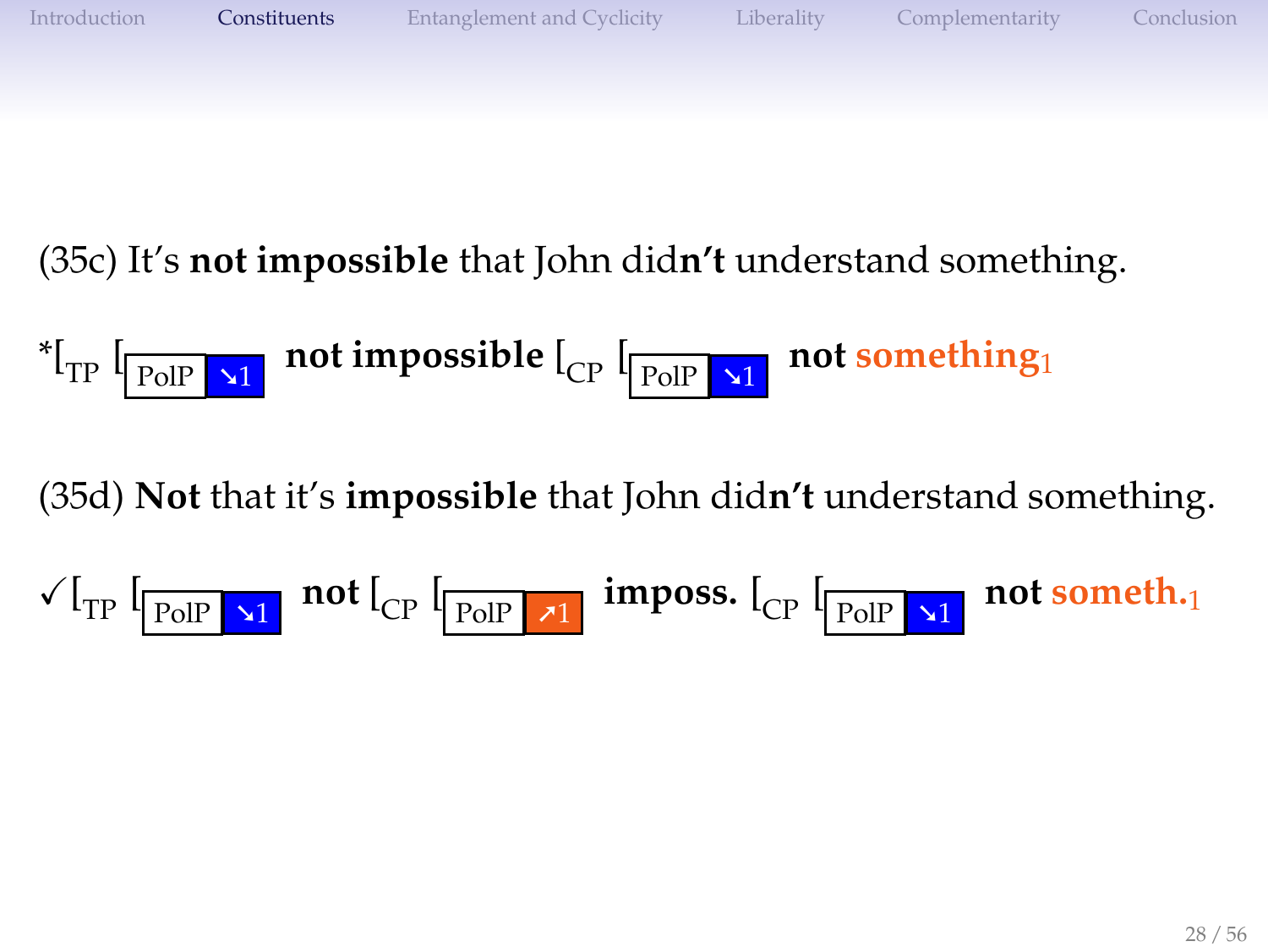#### Intervention

- Disruption of NPI licensing (**'intervention'**) caused by the  $\bullet$ presence of certain expressions, e.g. *every, always, and. . .* ;
- The very same expressions **'shield'** PPIs.
- (36) a. \***Not** everyone understood anything.
	- b. **Not** everyone understood something.  $\sqrt{\text{NEG}}$ SOME

- $\blacktriangleright$  Monotonicity disruption.
- N.B.: Split scope:
- (37) Not everyone can be on the Board.  $NOT > CAN > EVERY$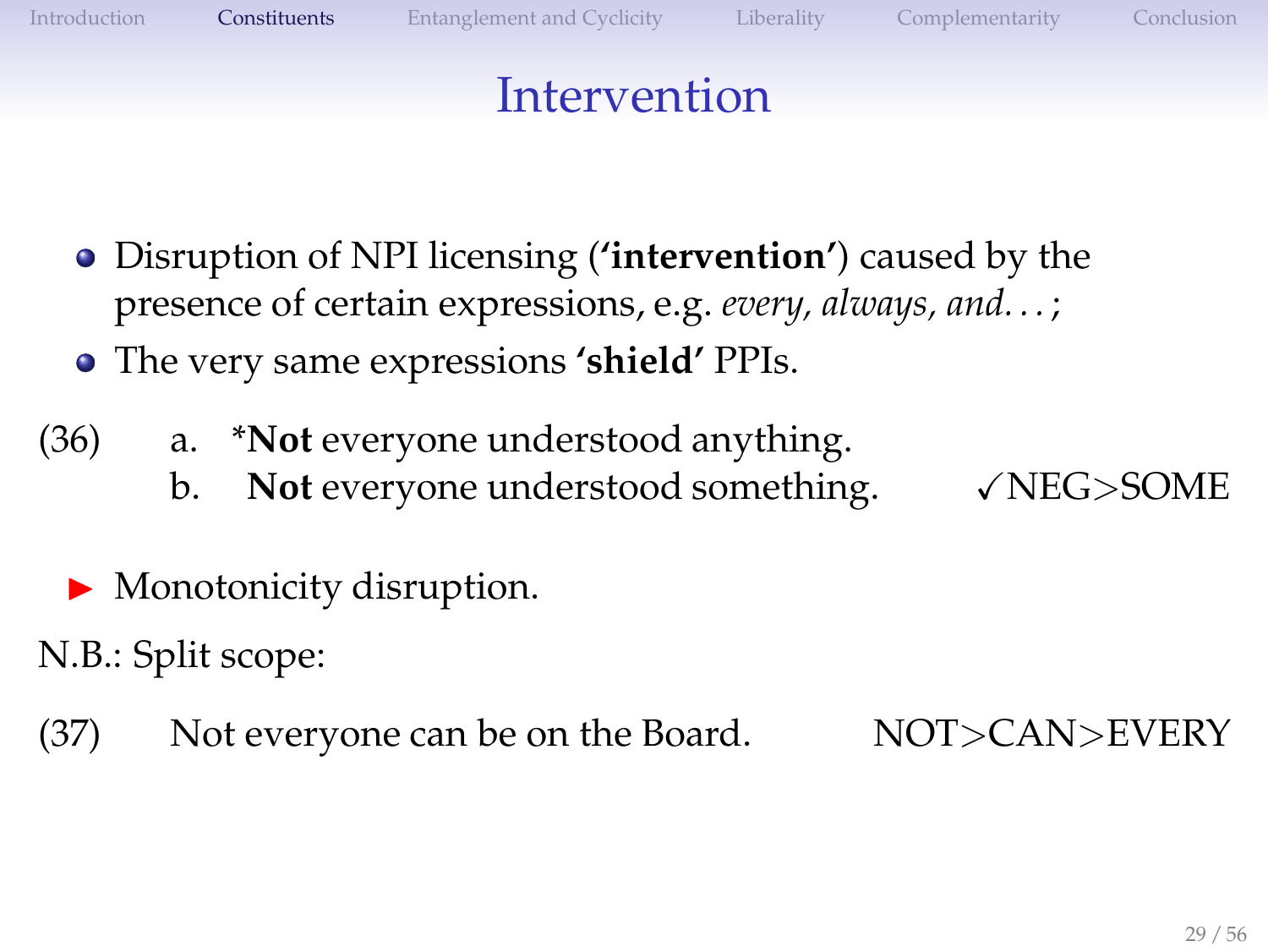

- According to Chierchia (2004), the interveners form a natural class: they are all **strong scalar terms.** Ex.: <**every**, most, some>, <**and**, or>.
- Scalar implicatures triggered by a DE function like *not* outscoping a strong scalar term disrupt NPI licensing.
- (38) a. It is **not** the case that **everybody** has roses.
	- b. *Scalar implicature:* Somebody has roses.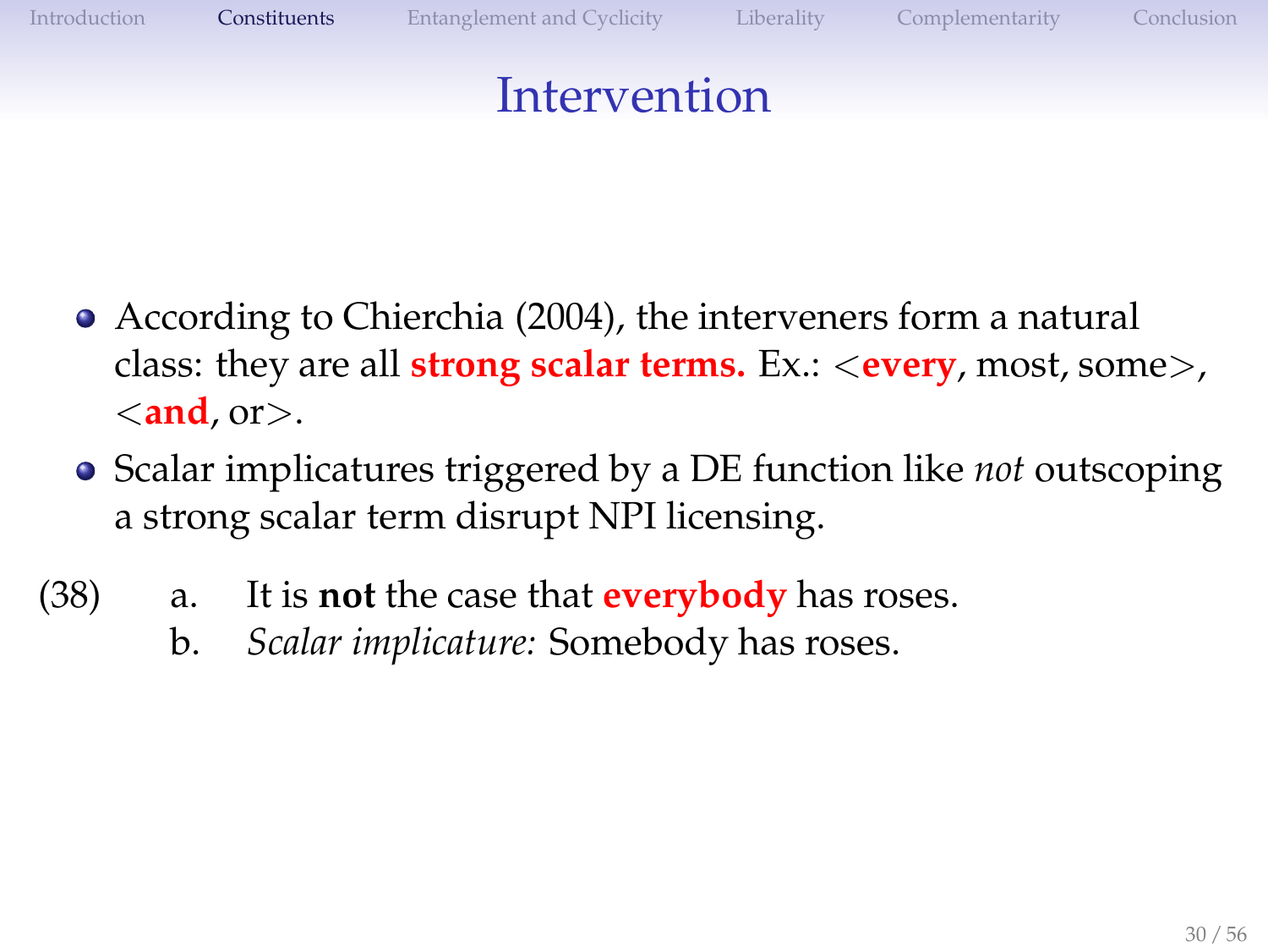#### Intervention

- **Grammar provides two meanings: plain and strong.**
- The notion of meaning which is relevant for NPI licensing is the notion of **strong meaning:** the strong meaning of sentence φ **noted**  $[\![\phi]\!]^s$  **is the conjunction** of the **plain meaning** (truth conditions) of φ and its **implicatures.**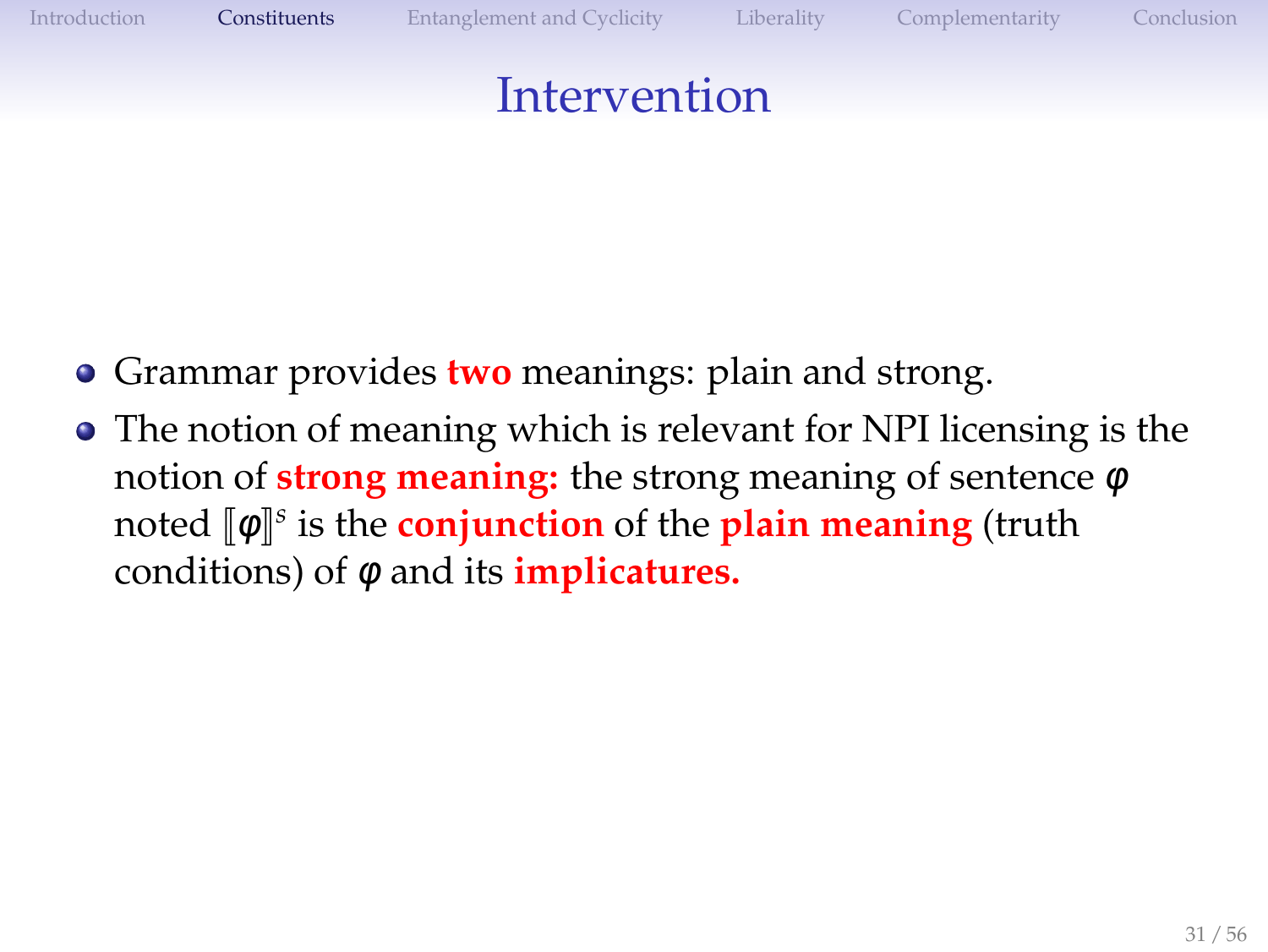<span id="page-31-0"></span>

Indirect implicatures triggered by a DE expression like *not* outscoping a strong scalar term disrupt NPI licensing.

Example

- (39) \*It is **not** the case that **everybody** has any roses.
- (40)  $\Box$  J blue roses  $\Box \subset \Box$  roses  $\Box$
- (41) a. It is not the case that everybody has **roses.** *Scalar Implicature:* Somebody has roses.
	- b. It is not the case that everybody has **blue roses.** *Scalar Implicature:* Somebody has blue roses.
- $(42)$  [[\(41a\)](#page-31-0)]<sup>s</sup>=¬[ $\forall x$  some<sub>D</sub>'(roses')( $\lambda y$ . *x* has *y*)]  $\land \exists x \text{ some} \land \text{r}$ '(roses')( $\lambda y$ . *x* has *y*)
- (43)  $[[(41b)]^s = -[\forall x \text{ some}_D'(\text{blue crosses'})(\lambda y. x \text{ has } y)]$  $[[(41b)]^s = -[\forall x \text{ some}_D'(\text{blue crosses'})(\lambda y. x \text{ has } y)]$  $[[(41b)]^s = -[\forall x \text{ some}_D'(\text{blue crosses'})(\lambda y. x \text{ has } y)]$  $\land \exists x$  some<sub>D</sub>'(blue roses')( $\lambda y$ . *x* has *y*)

<span id="page-31-1"></span> $[[(41a)]^s$  $[[(41a)]^s$  $[[(41a)]^s$   $\neq$   $[[(41b)]^s$  $[[(41b)]^s$  $[[(41b)]^s$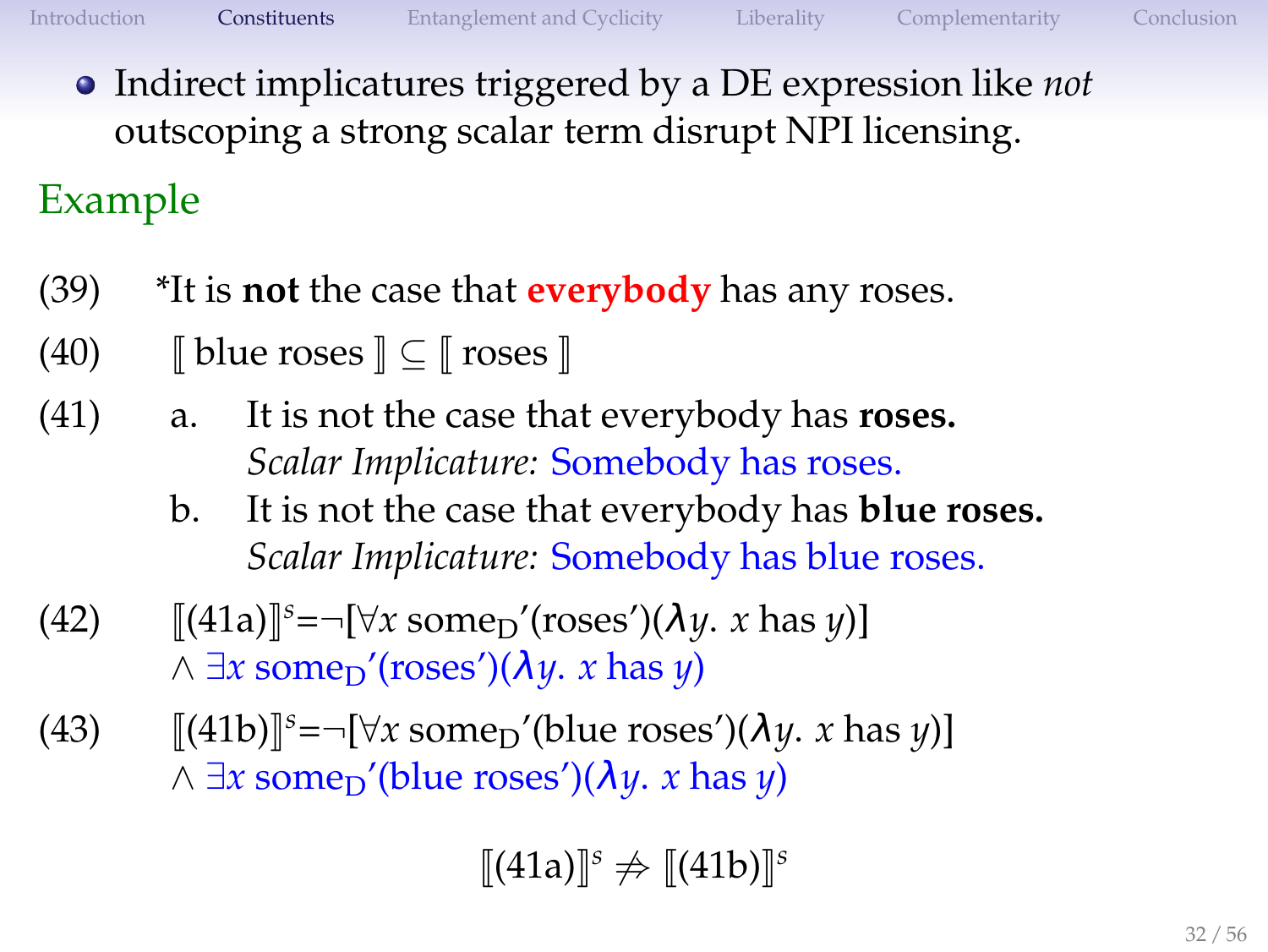## 2. Entanglement and Cyclicity: a PPI and an NPI

#### NPI & PPI

- We witness a **polarity clash,** which shows that the licensing of a PI in a given constituent A depends on the licensing of all other PIs in A.
- (44) It's **impossible** that someone understood anything. \*IMP.>SOME

$$
^{*}[\text{TP} \text{ [PolP x1 x2 } \text{ imposs.} \text{ [CP x1 x2 } \text{ someone} \text{ [PolP anything}]
$$

- <span id="page-32-0"></span>(45) a. It's **impossible** that someone understood you.
	- b. It's **impossible** that someone understood something.
	- c. It's **impossible** that anyone understood anything.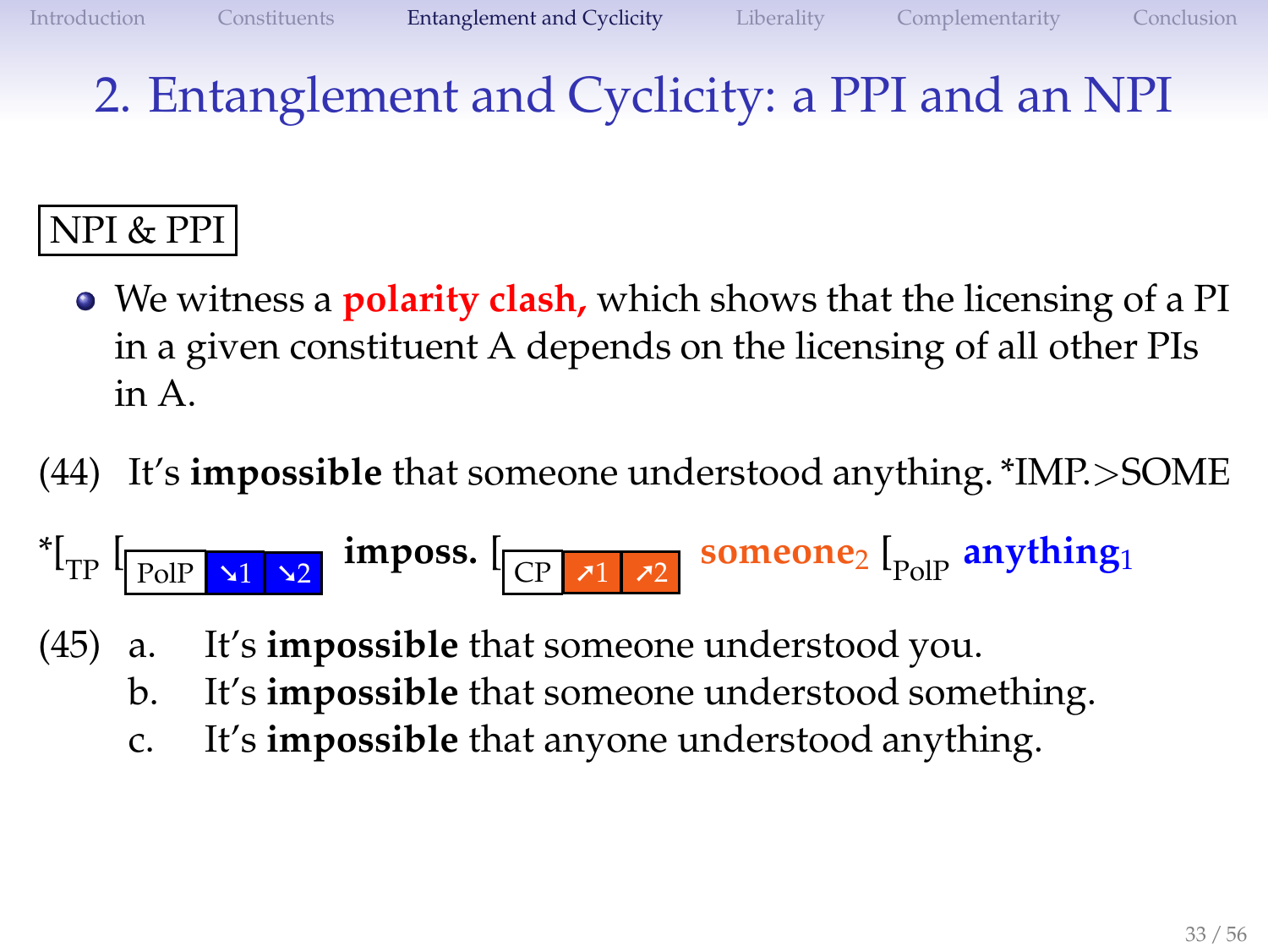# 2. Entanglement and Cyclicity: a PPI and an NPI NPI & PPI

(46) It's **impossible** that anyone understood something.

$$
\sqrt{I_{TP} \left[ \frac{P_{OIP} \cdot \mathbf{1}_{1} \cdot \mathbf{1}_{2}}{P_{OIP} \cdot \mathbf{1}_{2}} \right]^{2}}
$$

- ◮ The PPI is licensed at a previous stage of a **cycle.**
- ◮ Direct evidence that the licensing of *any* is checked on constituents.
- Reminder:
- (47) I do**n't doubt** that John understood anything. Dialect B

- Two options:
	- The licensing of *any* is dialect B is not environment-based;
	- $\blacktriangleright$  It is environment based but the minimal domain of this item is smaller than PolP.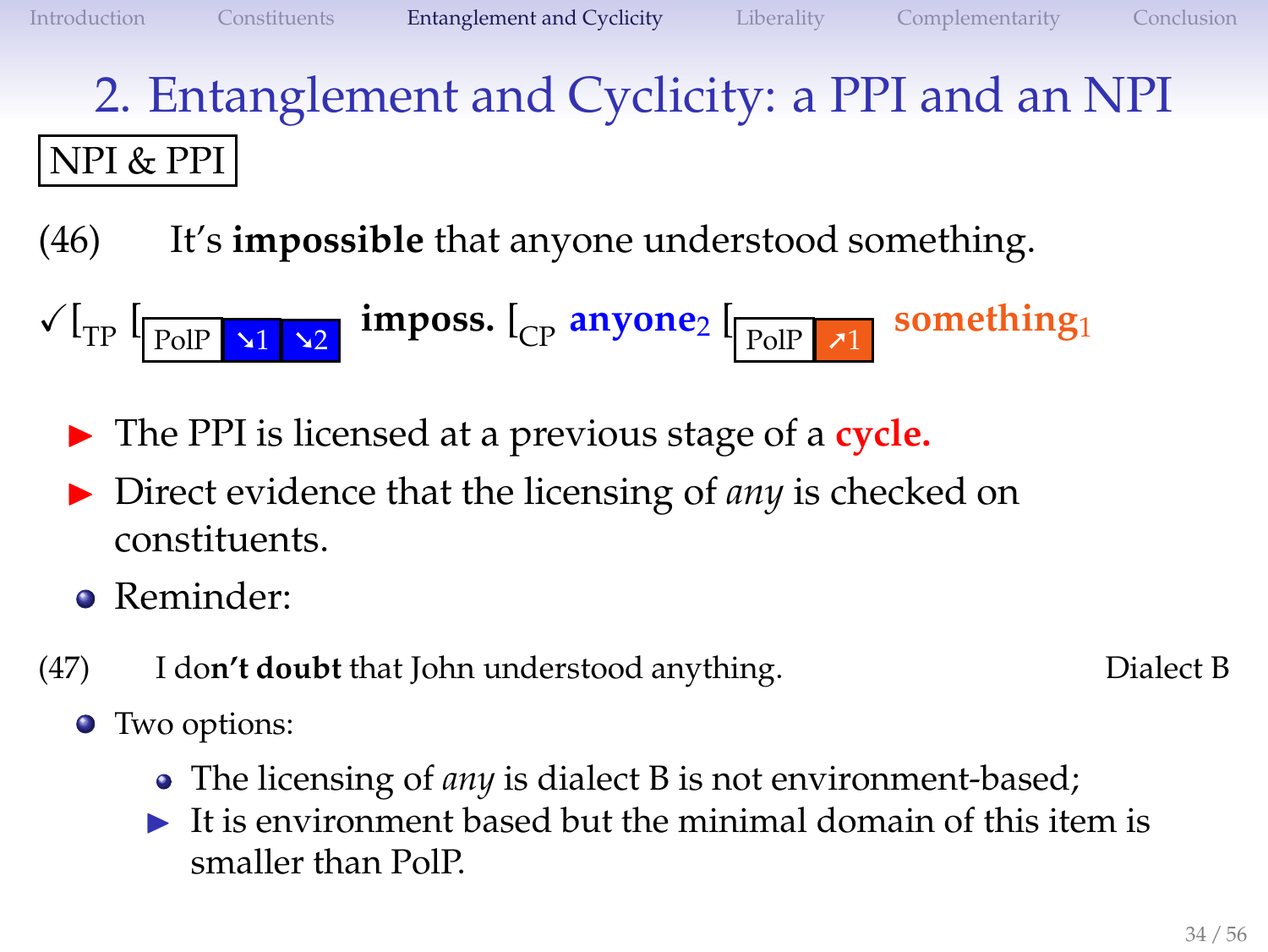### 2. Entanglement and Cyclicity: a PPI and an NPI

#### NPI & PPI

• Abstractly:

\***DE** ... 
$$
\begin{bmatrix} 0 & \pi^+ & \dots & \pi^- & \dots \end{bmatrix}
$$

$$
\sqrt{\text{DE}} \dots \left[\begin{smallmatrix} 0 \\ CP \end{smallmatrix} \pi^- \dots \left[\begin{smallmatrix} 0 \\ P_0 \end{smallmatrix} \right] \dots \pi^+ \dots \right]
$$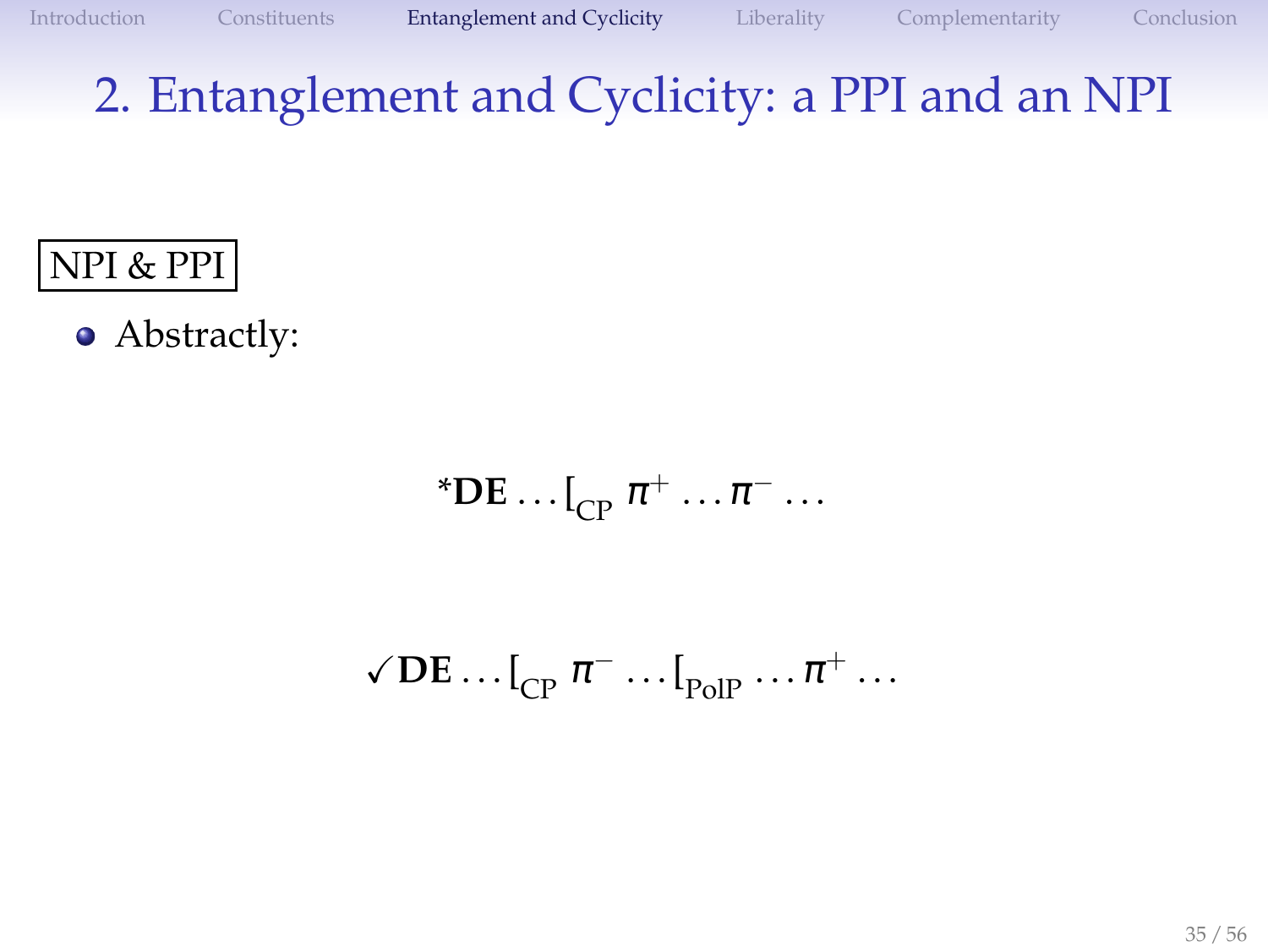### Licensing Condition

(48) Licensing Condition of PIs: A PI  $\pi$  is licensed in a sentence *S* only if  $\pi$  is contained in at least one eligible constituent A of *S* which has the right monotonicity w.r.t. the position of  $\pi$ , and all other PIs in A are licensed within A.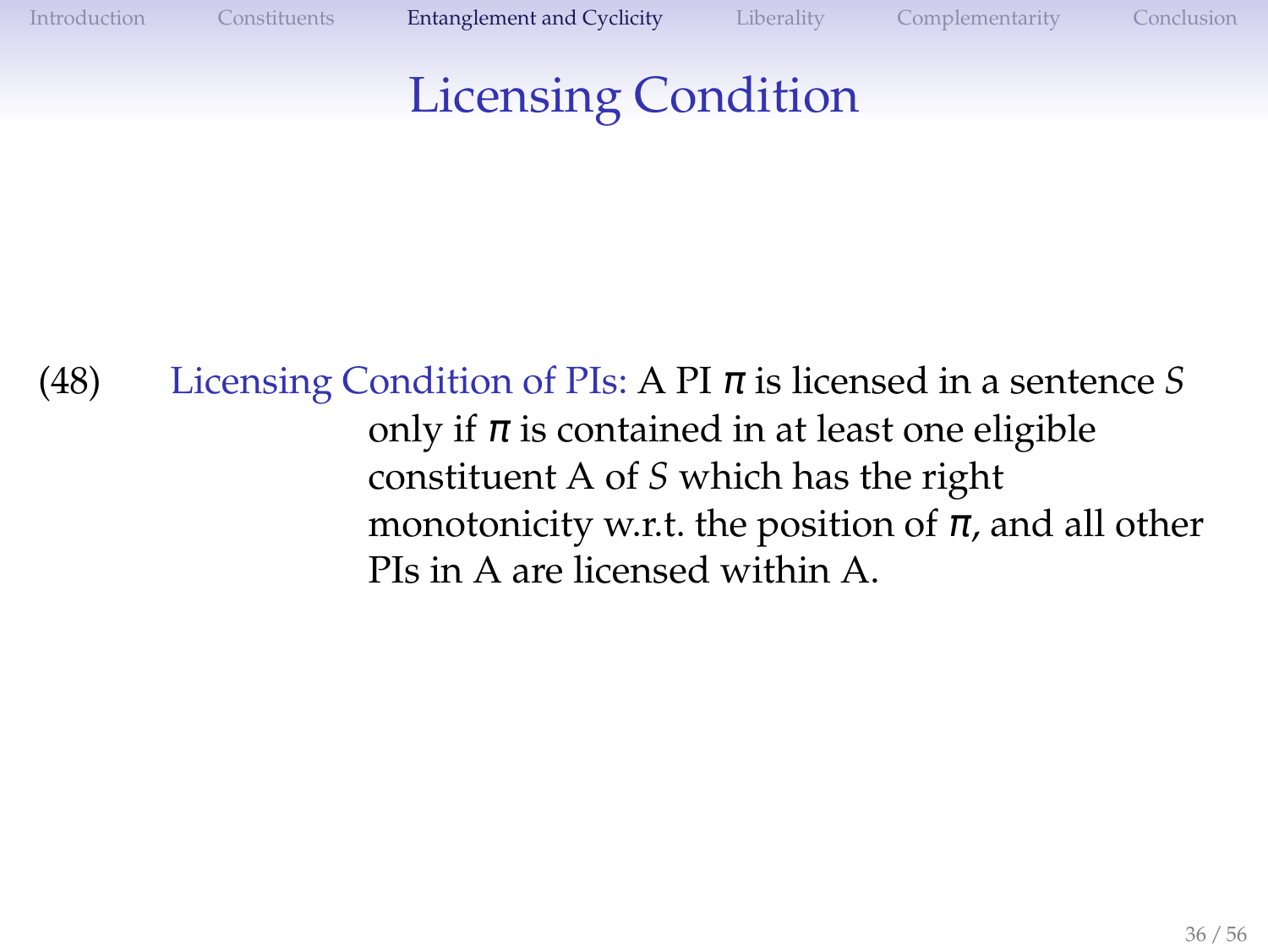#### 2 PPIs

• Abstractly:

$$
{}^*{\mathfrak{l}}_{\mathsf{CP}}\,\mathbf{DE}\ldots{\mathfrak{l}}_{\mathsf{CP}}\,\pi_k^+\ldots{\mathfrak{l}}_{\mathsf{PolP}}\,\mathbf{DE}\ldots{\pi_l^+\ldots}
$$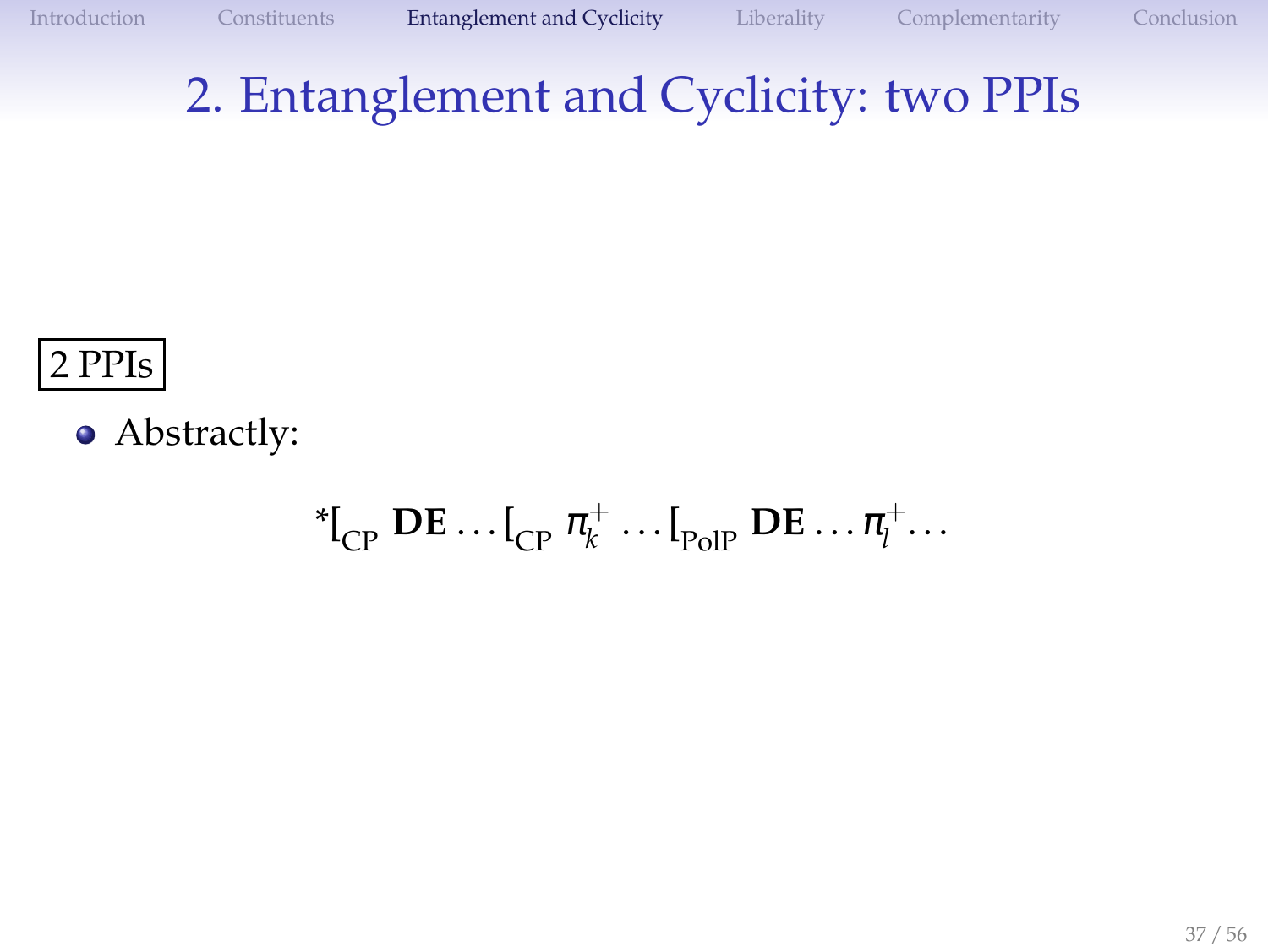- $(49)$  —A: No one is hiding. —#B: That's exactly true, someone is**n't** hiding.
- (50) —A: Someone is hiding. —B: That's exactly true, it's **impossible** that someone is**n't** hiding.
- $\sqrt{r}$   $\sqrt{r}$   $\sqrt{r}$   $\sqrt{r}$   $\sqrt{r}$ **impossible** [<sub>CP</sub> [<sub>PolP</sub>  $\sqrt{1}$ **not someone**<sup>1</sup>

(51) —A: Everyone is hiding. —B: That's exactly true, it's **impossible** that someone is**n't** hiding.

 $\sqrt{r}$   $\sqrt{r}$   $\sqrt{r}$   $\sqrt{r}$   $\sqrt{r}$   $\sqrt{r}$ **impossible** [ CP ➚1 **someone**<sup>1</sup> [ PolP **not**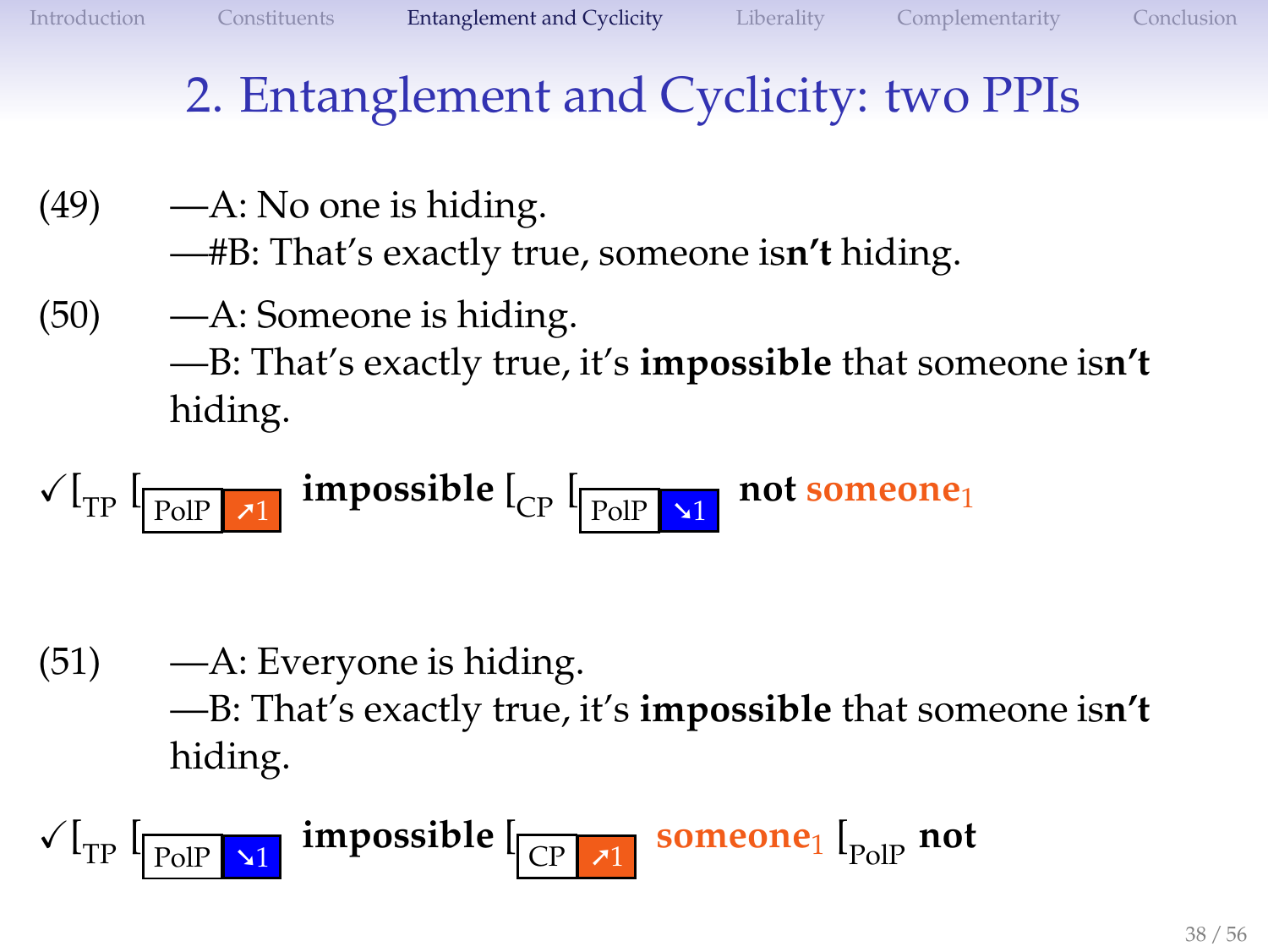(52) —A: Someone is hiding. —B: That's exactly true, it's **impossible** that someone is**n't**

hiding somewhere.

$$
\sqrt{I_{TP}} \left[ \frac{1}{P_{OIP} \cdot 11} \cdot \frac{1}{11} \cdot 21 \cdot \frac{1}{11} \cdot 21 \cdot \frac{1}{11} \cdot 21 \cdot \frac{1}{11} \cdot 21 \cdot \frac{1}{11} \cdot 21 \cdot \frac{1}{11} \cdot 21 \cdot \frac{1}{11} \cdot 21 \cdot \frac{1}{11} \cdot 21 \cdot \frac{1}{11} \cdot 21 \cdot \frac{1}{11} \cdot 21 \cdot \frac{1}{11} \cdot 21 \cdot \frac{1}{11} \cdot 21 \cdot \frac{1}{11} \cdot 21 \cdot \frac{1}{11} \cdot 21 \cdot \frac{1}{11} \cdot 21 \cdot \frac{1}{11} \cdot 21 \cdot \frac{1}{11} \cdot 21 \cdot \frac{1}{11} \cdot 21 \cdot \frac{1}{11} \cdot 21 \cdot \frac{1}{11} \cdot 21 \cdot \frac{1}{11} \cdot 21 \cdot \frac{1}{11} \cdot 21 \cdot \frac{1}{11} \cdot 21 \cdot \frac{1}{11} \cdot 21 \cdot \frac{1}{11} \cdot 21 \cdot \frac{1}{11} \cdot 21 \cdot \frac{1}{11} \cdot 21 \cdot \frac{1}{11} \cdot 21 \cdot \frac{1}{11} \cdot 21 \cdot \frac{1}{11} \cdot 21 \cdot \frac{1}{11} \cdot 21 \cdot \frac{1}{11} \cdot 21 \cdot \frac{1}{11} \cdot 21 \cdot \frac{1}{11} \cdot 21 \cdot \frac{1}{11} \cdot 21 \cdot \frac{1}{11} \cdot 21 \cdot \frac{1}{11} \cdot 21 \cdot \frac{1}{11} \cdot 21 \cdot \frac{1}{11} \cdot 21 \cdot \frac{1}{11} \cdot 21 \cdot \frac{1}{11} \cdot 21 \cdot \frac{1}{11} \cdot 21 \cdot \frac{1}{11} \cdot 21 \cdot \frac{1}{11} \cdot 21 \cdot \frac{1}{11} \cdot 21 \cdot \frac{1}{11} \cdot 21 \cdot \frac{1}{11} \cdot 21 \cdot \frac{1}{11} \cdot 21 \cdot \frac{1}{11} \cdot 2
$$

(53) —A: Everyone is hiding. —B: #That's exactly true, it's **impossible** that someone is**n't** hiding somewhere.

<sup>\*</sup>[<sub>TP</sub> 
$$
\boxed{\text{PolP } \pi1 \times 2}
$$
 imposes.  $\boxed{\text{CP } \pi1 \times 2}$  so<sub>2</sub>  $\boxed{\text{PolP } \pi1}$  not somewhat.

—B': That's exactly true, it's **impossible** that anyone is**n't** hiding somewhere.

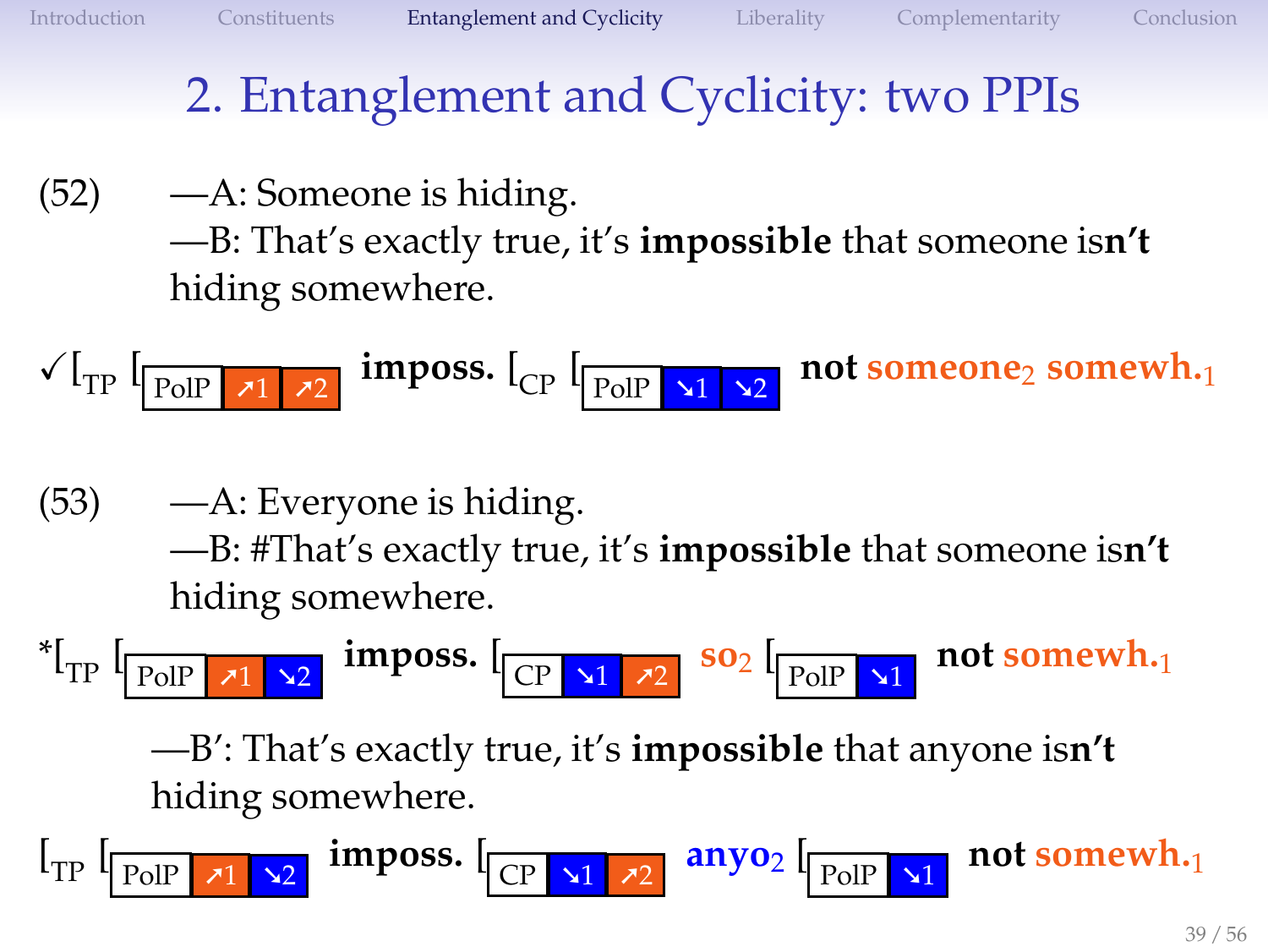- Let's add one level of embedding: the missing reading reappears.
- $(54)$  a.  $-A$ : Everyone is trying to hide.
	- b. —B: That's exactly true, it's **impossible** that someone is**n't** trying to hide somewhere.

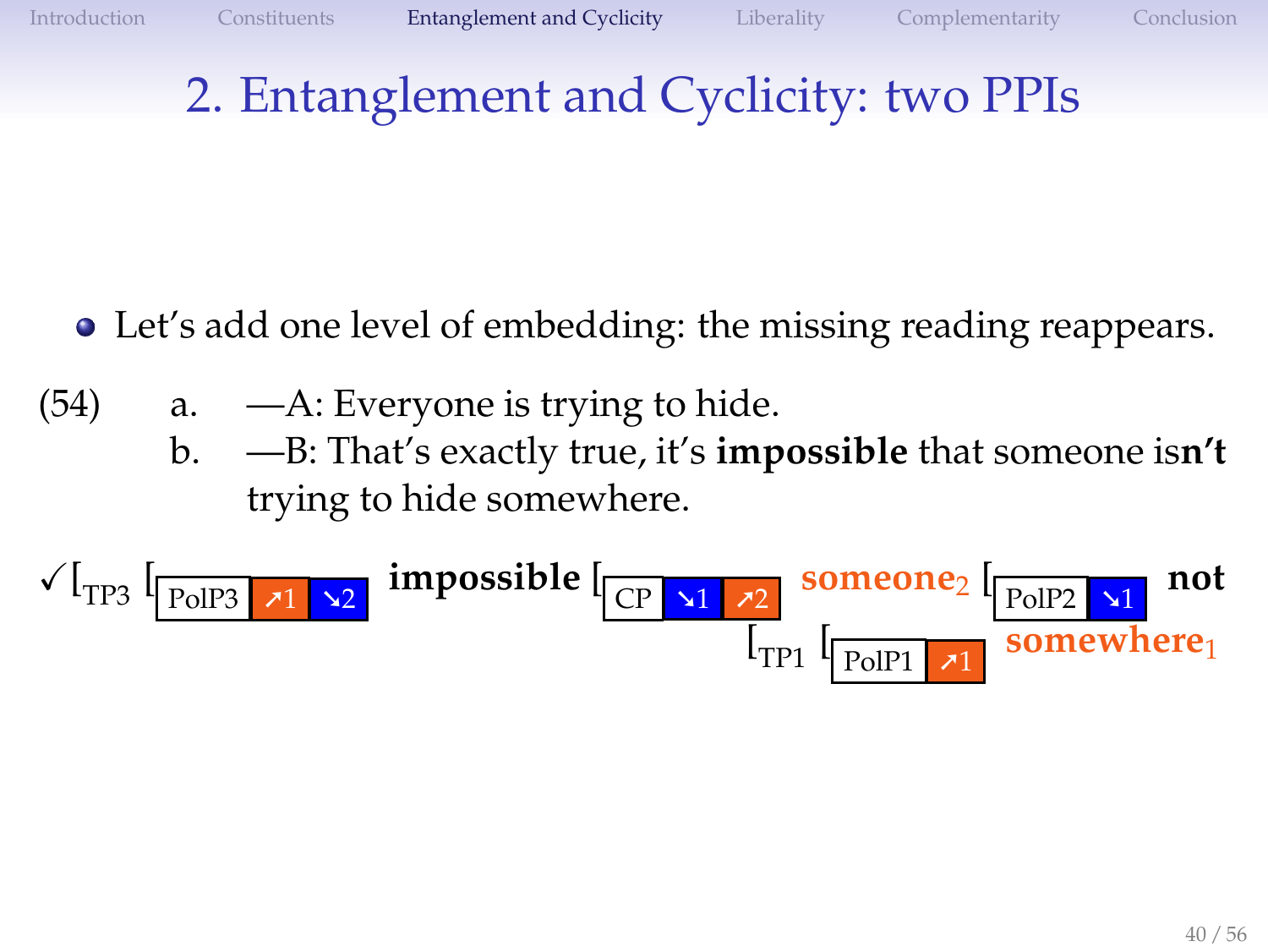- (55) a. You ca**n't** convince me that someone has**n't** already solved this problem. [Ladusaw 1979, McCawley 1998] \*NEG>SOME>NEG; NEG>NEG>SOME
	- b. You ca**n't** convince me that someone has**n't** solved this problem. NEG>SOME>NEG; NEG>NEG>SOME

$$
{}^* \left[ \text{Tr} \left[ \frac{1}{\text{PolP}} \right] \times 1 \right] \times 2 \text{ if } \left[ \text{Tr} \left[ \frac{1}{\text{ColP}} \right] \times 1 \right] \times 2 \text{ }^{\text{SO}_2} \left[ \text{PolP} \right] \times 1 \text{ not already}.
$$

- (56) a. You ca**n't** convince me that someone is**n't** still holed up in this cave. [Baker 1970, McCawley 1998] \*NEG>SOME>NEG; NEG>NEG>SOME
	- b. You ca**n't** convince me that someone is**n't** holed up in this cave. NEG>SOME>NEG; NEG>NEG>SOME

\*[TP [ PolP ➚1 ➘2 **n't** [ CP ➘1 ➚2 **so**<sup>2</sup> [ PolP ➘1 **not still**<sup>1</sup>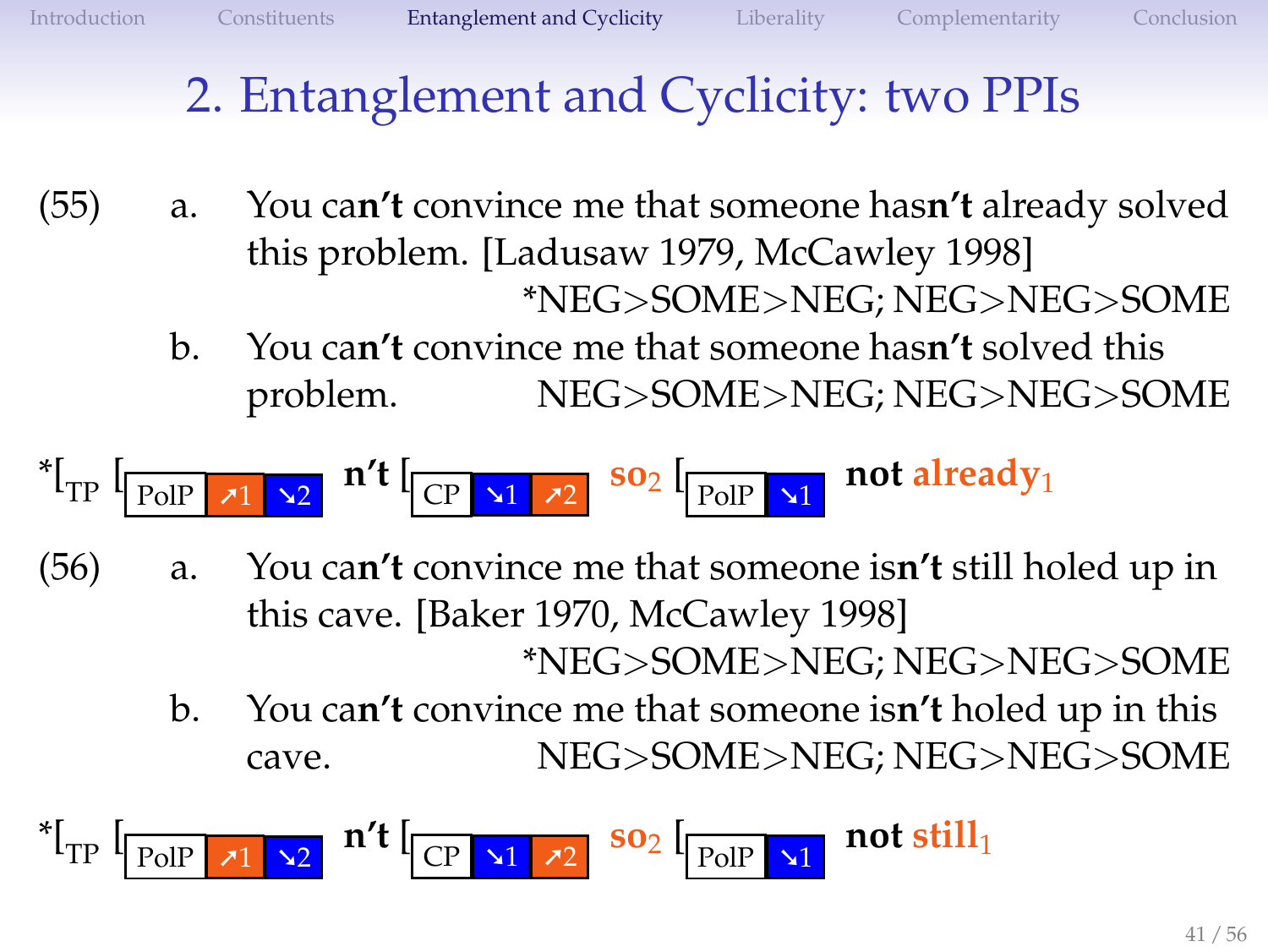## 2. Entanglement and Cyclicity

- Evidence for cyclicity from NPIs:  $\bullet$
- (57) It's **impossible** that anyone did**n't** understand anything.
- $\sqrt{r}$   $\sqrt{r}$   $\sqrt{r}$   $\sqrt{r}$   $\sqrt{r}$   $\sqrt{r}$   $\sqrt{r}$   $\sqrt{r}$   $\sqrt{r}$   $\sqrt{r}$   $\sqrt{r}$   $\sqrt{r}$   $\sqrt{r}$   $\sqrt{r}$   $\sqrt{r}$   $\sqrt{r}$   $\sqrt{r}$   $\sqrt{r}$   $\sqrt{r}$   $\sqrt{r}$   $\sqrt{r}$   $\sqrt{r}$   $\sqrt{r}$   $\sqrt{r}$   $\sqrt{r}$   $\sqrt{r}$   $\sqrt{r}$   $\sqrt{r$ **not anyth.**<sup>1</sup>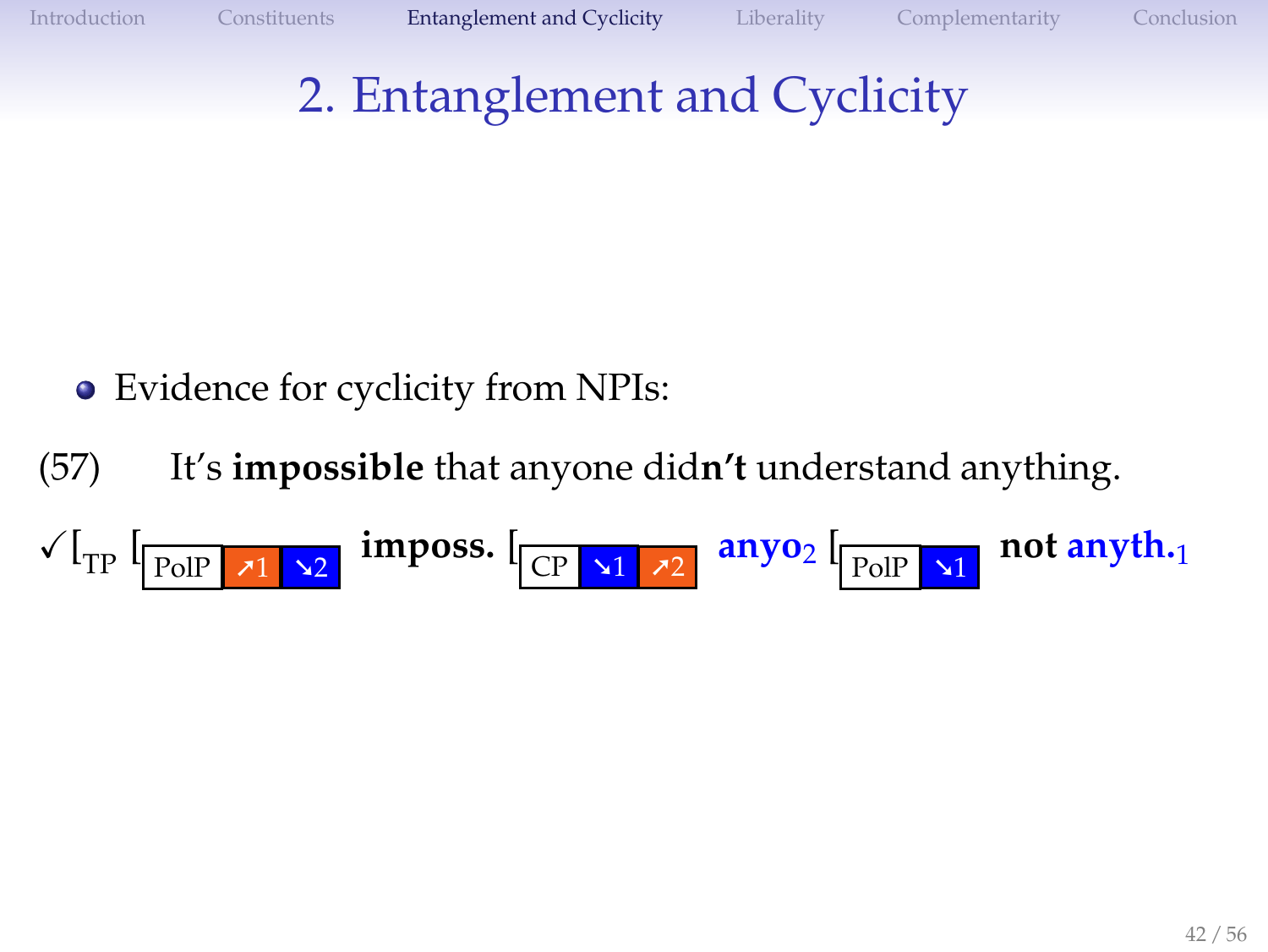## 3. Licensing is liberal

### NPI

(58) It's **impossible** that John did**n't** understand a single thing.

$$
\left[\begin{smallmatrix} 1 & 0 \\ 0 & 1 \end{smallmatrix}\right] \quad \text{impossible} \quad \left[\begin{smallmatrix} 1 & 0 \\ 0 & 1 \end{smallmatrix}\right] \quad \text{not} \quad \left[\begin{smallmatrix} 1 & 0 \\ 0 & 1 \end{smallmatrix}\right]
$$

### PPI

- (59) It's **impossible** that John did**n't** understand something.
- <span id="page-42-0"></span> $\left[\begin{matrix} 1 \end{matrix}\right]$   $\left[\begin{matrix} 1 \end{matrix}\right]$   $\left[\begin{matrix} 1 \end{matrix}\right]$   $\left[\begin{matrix} 1 \end{matrix}\right]$ **impossible** [<sub>CP</sub> [<sub>PolP</sub>  $\frac{1}{2}$ ] **not something**<sup>1</sup>
	- This freedom is restricted by the limited eligibility of domains  $\bullet$ (granularity).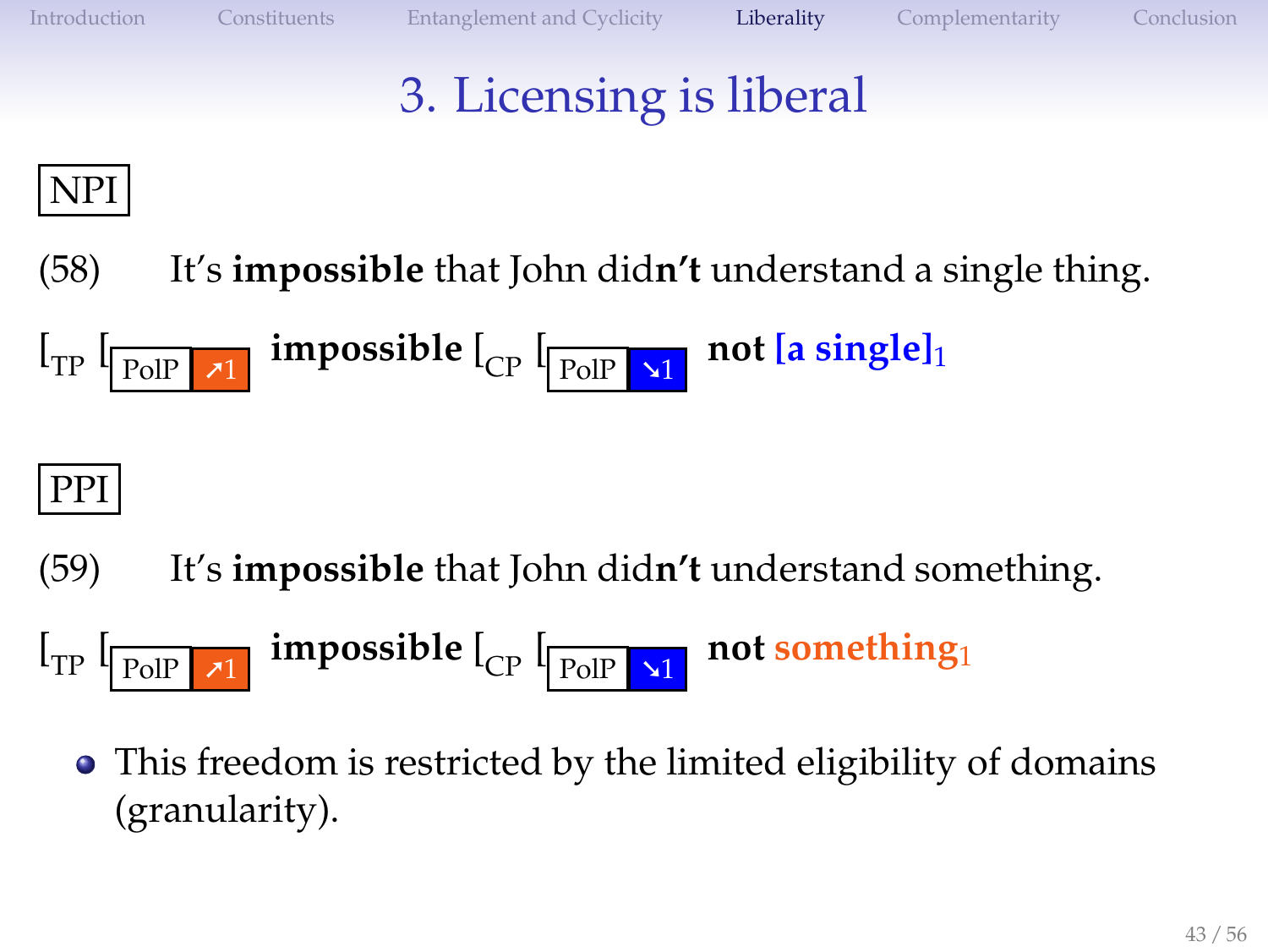<span id="page-43-1"></span><span id="page-43-0"></span>▶ [Not sure](#page-55-0)

# 4. Complementarity

- *Some* is anti-licensed by downward-entailingness:
- (60) I'm **not** sure that someone understood anything. \*NOT>SOME
- (61) **At most five people** sold someone anything. \*NOT>SOME
	- But not by non-monotonicity (while *any* is):  $\bullet$
- (62) a. **No** salesclerk sold exactly 42 people \*anything/something. b. It is **not** the case that everybody has \*any/some roses.
	- The monotonicity properties that license *some* are the complement of the monotonicity properties that license *any* and vice versa.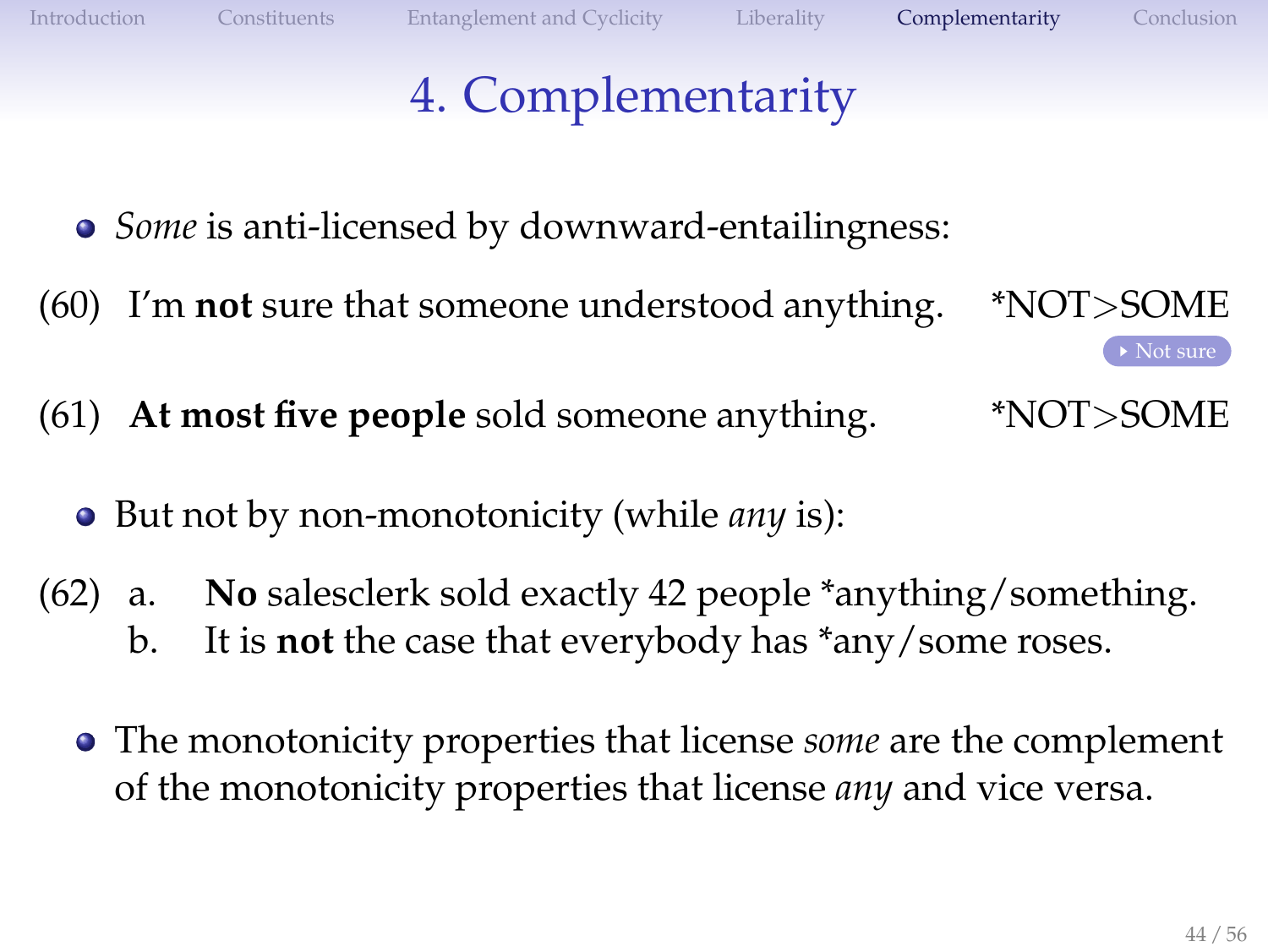### 4. Complementarity

#### **In a given licensing constituent,** *some* and *any* are in **complementary distribution.**

$$
(63) \ \ I_{\text{XP}} \dots \left\{ \begin{array}{c} \text{any} \\ \text{XOR} \\ \text{some} \end{array} \right\}
$$

- (64) a. John did**n't** understand anything.
	- b. John did**n't** understand something. \*NOT>SOME
- (65) a. It's **impossible** that someone understood something.
	- b. It's **impossible** that anyone understood anything.
	- c. It's **impossible** that someone understood anything. \*IMPOS.>SOME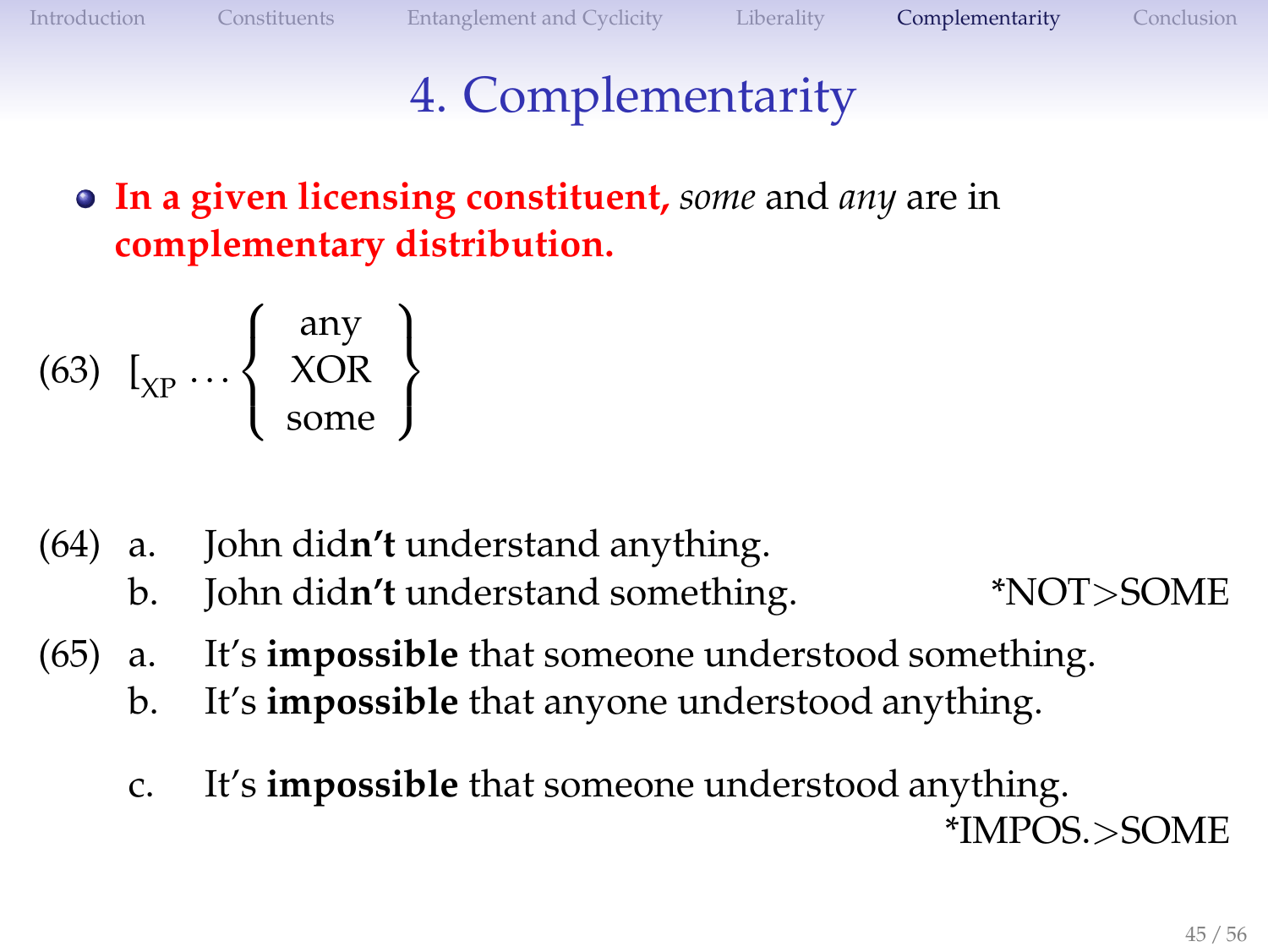### *Some* doesn't Interrupt a Syntactic Relation

- (66) **At most five people** sold someone anything.
- $*$  TP  $\overline{11}$   $\overline{12}$ **at most 5 p.** T  $\left[\frac{}{\text{PolP}}\right]$   $\left[\frac{1}{2}\right]$ **someo<sub>2</sub> anyth.**<sub>1</sub> sell t<sub>2</sub><sup>t<sub>1</sub></sup>
- (67) **At most five people** sold anyone something.
- $\sqrt{2}$ at most 5 p. T  $\left[\frac{}{\text{PolP}}\right]$   $\left[\frac{}{\text{vol}}\right]$ **anyo**<sub>2</sub> **someth.**<sub>1</sub> sell  $t_2$   $t_1$
- (68) a. **At most five people** told anyone that someone had come. AT MOST 5>SOME
	- b. **At most five people** told someone that anyone had come. \*AT MOST 5>SOME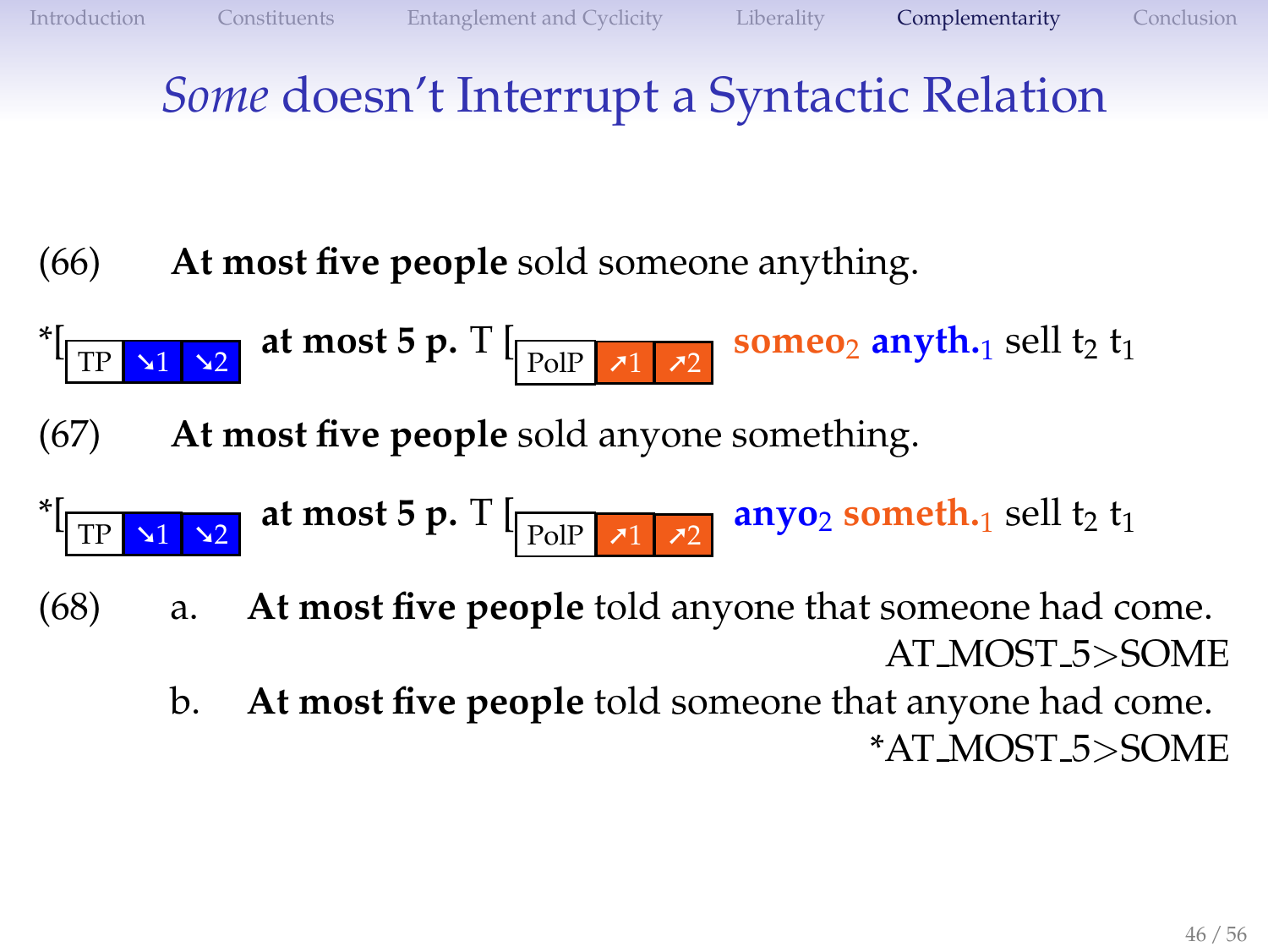### *Some* doesn't Interrupt a Syntactic Relation

- The problem is general with PPIs:
- (69) a. He would rather be in Montpelier.
	- b. \*He wouldn't rather be in Montpelier.
- (70) There isn't anyone here who wouldn't rather do something downtown.

 $\left[\frac{}{\text{PolP} \times 1} \right] \times 2$   $\frac{}{\times 3}$ **not anyone**<sub>3</sub> [<sub>CP</sub> [<sub>PolP</sub>  $\sqrt{\frac{2}{12}}$ **not** [would rather]<sub>2</sub> **something** do t<sub>1</sub>

(71) \*There isn't anyone here who wouldn't rather do anything downtown.

 $^*$ [ $_{\rm TP}$  [  $\blacktriangle$ 3 **not anyo.**3  $\begin{bmatrix} C \\ P \end{bmatrix}$   $\begin{bmatrix} P \end{bmatrix}$   $\begin{bmatrix} \frac{1}{2} & \frac{1}{2} \\ 2 & \frac{1}{2} \end{bmatrix}$ **not** [would rather]<sub>2</sub> **anything**<sub>1</sub> do  $t_1$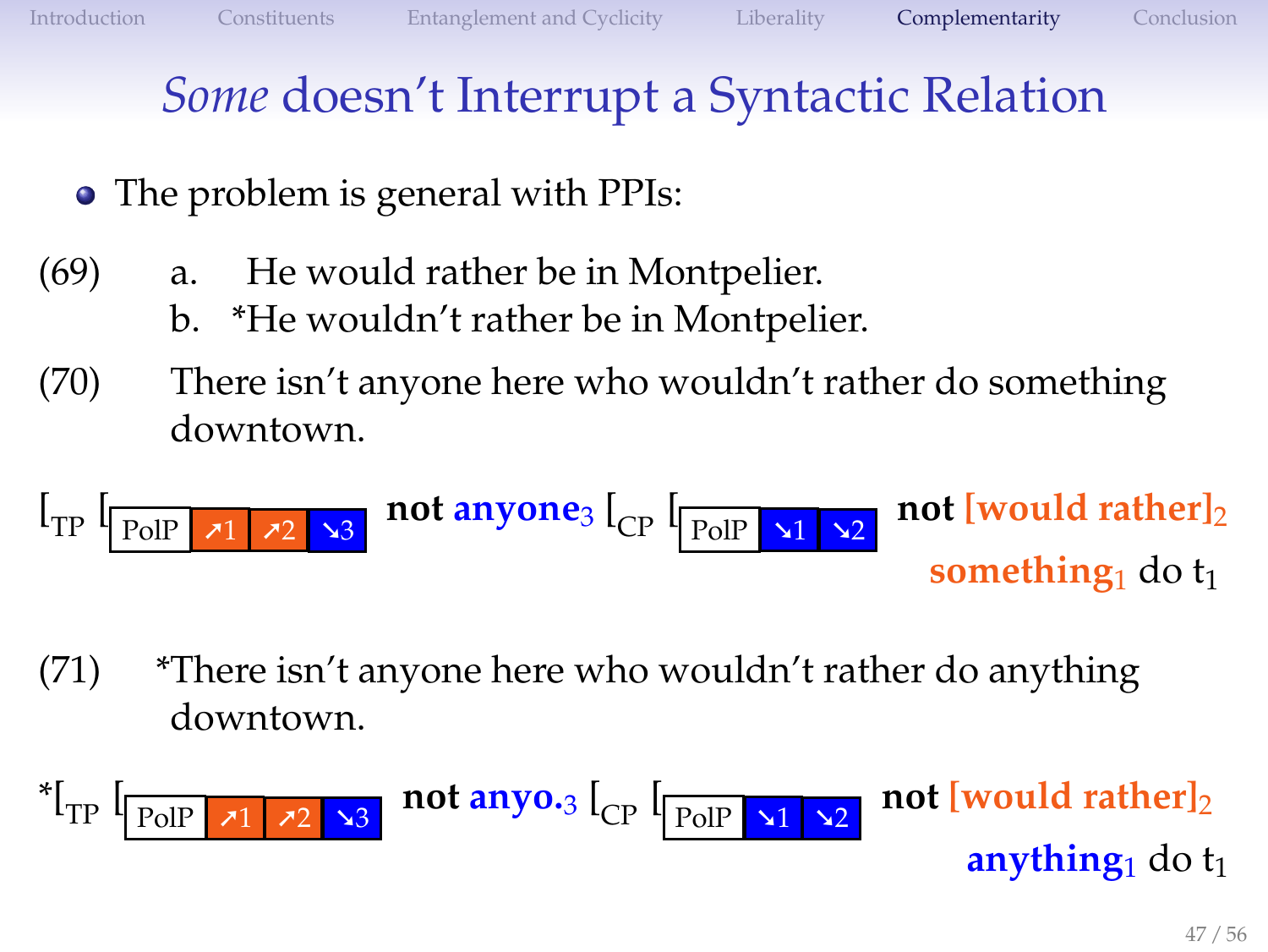### *Some* doesn't Interrupt a Syntactic Relation

- Difference between the two kinds of intervention:
- (72) a. If someone stole a camera, we're in trouble.
	- b. If John stole anything, we're in trouble.
	- c. If someone stole anything, we're in trouble. ?IF>SOME
- (73) \*If everyone stole anything, we're in trouble.
	- The difference is expected: *if*-clauses are not in fact DE (they are only DE given background assumptions).
	- Narrow scope of the PPI is not perfect though. I propose that this is due to the tension placed on the system (constituent both DE and pseudo-DE).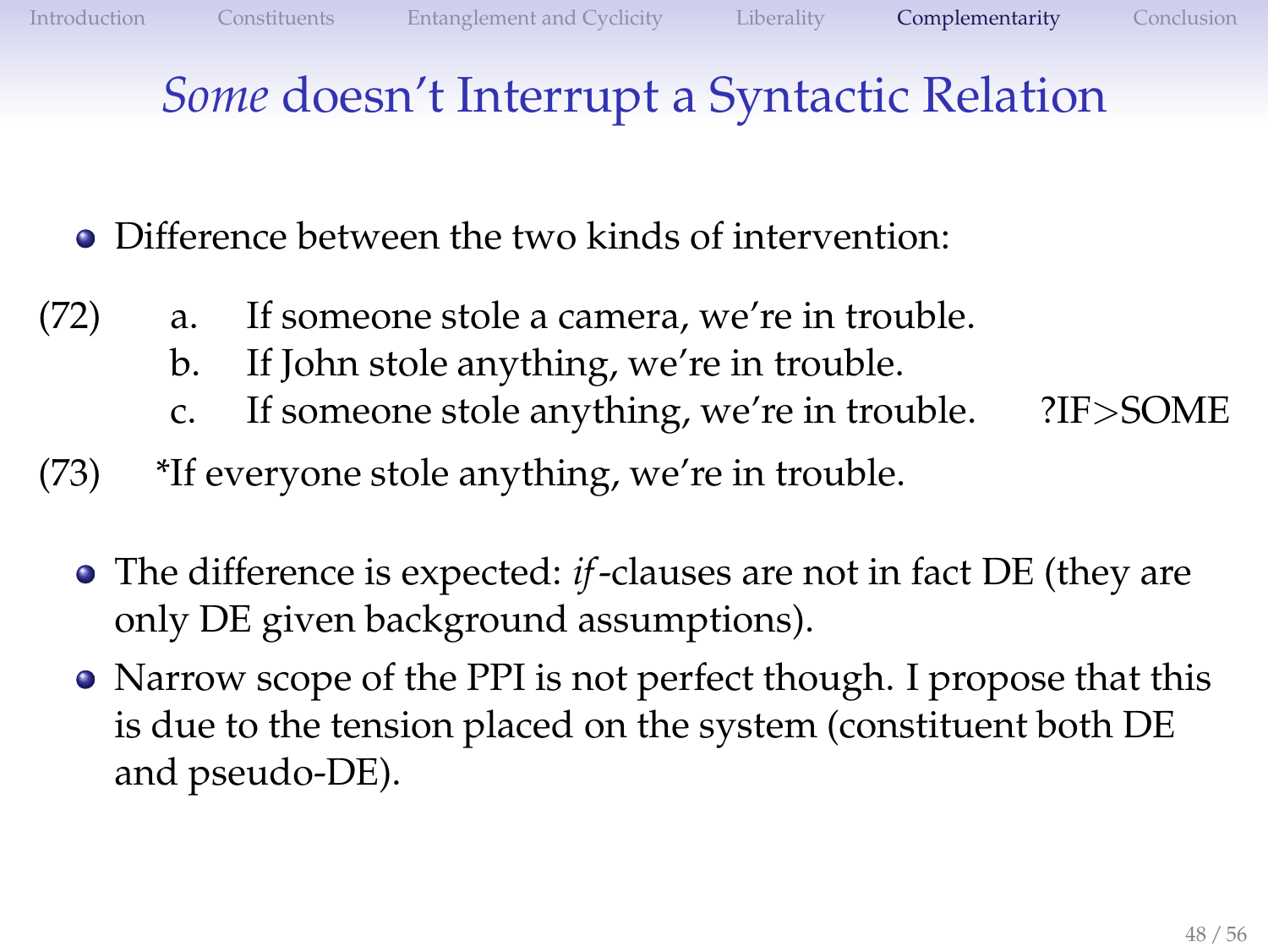## Conclusion

- What (anti)-licenses PIs? Licensing is done by constituents, which must have the right monotonicity w.r.t. PIs;
- What evidence? Flip-flop (with NPIs and PPIs) and entanglement (one NPI and one PPI; 2 PPIs). Existence of minimal domains (PI specific);
- Why do we observe NPIs available under an even number of DE expressions? Licensing is computed cyclically and it is liberal. New perspective on architecture;
- <span id="page-48-0"></span>Link between NPIs and PPIs? Unified theory: deep unity between the negative and the positive polarity phenomena (mirror image of each other).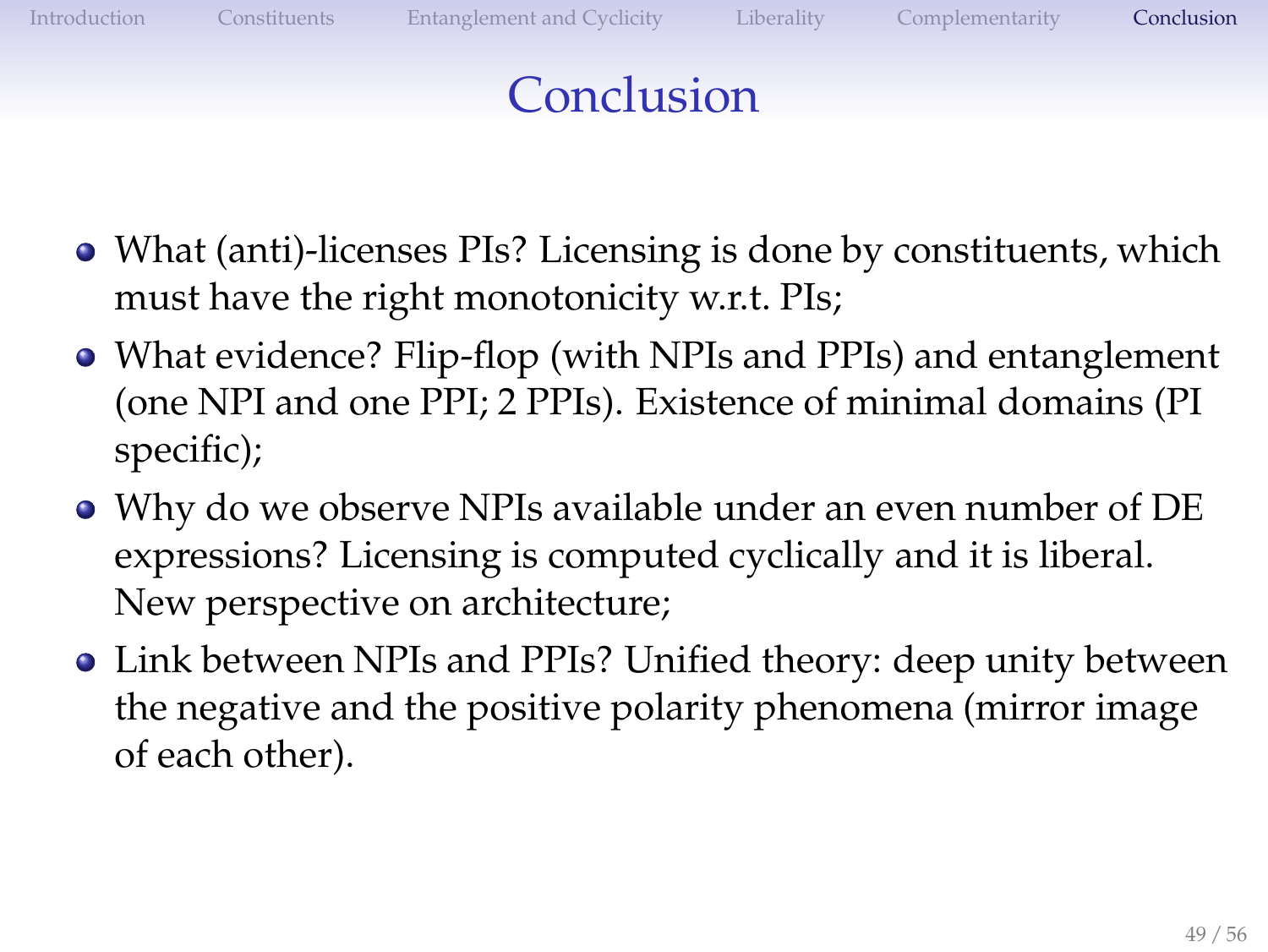[Introduction](#page-1-0) [Constituents](#page-15-0) [Entanglement and Cyclicity](#page-32-0) [Liberality](#page-42-0) [Complementarity](#page-43-0) [Conclusion](#page-48-0)

### Acknowledgments

# Thank you!

- Dominique Sportiche, Philippe Schlenker, Jessica Rett, Tim Stowell, Hilda Koopman, Benjamin Spector, Benjamin George;
- My consultants, in particular Heather Burnett and Susan Schweitzer.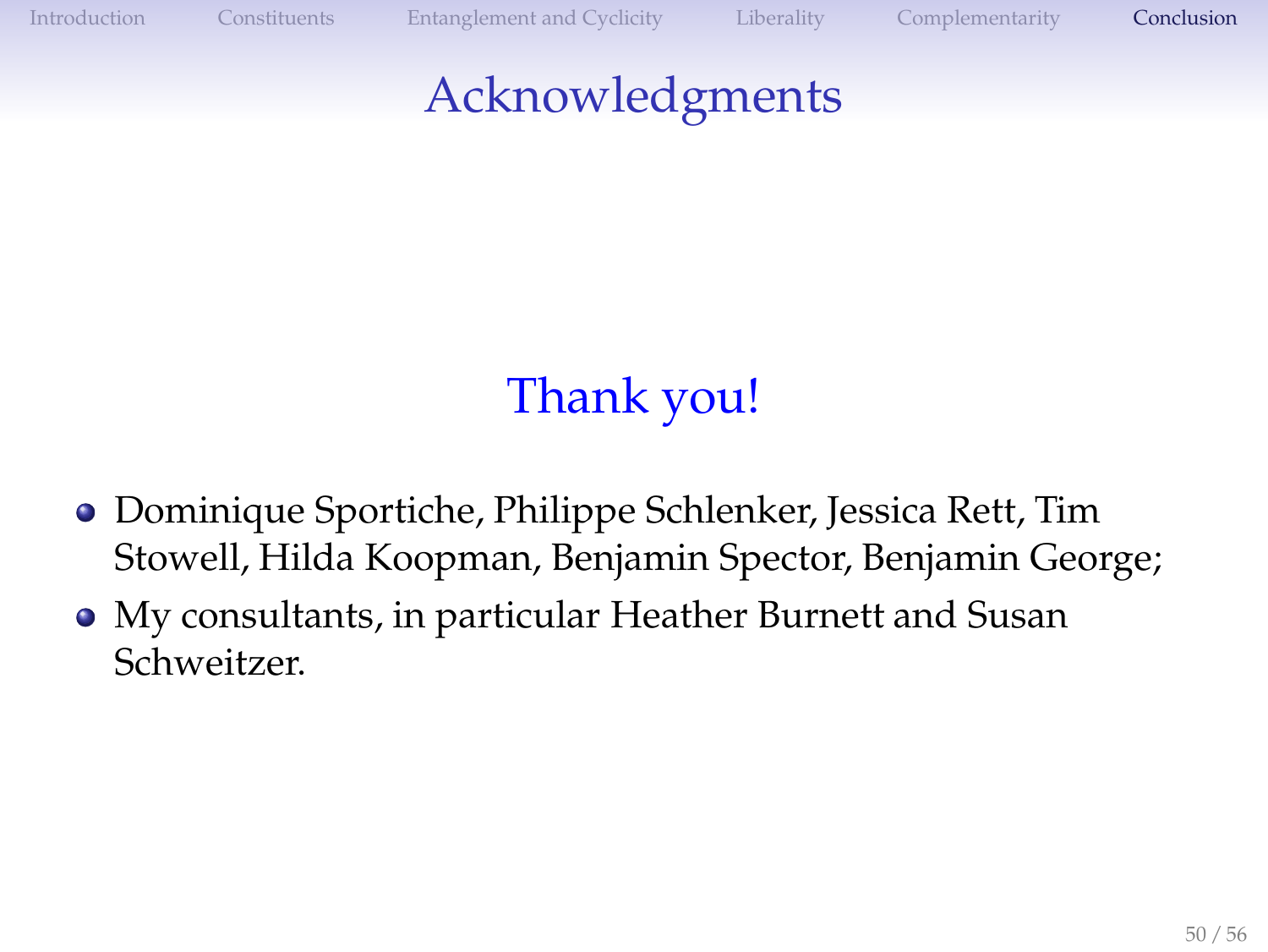#### Common argument against licensing by constituents

- The licensing of PPIs of the *some-*type cannot be constituent-based, according to almost all researchers, because the logical composition of an increasing function and an anti-additive function is decreasing;
- It is assumed that *some* is not vulnerable to downward-entailingness, and should as such be salvaged by the composition of the two functions.
- (74) More than three people do**n't** understand something. \*NEG>SOME
	- But *some* **is** vulnerable to DEness.  $\bullet$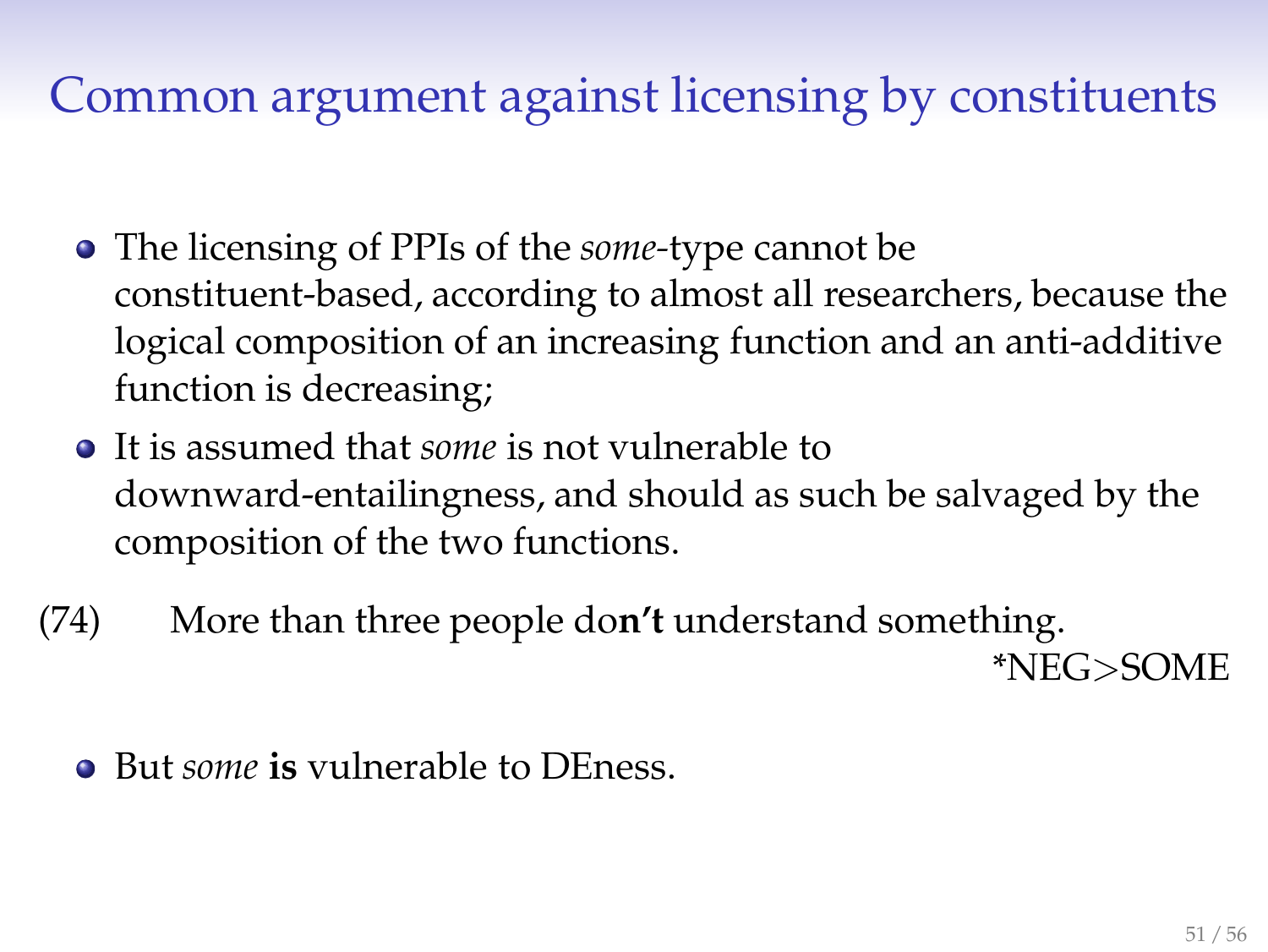# **Liberality**

- Evaluation can take place in two different domains of 'mobile PPIs' (PPIs that raise to avoid being in a DE (AA?) environment, e.g. *must, should, ought, supposed. . .*)
- (75) (Speaking about a five-year-old boy, whose parents are very demanding.) –This poor kid does so many chores: he must*deon* empty the dishwasher, feed the dog, clean his bedroom, make his bed... –Yes, you're right, and I'm **not** sure that he must*deon***n't** rake the leaves too. NEG > NEG > MUST<sub>deon</sub>

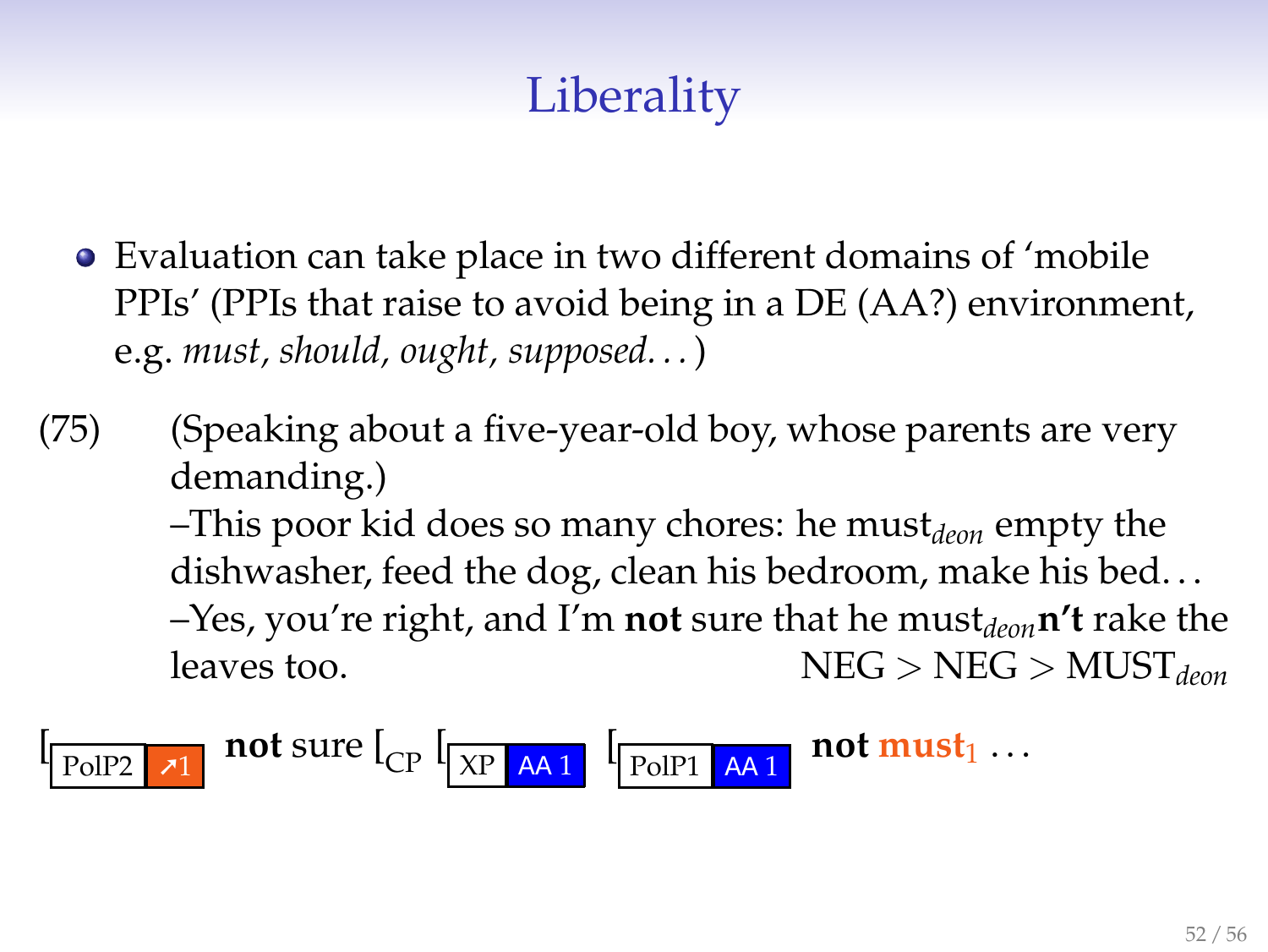## **Liberality**

(76) I know that John's condition imposes drastic precautions, but even then I'm **not** sure that he must*deon***n't** rake the leaves. NEG > MUST*deon* >NEG

$$
\begin{bmatrix} \begin{array}{|c|c|c|c|c|} \hline \text{PolP2} & \text{and} & \text{not sure} \end{array} \end{bmatrix} \begin{bmatrix} \begin{array}{|c|c|c|c|} \hline \text{X} & \text{and} & \text{and} & \text{not } t_1 \end{array} \end{bmatrix}
$$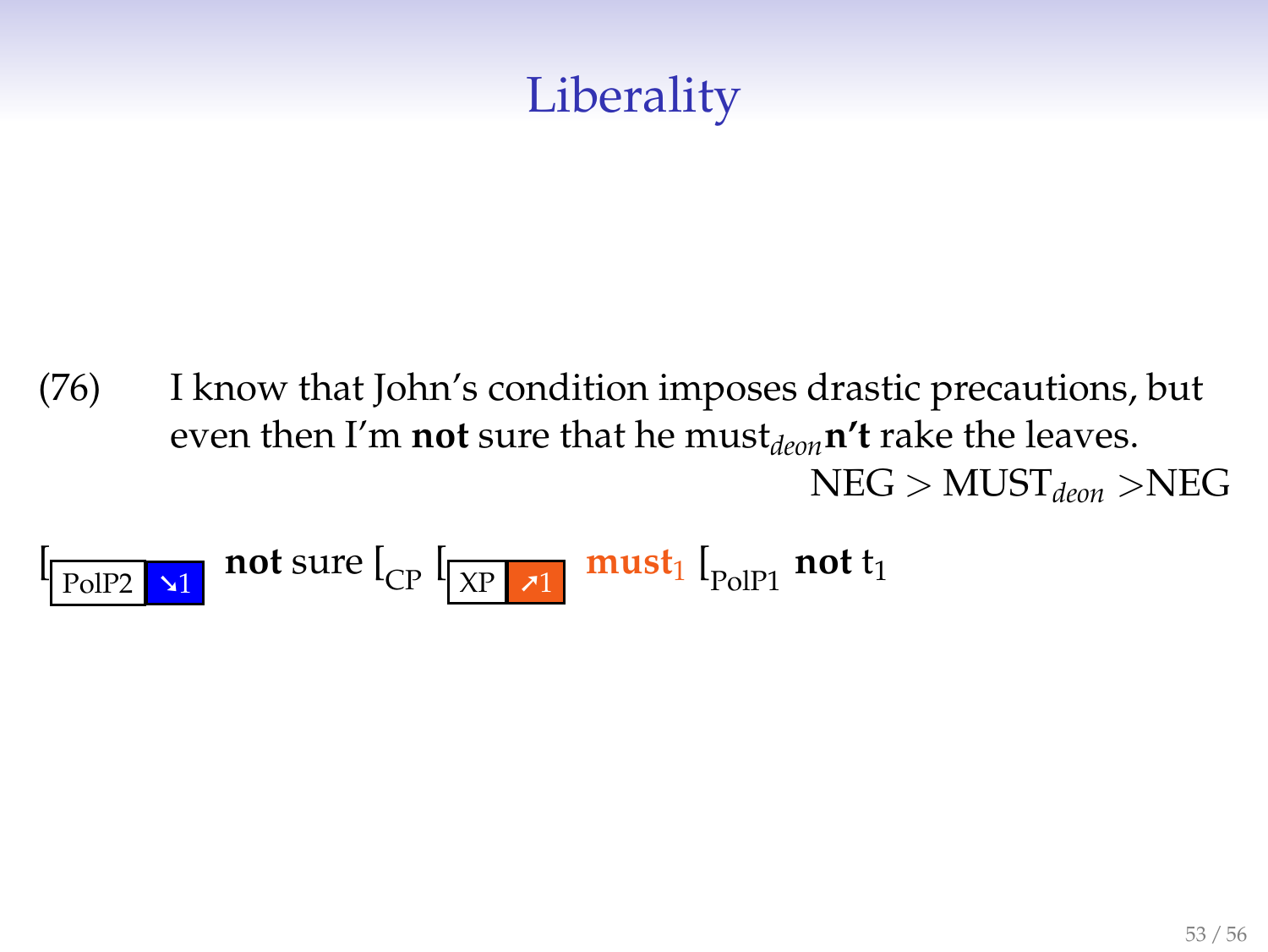## **Identity**

- In French, NPIs are productively derived from PPIs:  $\bullet$
- (77) a. Jean a compris **quelque chose.**
	- b. Jean n'a **pas** compris **quelque chose que ce soit.**
	- Hypothesis: (certain) NPIs are **protected** PPIs in disguise (PPIs can be shielded, rescued, but also salvaged by modification, i.e. subtrigging).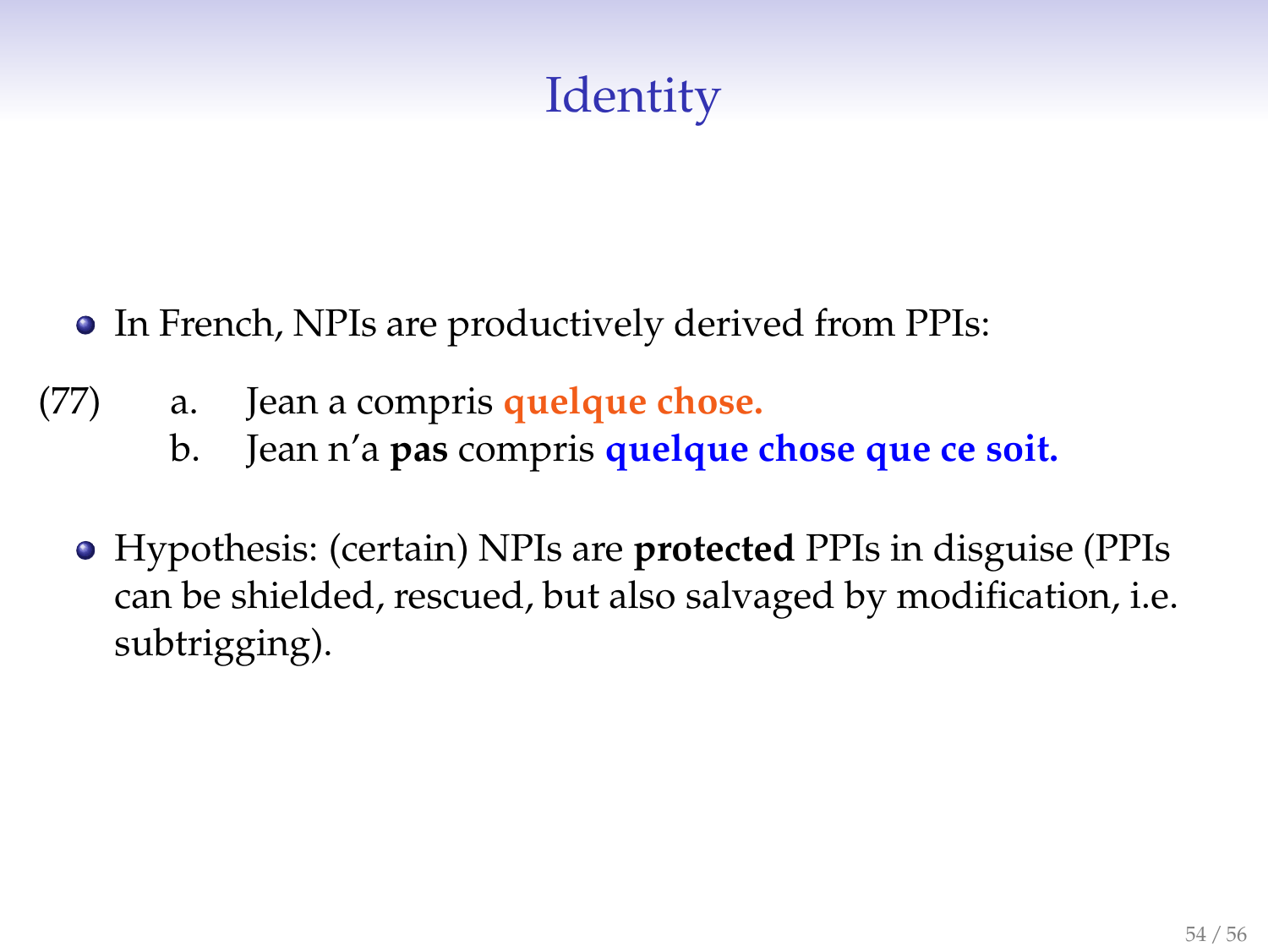## French

#### **•** Granularity:

- <span id="page-54-0"></span>(78) a. Il est **impossible** que Jean ait compris quoi que ce soit.
	- b. \*Il n'est **pas impossible** que Jean ait compris quoi que ce soit.
	- c. **Non** pas qu'il soit **impossible** que Jean ait compris quoi que ce soit.
	- Entanglement and cyclicity:
- (79) a. Je ne pense **pas** que quelqu'un ait volé quoi que ce soit. \*PAS>QUELQUE
	- b. Je ne pense **pas** que qui que ce soit ait volé quelque chose.
	- c. Je ne pense pas que quelqu'un n'ait pas répondu quelque chose.(=∃x∃y[répondre'(x,y)];  $\neq \forall x \exists y$ [répondre'(x,y)])